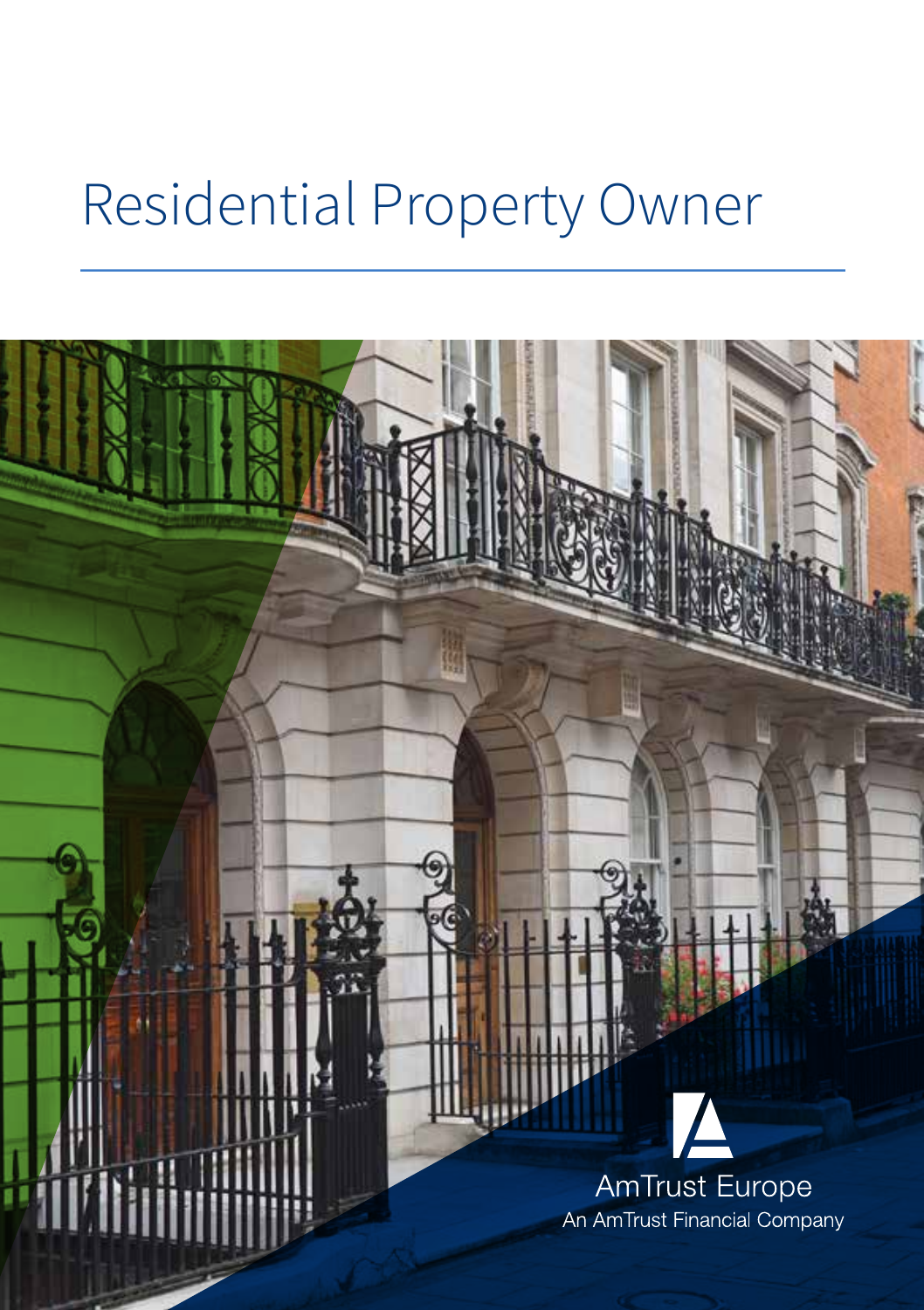# **Introduction**

Thank you for choosing AmTrust Europe Limited for **your** Landlord Insurance.

This policy wording, the **schedule** and any endorsements, statement of facts or proposal form, and **your** demands and needs set out the terms of the contract between **you** and **us**. Please read all of these documents to make sure they provide the cover **you** want. If they are not correct or do not meet **your** needs, please contact **your broker**.

The **schedule** identifies the **sections** of cover that apply and their **sums insured**, which should represent the reinstatement cost and limits of indemnity (the amount of cover **you** have).

If **your** insurance needs to be changed during the **period of insurance**, please let **your broker** know as soon as possible. **You** must tell **your broker** immediately about any changes to the information **you** have provided, the use of **your property**, if **your property** is going to be **unoccupied** or the **sums insured** shown on **your schedule**. Failure to do so may invalidate **your policy** or result in certain covers not operating fully.

**You** are under a legal duty to take reasonable care not to make a **misrepresentation** to **us**. Depending on the type of **misrepresentation** made, this could result in **your** insurance contract being rendered void (so that claims would not be paid and there would be no cover), the terms of **your** insurance contract being amended, or reducing proportionately the amount of **your** claim **we** pay to take account of any increased premium that **we** would have charged.

**Your policy** is designed to be amended easily. **Your broker** will issue a new **schedule**  or endorsement each time the cover under the **policy** is altered. **You** must also tell **your broker** if at any time the **sums insured** representing the cost of reinstating the **buildings** shown in **your schedule** are insufficient. **Your broker** may charge a fee for amending **your policy**.

If **you** decide that **you** do not wish to accept this **policy**, please contact **your broker**  within 14 days of receiving **your policy**, and providing no claims have been made, **we** will refund the full premium.

This **policy** is underwritten by AmTrust Europe Limited, registered in England and Wales. Company No. 1229676. Authorised by the Prudential Regulation Authority and regulated by the Financial Conduct Authority and the Prudential Regulation Authority. Firm's reference number 202189.

Registered office: Market Square House, St James's Street, Nottingham, NG1 6FG.

Please keep **your** policy wording in a safe place. **You** may need to read it if **you** need to make a claim or if **you** need assistance. Certain words have special meanings, as shown in the **section** headed 'Definitions.' These words are shown in bold throughout.

# **Contents**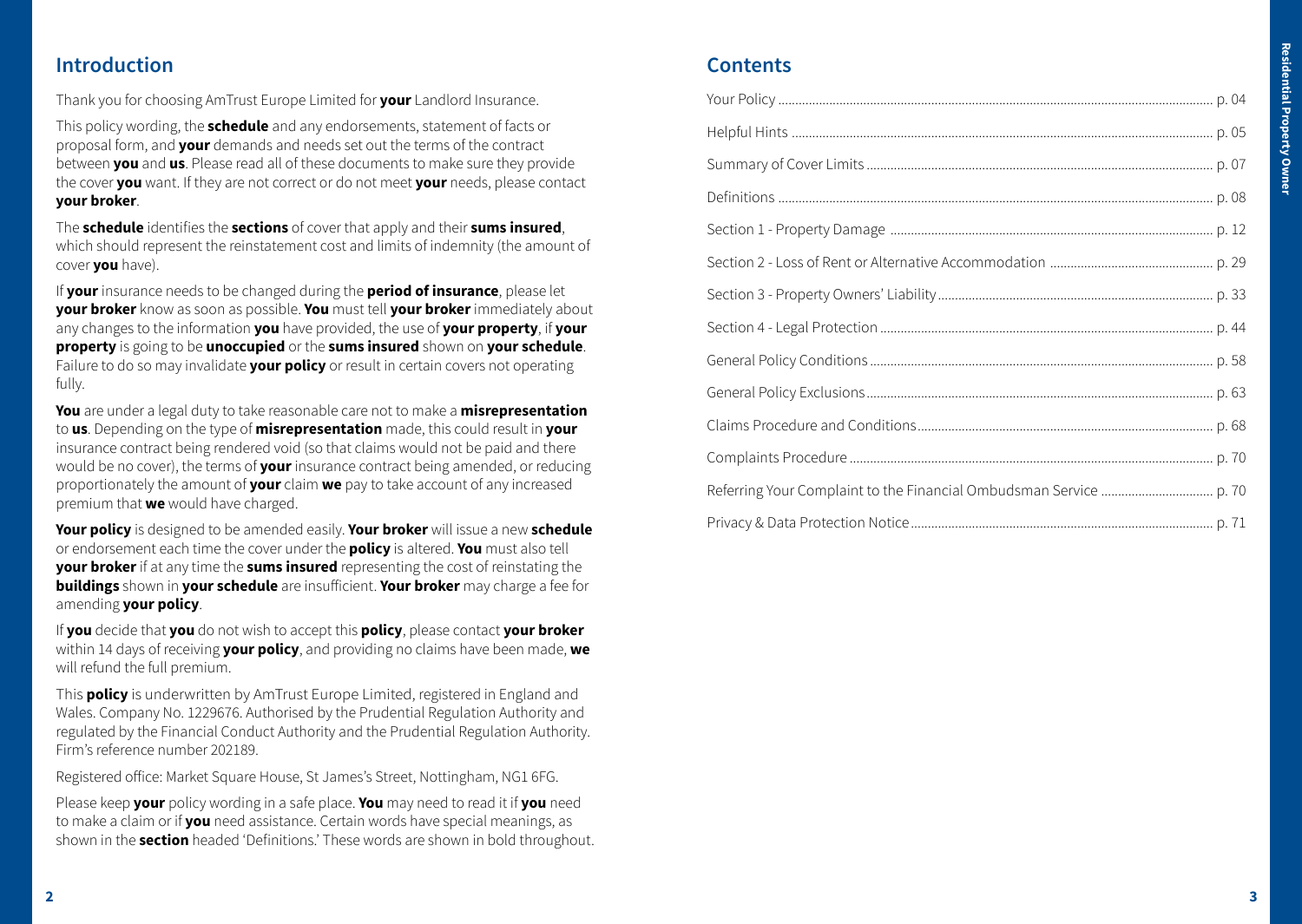# **Your Policy**

In consideration for the payment of **your** premium, **we** shall provide insurance against loss, destruction, damage or liability of the **property** named in the **schedule** occurring at any time during the **period of insurance** (or any subsequent period for which **we** accept a renewal premium) in accordance with the **sections** of the **policy** shown as applying in the **schedule** subject to the exclusions, provisions and conditions of the **policy**.

If **you** wish to make a claim under **sections** 1-3, please contact **us**:

AmTrust Europe Claims Team 0115 934 9818 (9am-5pm Mon-Fri)

If **you** wish to make a claim under **section** 4, please contact Arc Legal Assistance:

Arc Legal Assistance Limited PO Box 8921, Colchester, CO4 5YD Telephone: 0344 770 9000 Email: claims@arclegal.co.uk

# **Helpful Hints**

**We** recommend that **you** take simple precautions for **your** own safety to prevent accidents and reduce the likelihood of loss or damage. These helpful hints do not form part of **your** policy wording but could avoid distress and inconvenience as well as financial loss.

For example:

# Fire prevention

- Check your electrical equipment regularly, make sure that correct fuses are used and check that your tenants do not overload the circuits. Hire a competent electrician if you are in doubt.
- • Always ask tenants to unplug non-essential appliances before they go to bed, especially electric blankets.
- Install a suitable fire extinguisher. You should put one in the kitchen.
- Have your chimney swept and flues regularly checked, at least once a year (if your property has an open fire).

### Water damage

- Insulate exposed water pipes and tanks in the roof area; this can be done easily with pipe insulation covers that can be bought from a DIY store.
- Turn off the water supply and drain out the system if you leave the property without heating in the winter months. Consider leaving the loft access open so that warm air can move into the roof space to reduce the possibility of the pipes and tank freezing.
- • If your pipes freeze, thaw them out slowly using hot water bottles or hairdryers. Never use a blowlamp or warm air paint stripper gun.
- Consider servicing the heating system annually to make sure it is efficient and keeping it in good condition.

#### Security

- • Make sure you have good quality locks fitted to all of your outside doors (five-lever mortise deadlocks to British Standard 3621 or multipoint locking systems on UPVC doors).
- All opening sections of the basement, ground floor or easily accessible windows should be fitted with key-operated locks.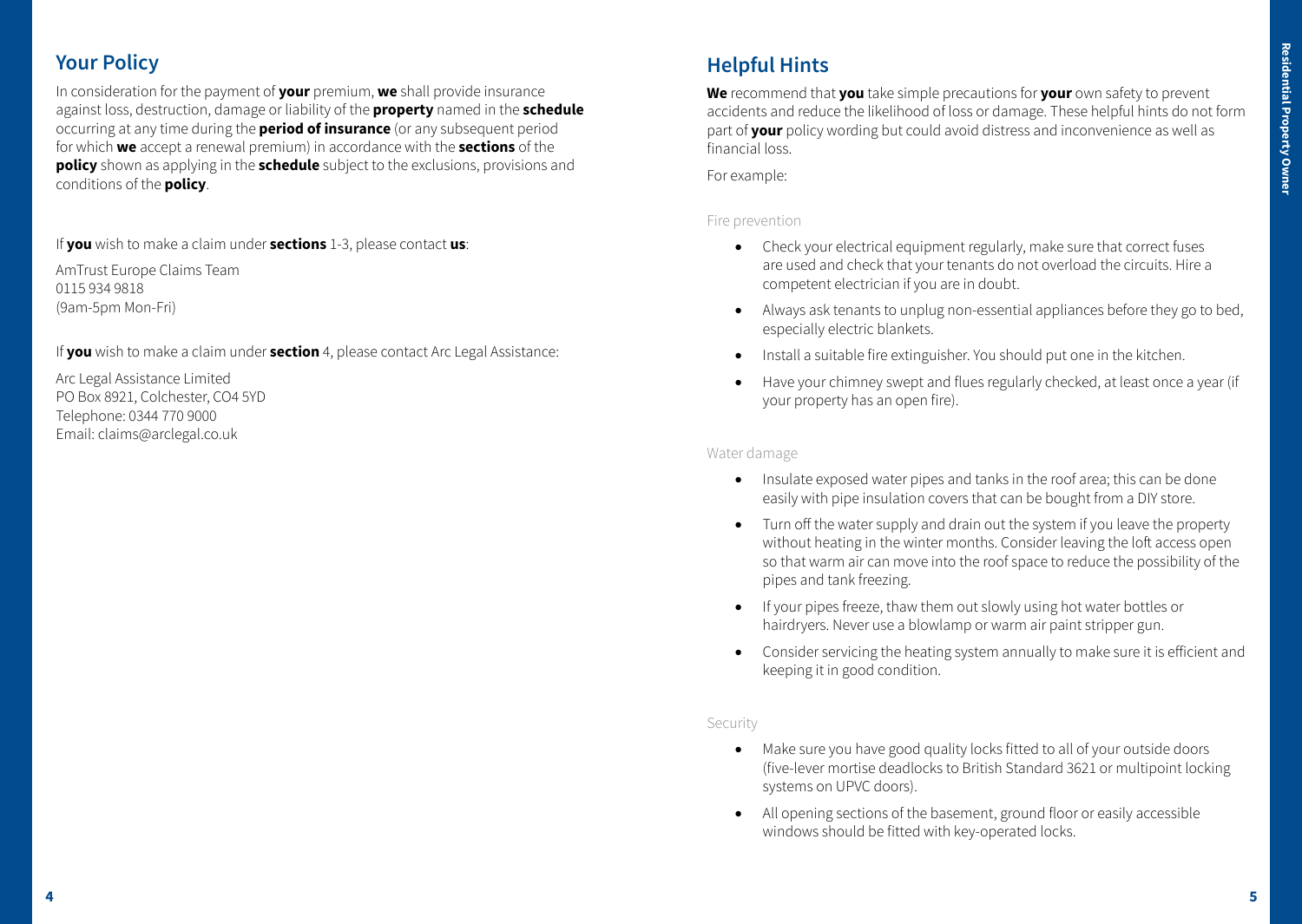Unoccupancy (Please read Policy Condition 3 - Unoccupied Properties Condition on page 59)

- • Tell your local Neighbourhood Watch when the property is going to be unoccupied.
- Make certain that all doors and windows are closed and locked. If you have an alarm, make sure to switch it on.

# **Summary of Cover Limits**

| Buildings (if selected)                                                       | <b>Limits</b>                                                                         |
|-------------------------------------------------------------------------------|---------------------------------------------------------------------------------------|
| Theft or attempted theft                                                      | £2,500 any one claim caused by any person<br>lawfully allowed in the <b>buildings</b> |
| Malicious acts or vandalism                                                   | £5,000 any one claim caused by any person<br>lawfully allowed in the <b>buildings</b> |
| <b>Loss of rent</b> or alternative accommodation                              | Up to 20% of the <b>building sum insured</b>                                          |
| Trace and access                                                              | £2,500 any one claim and £20,000 any one <b>period</b><br>of insurance                |
| Illegal Activities                                                            | £5,000 any one claim                                                                  |
| <b>Emergency Services Access</b>                                              | £1,000 any one claim                                                                  |
| Additional metered water, electricity, gas or other<br>metered supply charges | £5,000 any one claim and £20,000 any one <b>period</b><br>of insurance                |
| <b>Accidental damage</b>                                                      | Applies only if shown in your schedule                                                |
| Nest Removal                                                                  | £1,500 any one <b>period of insurance</b>                                             |
| Unauthorised Alterations                                                      | £5,000 any one period of insurance                                                    |
| Theft of keys                                                                 | £2,500 any one claim and £20,000 any one period<br>of insurance                       |

| Landlord's Contents (if selected)                                             | Limits                                                                                |
|-------------------------------------------------------------------------------|---------------------------------------------------------------------------------------|
| Theft or attempted theft                                                      | £2,500 any one claim caused by any person<br>lawfully allowed in the <b>buildings</b> |
| Malicious acts or vandalism                                                   | £5,000 any one claim caused by any person<br>lawfully allowed in the <b>buildings</b> |
| <b>Loss of rent</b> or alternative accommodation                              | Up to 20% of the <b>contents sum insured</b>                                          |
| Trace and access                                                              | £2,500 any one claim and £20,000 any one <b>period</b><br>of insurance                |
| Illegal Activities                                                            | £5,000 any one claim                                                                  |
| <b>Emergency Services Access</b>                                              | £1,000 any one claim                                                                  |
| Additional metered water, electricity, gas or other<br>metered supply charges | £5,000 any one claim and £20,000 any one <b>period</b><br>of insurance                |
| <b>Accidental damage</b>                                                      | Applies only if shown in <b>your schedule</b>                                         |
| Nest Removal                                                                  | £1,500 any one period of insurance                                                    |
| Theft of keys                                                                 | £2,500 any one claim and £20,000 any one <b>period</b><br>of insurance                |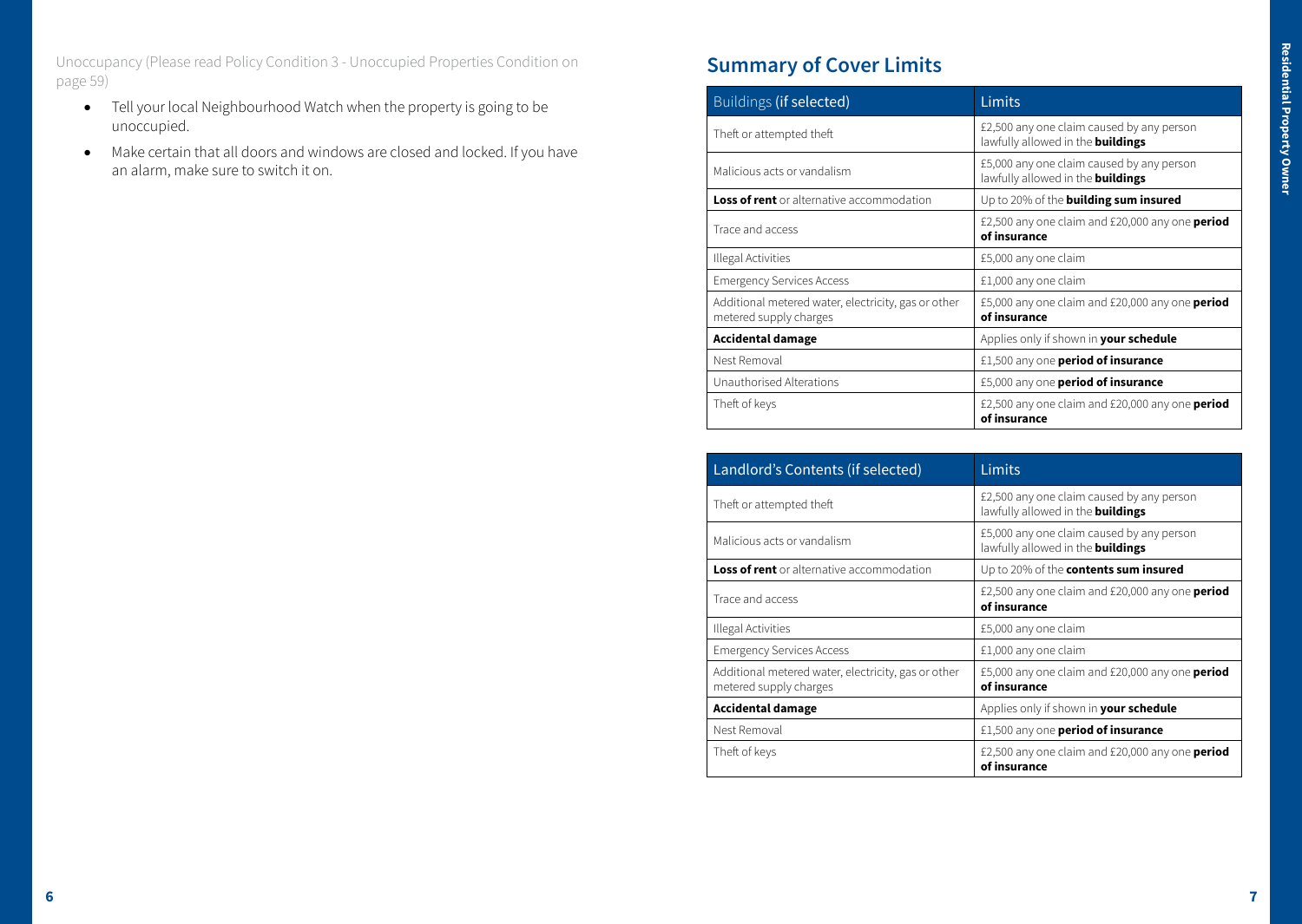# **Definitions**

Certain words in this **policy** have special meanings. These meanings are given below or defined at the beginning of the appropriate **section**.

To help **you** identify these words in the **policy**, **we** have printed them in bold type throughout.

### **Accidental Damage**

Caused suddenly and as a result of an external, visible and unexpected cause.

# **Building(s)**

The structure of the risk address or addresses stated in **your schedule** built of brick, stone or concrete (excluding pre-fabricated concrete) and roofed with slate, tile, metal, concrete, asphalt, which belong to **you** or for which **you** have a legal responsibility, including garages on nearby sites, domestic outbuildings, swimming pools, tennis courts, terraces, patios, drives and footpaths, walls, gates, fences and hedges.

Landlord's fixtures and fittings in or on the **buildings** and not otherwise described under **contents**.

#### **Broker**

The company who arranged **your** insurance for **you** and who **you** paid **your** insurance premium to. **You** can find **your broker's** contact details on **your schedule**.

#### **Business**

The ownership by **you** of the **property** insured, including:

- a. Maintenance, occupation or use of the **property** insured by **you**;
- b. The provision and management of canteen, sports, social or welfare organisations for the benefit of **your** employees and fire security, first aid, medical and ambulance services;
- c. Private work undertaken with **your** prior consent by **your** employees or any director or senior official of **you**.

# **Common Parts**

The common parts as defined in **your** freehold or leasehold agreement.

# **Contents**

The cover under this **section** applies only if shown in **your schedule**.

Any landlord's **contents**, including:

- a. Household goods, furniture and furnishings of every description belonging to **you** or for which **you** are legally responsible, including:
	- 1. Television, satellite and radio receiving aerials, aerial fittings and masts fixed to the dwelling;
	- 2. Free standing gas and electric cookers;
- b. **Contents** of **common parts**.

# **Excess(es)**

The first part of each and every claim for which **you** are responsible, as shown in **your schedule**.

# **Flat(s)**

A self-contained unit of residential accommodation forming part of the **building**.

# **Flood**

An inundation of water from the normal confines of any natural or artificial water course, streams, rivers, culverts, lakes, ponds, reservoirs, canals, dams, coastal waters and/or the overflowing of water onto land that is dry arising as a direct consequence of heavy rain, **storm** or tempest.

#### **Heave**

Upward movement of the ground beneath the **buildings** as a result of the soil expanding.

#### **Landslip**

Downward movement of sloping ground.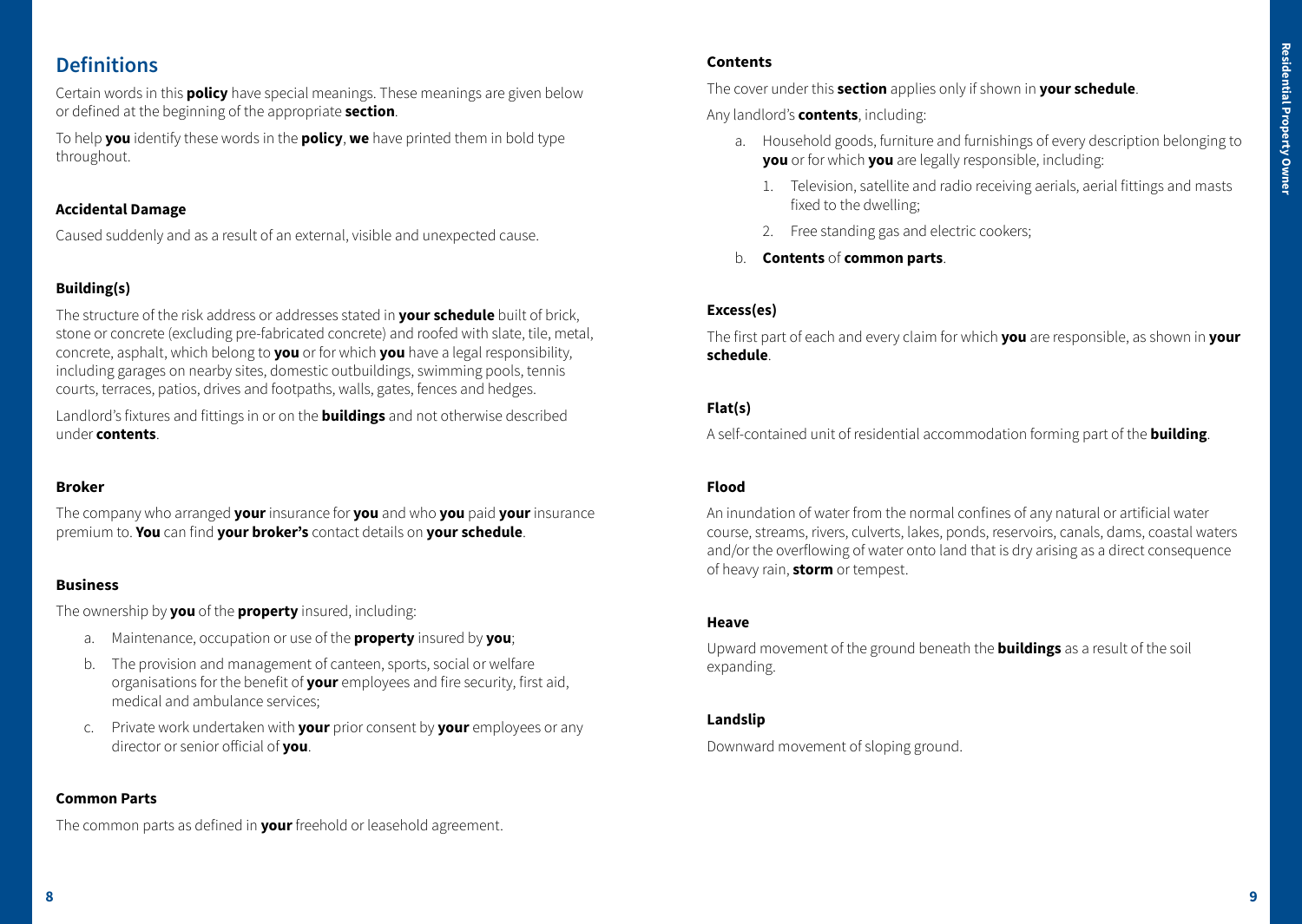# **Misrepresentation**

**You** will be deemed to have made a **misrepresentation** without taking reasonable care if **you** deliberately, recklessly or carelessly answer **our** specific questions incorrectly. A **misrepresentation** that is made dishonestly is always to be taken as showing a lack of reasonable care.

# **Period of Insurance**

The period from the **policy** start date to the expiry date as shown in **your schedule**.

# **Policy**

The documents consisting of this **policy** wording, the current **schedule** and any endorsements, statement of facts or proposal form **you** complete, and **your** demands and needs issued by **your broker**.

# **Property**

**Buildings** and **contents** belonging to **you** or for which **you** are legally responsible, as shown and/or described in **your schedule**.

# **Renovation**

Internal painting and decorating, tiling, replacement of bathroom and/or kitchen fixtures and fittings including sink, washbasin, w.c., bath and shower, carpeting and internal joinery, but excluding external window replacement.

# **Schedule**

The current **schedule** provided by **your broker**, detailing the cover and forming part of the **policy**.

# **Section(s)**

The parts of this **policy** that detail the insurance cover provided for each individual section of this **policy**.

# **Settlement**

A movement of the ground below the **building** caused as a result of the soil being compressed by the weight of the **buildings** or the bedding down of new structures.

#### **Storm**

Strong winds of 41 knots/47mph or more, usually accompanied by rain, hail or snow. Beaufort scale number 9 or higher.

# **Subsidence**

Downward movement of the ground beneath the **buildings** where the movement is unconnected with the weight of the **building**.

# **Sum(s) Insured**

The **sums insured** as shown in **your schedule**, which is the maximum amount **we** will pay if **your property** is lost or damaged.

# **Tenant(s)**

Any person occupying the risk address shown in **your schedule** under a tenancy agreement of a duration of at least six months.

# **Terrorism**

An act, including but not limited to, the use of force or violence and/or the threat thereof, of any person or group(s) of persons, whether acting alone or on behalf of or in connection with any organisation(s) or government(s), committed for political, religious, ideological or similar purposes including the intention to influence any government and/or to put the public, or any section of the public, in fear.

# **Unoccupied**

Any **building** or part of the **building(s)** which is empty, disused, unfurnished or untenanted by **you** or any of **your tenants**.

# **We, Us, Our**

**Your** insurer is AmTrust Europe Limited.

# **You, Your**

The policyholder named in **your schedule**.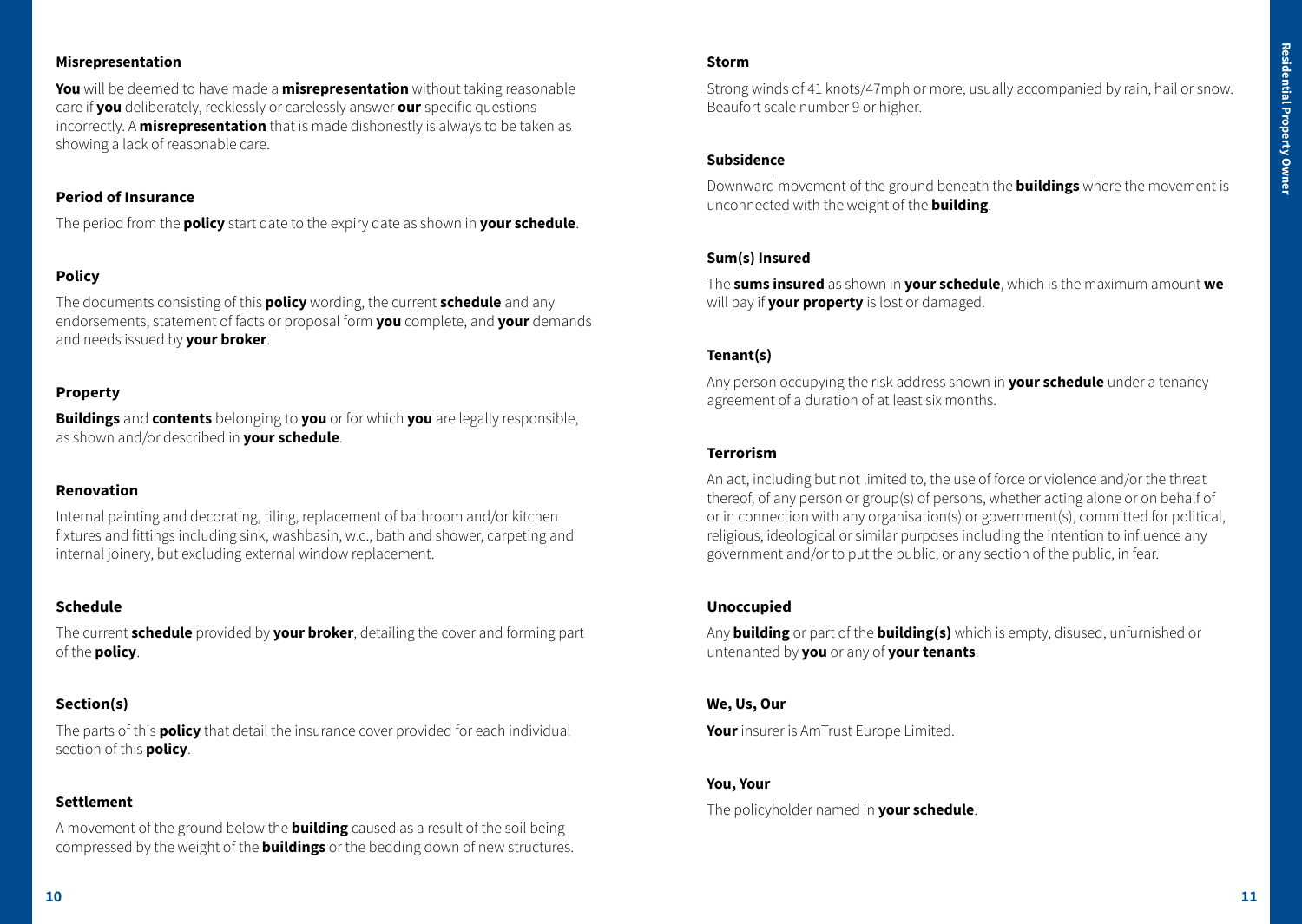# **Section 1 – Property Damage**

**We** will cover **you** against loss or damage to the **property** caused by an insured peril shown below.

**We** will not cover **you** for the **excess**, which is shown in **your schedule**.

Insured Perils

- a) Fire, explosion, lightning and earthquake
- b) Smoke

EXCLUDING any loss or damage:

- 1. Which happens gradually
- c) Riot, civil commotion, strikes, labour or political disturbances

EXCLUDING any loss or damage:

- 1. While the **buildings** are **unoccupied** except as provided for in General Policy Condition 3 – Unoccupied Properties.
- d) Aircraft or aerial devices or articles dropped from them
- e) Malicious acts or vandalism

EXCLUDING any loss or damage:

- 1. Caused by **you**;
- 2. In excess of £5,000 caused by any person lawfully allowed in **your buildings**;
- 3. Caused when the **buildings** are **unoccupied** except as provided for in General Policy Condition 3 – Unoccupied Properties;
- 4. Caused by any person lawfully allowed in **your buildings** when **you**  have failed to notify **your broker** before the **period of insurance** that **your tenants** are in rent arrears or are subject to eviction proceedings under the 1988 Housing Act or any amending, superseding or equivalent legislation.
- Impact by any road vehicle or animal
- g) **Storm**, **flood** or weight of snow

EXCLUDING any loss or damage:

- 1. Caused by frost, **subsidence**, **heave** or **landslip**;
- 2. Caused only by a change in the water table;
- 3. To walls, gates, fences, hedges or any moveable **property** in the open;
- 4. To open-fronted or open-sided **buildings** or to **property** contained therein;
- 5. While the **buildings** are **unoccupied** except as provided for in General Policy Condition 3 – Unoccupied Properties.
- h) Escape of water or oil leaking from or freezing in any tank, apparatus or pipe or fixed heating installations

EXCLUDING any loss or damage:

- 1. While the **buildings** are **unoccupied**;
- 2. To the appliance or system from which the water or oil escaped unless as a result of freezing conditions when the maximum limit is £2,500;
- 3. By water discharged or leaking from any automatic sprinkler installation;
- 4. Resulting in **subsidence**, **heave** or **landslip**;
- 5. Caused by the failure of, or lack of, appropriate grout and/or sealant.
- i) Accidental escape of water from any automatic sprinkler installation in the **buildings** not caused by explosion, earthquake, subterranean fire or heat caused by fire

EXCLUDING any loss or damage:

- 1. While the **buildings** are **unoccupied**.
- j) Accidental breakage of fixed glass and sanitary fixtures forming part of the **buildings**, including double glazing, mirrors, glass in solar panel units and fixed baths, shower trays, shower screens, bidets, washbasins, splashbacks, pedestals, sinks, lavatory pans and cisterns

# EXCLUDING any loss or damage:

- 1. While the **buildings** are **unoccupied**;
- 2. To accessories and fittings;
- 3. To ceramic hobs in freestanding cookers;
- 4. Caused by chipping, denting or scratching.
- k) Theft or attempted theft

EXCLUDING any loss or damage:

- 1. Caused by theft or attempted theft which does not involve forcible and violent entry into or exit from the **buildings**;
- 2. Caused by any person lawfully allowed in the **buildings** in excess of £2,500;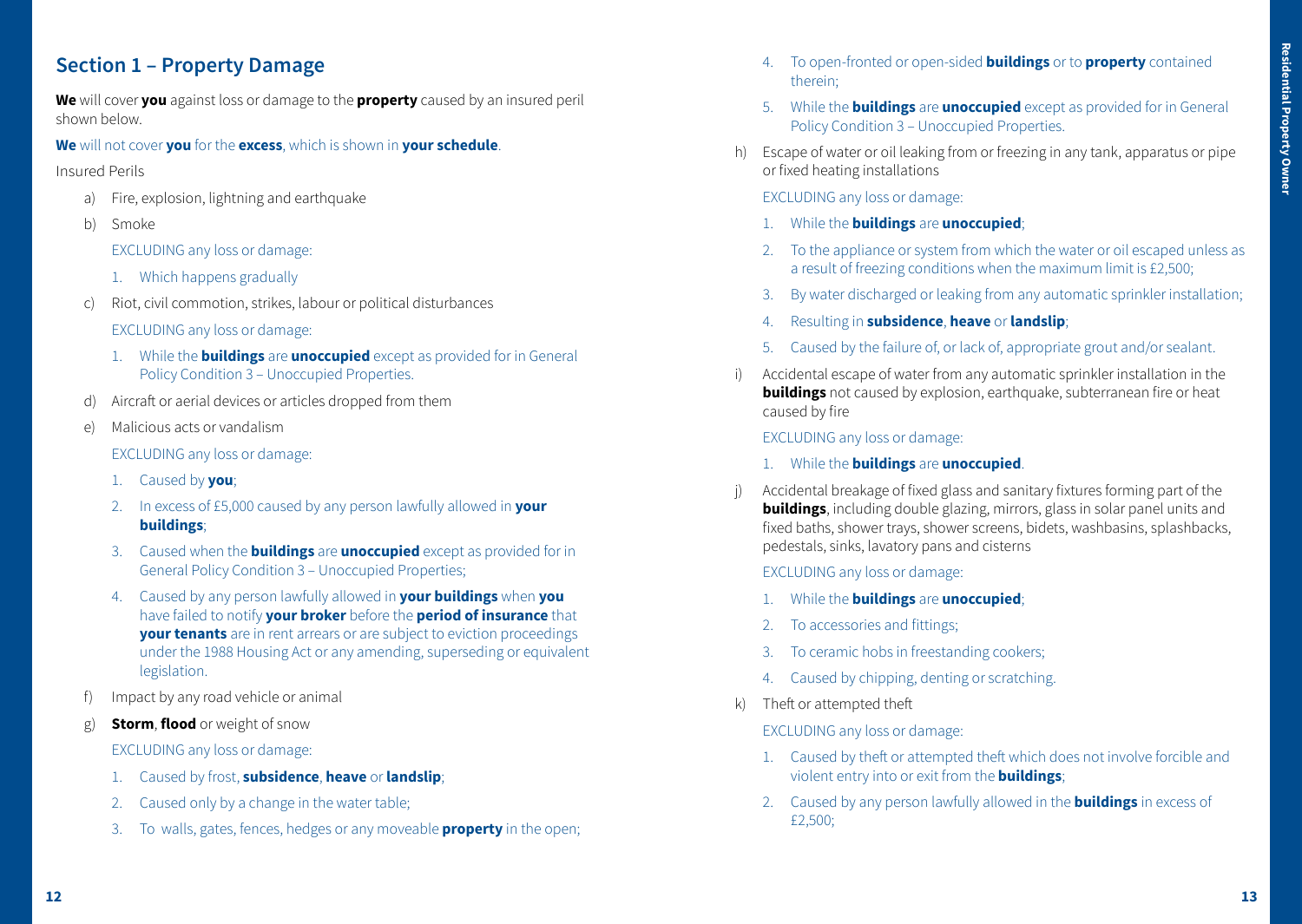- 3. Caused by theft or attempted theft while the **buildings** are **unoccupied**;
- 4. To cash, bank and currency notes;
- 5. To securities and documents of any kind.
- l) Falling trees, branches, telegraph poles, lamp-posts or pylons, radio and television receiving aerials (including satellite dishes), their fittings and masts

#### EXCLUDING:

- 1. Any loss or damage arising from felling or lopping of trees or branches;
- 2. Removal of any part of the tree that has fallen outside the boundary of **your property**.
- m) **Subsidence** and/or **heave** of the site on which the **building** stands and/or **landslip** – to be read in conjunction with Condition 3 – Subsidence Condition

### EXCLUDING any loss or damage:

- 1. As a result of **landslip** caused by or resulting from coastal or river or watercourse erosion;
- 2. Which originates prior to the inception of this cover;
- 3. Caused by faulty design, workmanship or material;
- 4. Caused by demolition, construction, structural alteration or repair to any buildings or ground works or excavation;
- 5. Caused by solid floor slabs moving, unless the foundations beneath the outside walls of the main private dwelling are damaged at the same time and by the same cause;
- 6. Caused by **settlement**;
- 7. To swimming pools, tennis courts, terraces, patios, drives and footpaths, walls, gates, fences or hedges unless the outside walls of the main private dwelling are damaged simultaneously and by the same cause.
- n) **Accidental damage** and blockages to underground water, gas, sewer and drain pipes, underground electricity and telephone cables which reach from the **property** to the public supply, for which **you** are legally responsible

EXCLUDING any loss or damage:

- 1. Caused by rust, corrosion, gradually operating cause or deterioration;
- 2. Due to a fault or limit of design, manufacture, construction or **installation**

# **Accidental Damage & Policy Benefits**

#### 1 – Accidental Damage

**Accidental Damage** is operative only if identified in **your schedule**.

EXCLUDING any loss or damage:

- a. Caused by or consisting of or arising from or attributable to:
	- 1. Any of the insured perils shown under Section 1 Property Damage;
	- 2. Any of the exclusions to the insured perils shown under Section 1 Property Damage;
	- 3. Caused by any person lawfully allowed in **your buildings** as a result of misuse.
- b. Caused by or consisting of inherent vice, latent defect, gradual deterioration, wear and tear, frost, its own faulty or defective design or materials, but this shall not exclude loss or damage which itself results from a cause not otherwise excluded.
- c. Caused by or consisting of faulty or defective workmanship, operational error or omission by **you** or any of **your** employees, but this shall not exclude:
	- 1. Such loss or damage not otherwise excluded which itself results from an insured peril;
	- 2. Subsequent loss or damage which itself results from a cause not otherwise excluded.
- d. As a result of acts of fraud or dishonesty by **you** or any partner, director or any of **your** employees but this shall not exclude such loss or damage not otherwise excluded, which itself results from insured perils a) to m).
- e. Caused by or consisting of corrosion, rust, wet or dry rot, shrinkage, evaporation, loss of weight, dampness, dryness, marring, scratching, vermin or insects, change in temperature, colour, flavour, texture or finish, but this shall not exclude:
	- 1. Such loss or damage not otherwise excluded which itself results from insured perils a) to m);
	- 2. Subsequent loss or damage which itself results from a cause not otherwise excluded.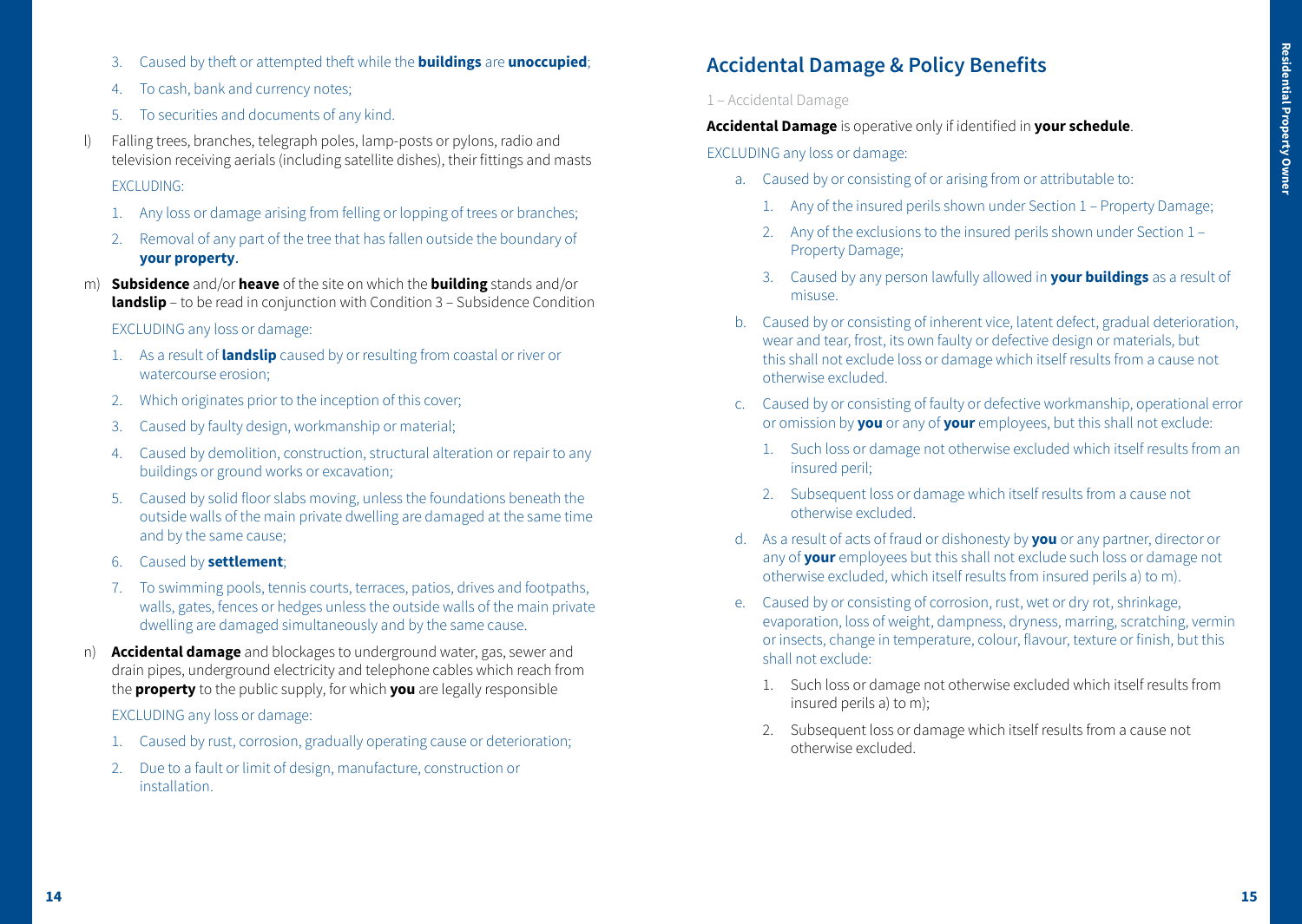- f. Consisting of joint leakage, failure of welds, cracking, fracturing, collapse or overheating of boilers, economisers, super-heaters, pressure vessels or any range of steam and feed piping connected to them, mechanical or electrical breakdown or derangement in respect of the particular machine, apparatus, or equipment in which such a breakdown or derangement originates but this shall not exclude:
	- 1. Such loss or damage not otherwise excluded which itself results from insured perils a) to m);
	- 2. Subsequent loss or damage which itself results from a cause not otherwise excluded.
- g. Caused by disappearance, unexplained or inventory shortage or the misfiling or misplacing of information.
- h. To any building or structure caused by its own collapse or cracking, but this shall not exclude such destruction or damage resulting from other damage in so far as it is not otherwise excluded.
- i. In respect of fences, gates and moveable **property** in the open caused by wind, rain, hail, sleet, snow or dust.
- Resulting from **property** insured undergoing any process of production, packing, treatment, testing, commissioning, service or repair.
- k. In respect of:
	- 1. Jewellery, precious stones or precious metals, bullion, furs, curiosities, works of art or rare books;
	- 2. **Property** in transit;
	- 3. Glass (other than fixed glass), sanitaryware (other than fixed sanitaryware), china, earthenware, marble or other fragile or brittle objects, but this shall not exclude loss or damage which itself results from insured perils a) to m) in so far as it is not otherwise excluded;
	- 4. Money, cash, bonds or securities of any description.
- l. To:
	- 1. Vehicles licensed for road use (including accessories on them), caravans, trailers, railway locomotives, rolling stock, watercraft or aircraft;
	- 2. **Property** or structures in course of construction or erection and materials or supplies in connection with all such **property** or structures;
	- 3. Land, roads, pavements, piers, jetties, bridges, culverts or excavations;
	- 4. Livestock, growing crops or trees but this shall not exclude such **property** specifically described in **your schedule**;
	- 5. Electronic recordings caused by electrical or magnetic erasure and/or accidental erasure of any kind.
- m. Whilst the **building** is **unoccupied**.

# 2 – Theft of Keys

**We** will pay for the cost of replacing locks and keys of doors and windows for which **you** are responsible, such costs being incurred to keep the **buildings** secure if the keys are stolen using force and violence, up to an amount of £2,500 any one claim and £20,000 any one **period of insurance**.

#### 3 – Trace and Access

**We** will pay the costs in the event of loss or damage as a result of escape of water or fuel oil from any tank, apparatus or pipe, incurred by **you** in locating the source of such damage, and in the subsequent making good the damage caused by locating such source, up to an amount of £2,500 any one claim and £20,000 any one **period of insurance**.

# 4a – Metered Supplies

**We** will pay the additional water, gas, electricity or other metered supply charges incurred by **you** for loss or damage caused by an insured peril under Section 1 – Property Damage, and for which **you** are legally responsible, up to an amount of £5,000 any one claim and £20,000 any one **period of insurance**.

# **We** will not pay for such charges incurred whilst any **building** is **unoccupied**.

The amount payable will be the supplier's charges for the period following the loss or damage, less the charge paid by **you** for the same period in the previous year, adjustments for changes in the suppliers' charges, and for variations affecting **your** supply consumption.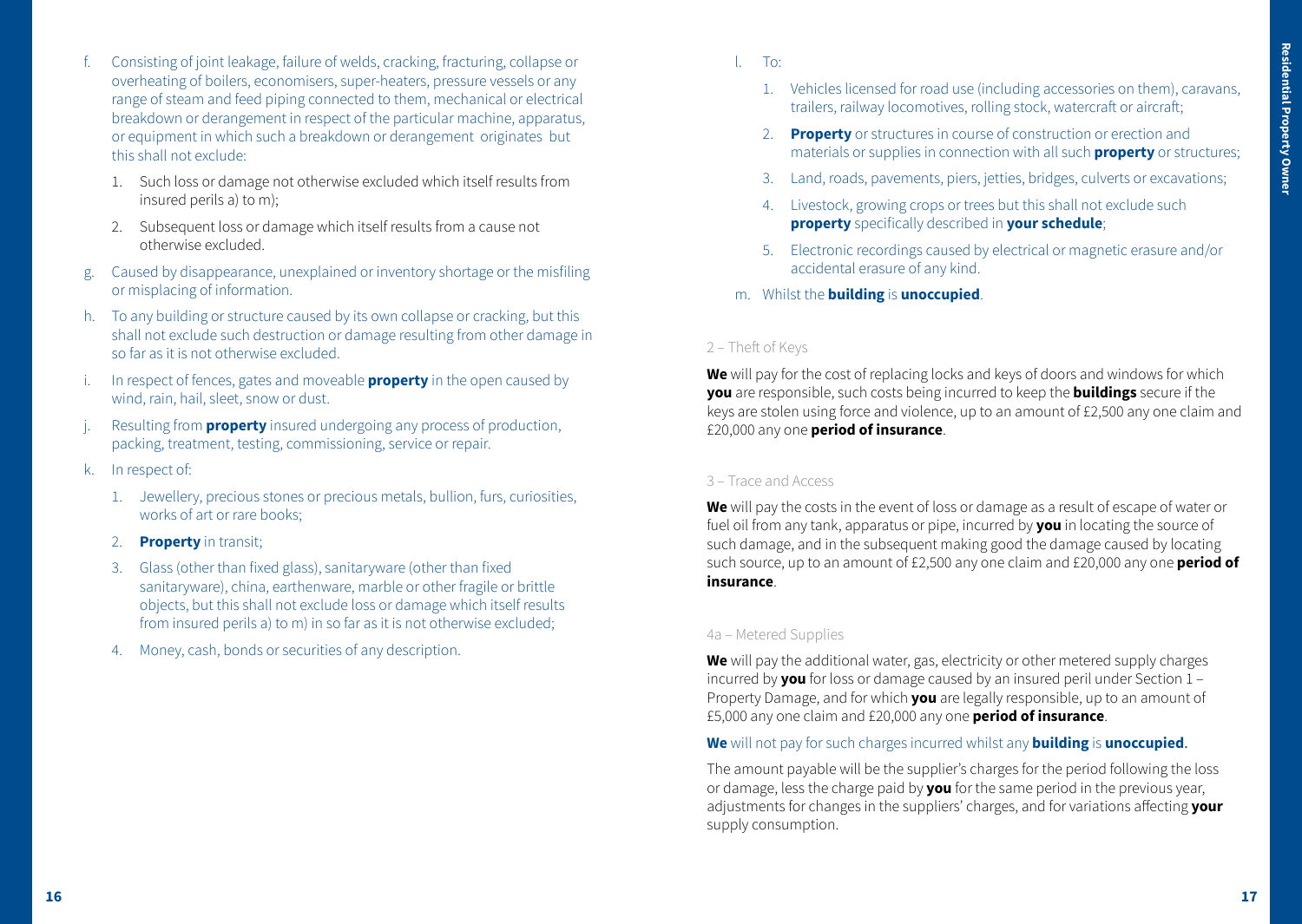# 4b - Unauthorised Metered Supplies

**We** will pay the additional gas and electricity charges incurred by **you** as a result of unauthorised use, and for which **you** are legally responsible, up to an amount of £250 any one **period of insurance**.

The amount payable will be the supplier's charges for the period following the loss or damage, less the charge paid by **you** for the same period in the previous year, adjustments for changes in the suppliers' charges, and for variations affecting **your** supply consumption.

#### 5 – Landscaped Grounds

**We** will pay the costs incurred by **you** as a result of loss or damage to the **buildings**  caused by an insured peril under Section 1 – Property Damage, up to an amount of £1,000 any one claim, to restore landscaped grounds to their original appearance when first laid out and planted.

**We** will not pay for costs arising due to the failure of trees, shrubs, plants, turf and the like to germinate or to become established.

#### 6 – Emergency Services

**We** will pay the costs incurred by **you** following loss or damage to the **buildings** or destruction to external landscaping, caused by the emergency services or persons acting under their control in gaining access to the **property**, as a result of concern for the welfare of the **tenant(s)** and/or to mitigate loss or damage to the **property** caused by an insured peril under Section 1 – Property Damage cover up to an amount of £1,000 any one **period of insurance**.

#### 7 – Fire Extinguishers and Sprinklers

**We** will pay the costs incurred by **you** in re-filling fire extinguishers and replacing sprinkler heads, solely as a result of an insured peril under Section 1 – Property Damage.

### 8 – Illegal Activities at the Property

**We** will pay the costs incurred by **you** as a result of loss or damage to the **buildings**, for the purpose of any illegal activities caused by **your tenant** up to an amount of £5,000 any one claim.

# 9 - Theft of Fixed Fabric of the Property

**We** will pay the costs incurred by **you** for theft of the fixed fabric to the **buildings**, including external CCTV equipment, security lighting and roof materials.

#### 10 – Removing Nests

**We** will pay the costs incurred by **you** for the nests of rats, mice, cockroaches, wasps and hornets to be removed by a professional from **your buildings**.

The most **we** will pay is £1,500 in any **period of insurance**.

#### 11 – Selling your Buildings

If **you** sell **your buildings**, from the date **you** exchange contracts, **we** will give the buyer the benefit of cover under Section 1 – Property Damage until the sale is completed, as long as this is within the **period of insurance** and General Policy Condition 3 – Unoccupied Properties is complied with.

#### 12 – Unauthorised Alterations

**We** will pay the costs incurred by **you**, up to £5,000 in any one **period of insurance** for reinstating the main private dwelling back to its original condition if **your tenant(s)**  makes alterations or changes to the main private dwelling without **your** consent.

This **policy** benefit only applies if the inside of the **buildings** is inspected by **you** or an authorised person at least once every six months and a record kept of the inspection.

### 13 – Professional Fees

The **sums insured** for **buildings** include an amount in respect of Architects', Surveyors', Legal and Consulting Engineers' fees other than where an item covering such fees is specifically shown in **your schedule**.

Cover applies only to those fees incurred as a result of loss or damage to the **buildings**  caused by an insured peril under Section 1 – Property Damage, in the reinstatement or repair of **property** insured.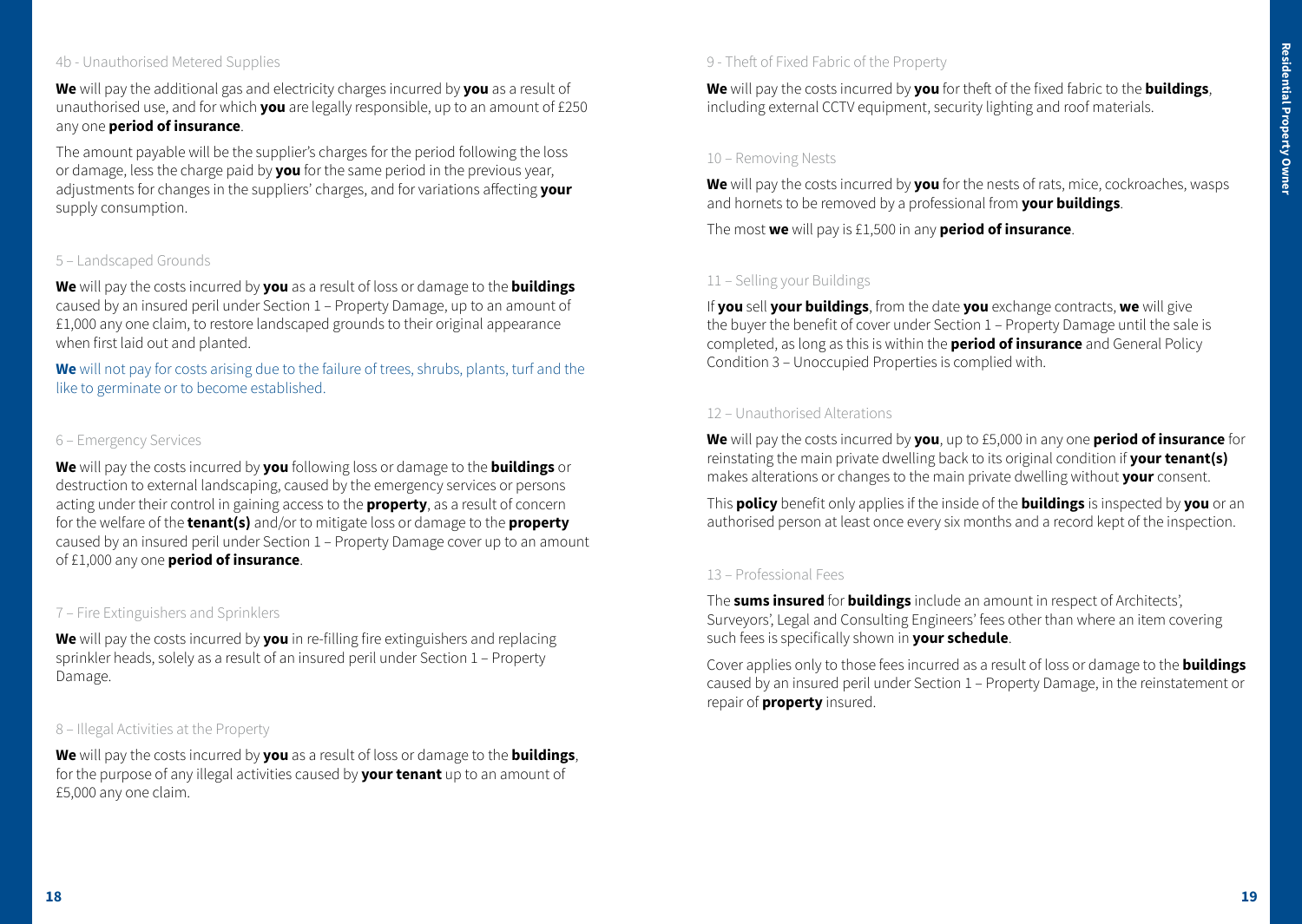# 14 – Alterations and Additions

To the extent that they are not otherwise insured, **buildings** and **contents** items within Great Britain, Northern Ireland, the Isle of Man or the Channel Islands including:

- a. Any newly acquired or newly erected or property under construction (excluding any property which a building contractor is responsible for);
- b. Alterations, additions and improvements (but not appreciation in value in excess of the **sums insured**) to **buildings** and **contents**;

#### Provided that:

- 1. **You** provide **your broker** with details of the alterations or additions as soon as possible, and **you** will ensure to arrange specific insurance with **us** from the date **you** became responsible;
- 2. The provisions of this cover will be fully maintained in addition to any specific insurance effected under a) above.

The most **we** will pay under this cover for any one item is 10% of the **sum insured** or £250,000 in total, whichever is lower.

# 15 – Removal of Debris Costs

The **sums insured** for **buildings** and **contents** include an amount in respect of debris removal costs, other than where an item covering such costs is specifically shown in **your schedule**.

Cover applies only to those costs incurred as a result of loss or damage caused by an insured peril under Section 1 – Property Damage, in:

- a. Removing debris;
- b. Dismantling and/or demolishing;
- c. Shoring up or propping;
- d. Clearing, cleaning, and/or repairing drains, gutters, sewers and the like for which **you** are responsible.

#### **We** will not pay for any costs or expenses:

- 1. Incurred in removing debris other than from the site of the damaged **property** and the area immediately adjacent to the site;
- 2. Arising from pollution or contamination of **property** not covered by this **section**.

# 16 – Removal of Debris Costs – Tenants' Contents

To the extent that they are not otherwise insured, cover includes unrecoverable costs incurred with **our** consent, as a result of damage caused by an insured peril under Section 1 – Property Damage, in removing debris in respect of **contents** for which **you** are not responsible, up to an amount of £5,000 any one claim.

**We** will not pay for any costs:

- a. Incurred in removing debris other than from the site of the damaged **property** and the area immediately adjacent to such site;
- b. Arising from pollution or contamination of **property** not covered by this **section**.

# **Basis of Settlement**

**We** will pay **you** up to the **sum insured** of the **property** as detailed on **your schedule** at the time of its loss or destruction, and at **our** option, **we** will pay **you** the cost to arrange reinstatement or replacement of such **property** or any parts of such **property**.

The most **we** will pay for any one claim is:

- a. The total **sum insured**, or for each item its individual **sum insured**, or any other limit of liability in this **section** whichever is the less at the time of the loss or damage. The **sum insured** must be enough to cover the cost of reinstating the **property** in their present form;
- b. The amount of the **sum insured** or limit of liability remaining after deduction for any other loss or damage occurring during the same **period of insurance**, unless **we** agree to reinstate any such **sum insured** or limit of liability.

**We** aim to settle valid claims promptly and fairly in accordance with the cover provided by this **policy**.

**Our** dedicated insurance claims team will manage **your** claim, supported on certain occasions by a professional loss adjusting firm and/or a specialist services company to ensure to settle **your** claim for the correct amount and as quickly as possible.

It is important that **you** have:

- a. Made a fair presentation of the risk and disclosed every fact and circumstance; and
- b. Complied with the obligations, terms and conditions contained in the **policy**  throughout this **period of insurance**; otherwise, **your** claim may not be paid.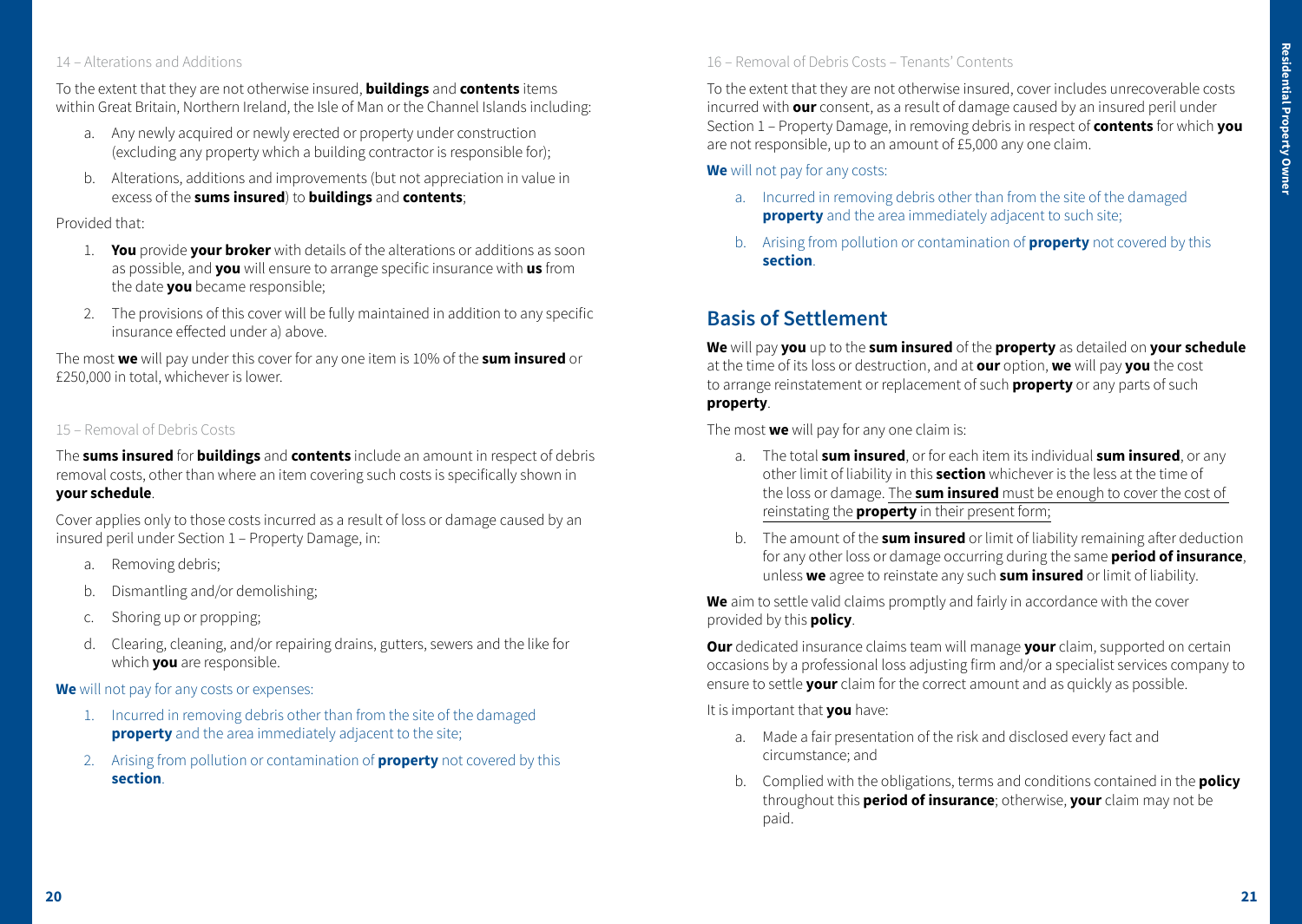If **you** submit a valid claim and it transpires that **you** have breached **your** obligations of disclosure, or made a **misrepresentation**, then following a breach of disclosure which is either:

- 1. Deliberate; or
- 2. Reckless

#### **we** shall be entitled to:

- I. Avoid the contract, refuse all claims; and
- II. Retain the premiums paid.

If **you** submit a valid claim and it transpires that **you** have breached **your** obligations of disclosure, or made a **misrepresentation**, then following a breach of disclosure which is neither:

- 1. Deliberate; nor
- 2. Reckless

**we** shall be entitled to:

- I. If **we** would not have entered into the contract at all, avoid the contract and refuse all claims and return the premium;
- II. If **we** would have entered into the contract but on different terms, elect to treat the contract as having been entered into on those different terms. If **we** would have charged a higher premium, reduce the claim paid in proportion to the under-payment of premium. This is described as the 'proportionate remedy.'

'**Proportionate remedy**' means that **we** need only pay X% of what **we** otherwise would have been under an obligation to pay under the terms of the insurance:

> **X = Premium actually charged x 100 Higher Premium**

# 1 – Automatic Reinstatement

In the absence of written notice by **us** to the contrary, in consideration of **sums insured** not being reduced by the amount of any claim, **you** will pay the appropriate additional premium on the amount of the claim from the date of loss or damage to expiry of the **period of insurance**, but this shall not apply in respect of any loss or damage as a result of insured peril k) - Theft or attempted theft.

# 2 – Basis of Settlement Adjustments

In calculating the most **we** will pay for any one claim, adjustments shall be made in accordance with the following clauses:

### a – Reinstatement

Subject to the Special Conditions set out below, the amount payable for **buildings**  and **contents** is the cost of the reinstatement of the **property** damaged.

For this purpose, "reinstatement" means:

- a. The rebuilding or replacement of **property** lost or destroyed which, provided **our** liability is not increased, may be carried out:
	- 1. In any manner suitable to **our** requirements;
	- 2. On another site.
- b. The repair or restoration of **property** damaged

in either case to a condition equivalent to, or substantially the same as, but no better or more extensive than its condition when new.

# Special Conditions applicable to a – Reinstatement

- a. **Our** liability for the repair or restoration of **property** damaged in part only shall not exceed the amount which would have been payable if such **property** had been wholly destroyed.
- b. No payment beyond the amount **we** would have paid in the absence of this clause will be made:
	- 1. Unless reinstatement commences and proceeds without delay;
	- 2. Until the cost of reinstatement has actually been incurred;
	- 3. Where **property** insured at the time of loss or damage is covered by any other insurance effected by **you** or on **your** behalf, which is not on the basis of reinstatement.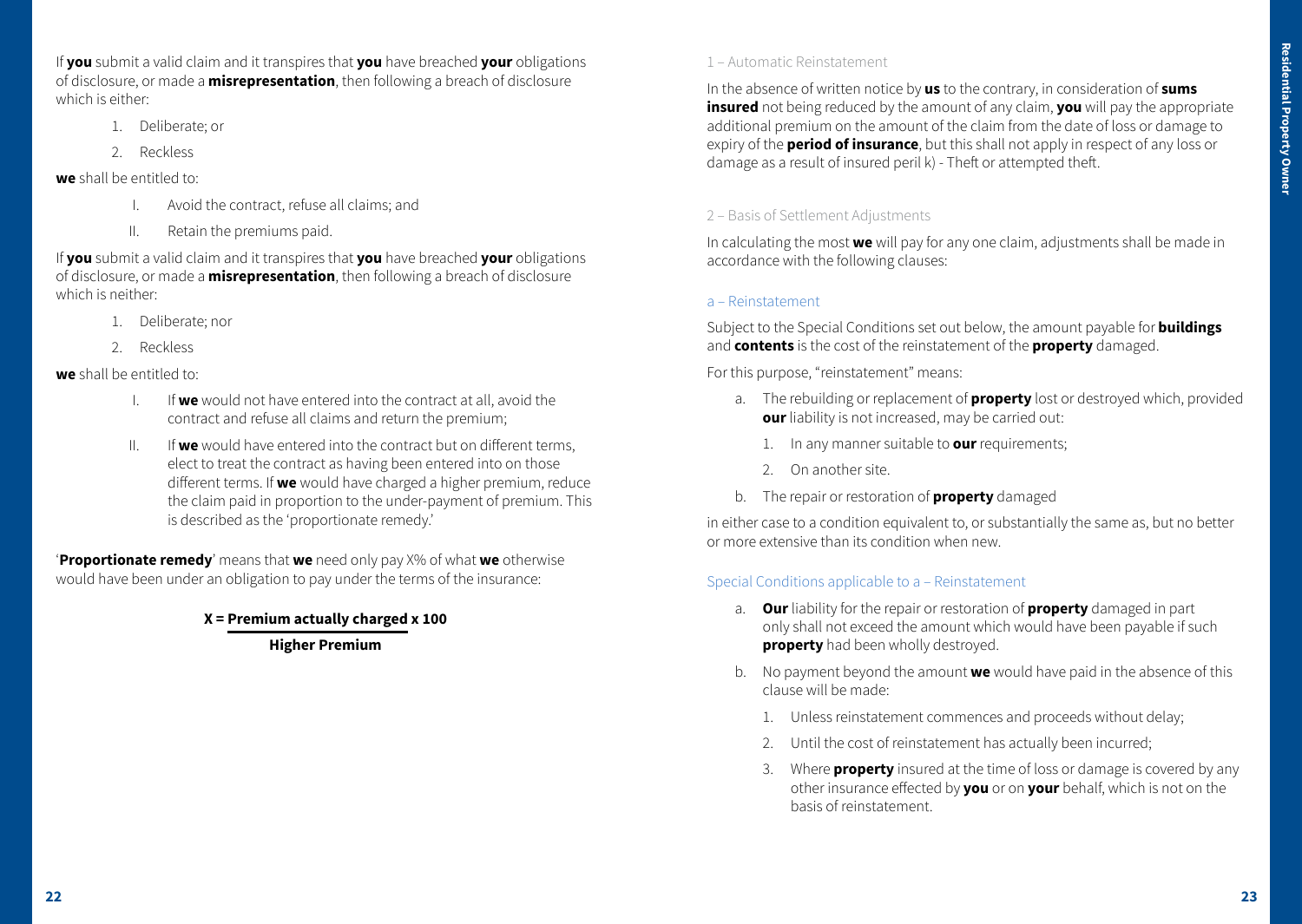c. All the terms and conditions of this **section** and the **policy** shall apply to any claim payable under the provision of this condition.

# b – Index Linking (Please note that an index-linked **sum insured** is not necessarily an adequate one)

The **sums insured** will be adjusted to take into account movements in the appropriate index, and renewal premiums will be based on the adjusted **sums insured**.

For **buildings**, the general building cost index issued by the Building Cost Information Service of the Royal Institute of Chartered Surveyors, for commercial premises or, for residential premises, the Household Rebuilding Cost Index issued for the Association of British Insurers (or other suitable index **we** decide upon) will be used.

For **contents** shown and/or described in **your schedule**, the Retail Price Index (or other suitable index **we** decide upon) will be used. The above percentage changes will continue to be applied between the date of any loss or damage and the date when replacement or repair has been completed.

### c – Average (Under-insurance)

If at the time of loss or damage, the **sums insured** for **your property** are less than the cost of replacement, then **you** shall be responsible for a proportionate share of the cost.

# d – Contribution and Average

If at the time of loss or damage, any other insurance has been effected by **you** or on behalf of **you** covering any of the **property** damaged, **our** liability under this **section** shall be limited to **our** rateable proportion of such loss or damage.

If such other insurance is subject to average (underinsurance), this **section**, if not already subject to average, shall be subject to average in the same manner.

If such other insurance is subject to any provision which excludes it from covering exactly the same property (ranking concurrently) with this **section**, either in whole or in part, or from contributing rateably, **our** liability under this **section** shall be limited to that proportion of the loss or damage which the **sum insured** for this **section** bears to the value of the **property**.

### e – Public Authorities (including undamaged property)

Subject to the Special Conditions set out below, cover for **buildings** and **contents** includes an amount in respect of any additional cost of reinstatement which is incurred solely by reason of the necessity to comply with building or other Regulations under or formed in pursuance of any Act of Parliament, with Bye-Laws of any Public

Authority in respect of:

- Lost, destroyed or damaged **property**;
- Undamaged portions of such **property** excluding:
	- a. The cost incurred in complying with such Regulations, Bye-Laws or Stipulations:
		- 1. In respect of loss or damage occurring prior to the granting of this cover;
		- 2. In respect of loss or damage not covered by this **section**;
		- 3. Under which notice has been served upon **you** before the date of the loss or damage;
		- 4. In respect of undamaged **property** other than undamaged portions of damaged **property**.
	- b. The additional cost that would have been required to make good the damaged **property** to a condition equal to its condition when new, had the necessity to comply with such Regulations, Bye-Laws or Stipulations not arisen.
	- c. The amount of any charge or assessment arising out of capital appreciation, which may be payable in respect of the **property**, by reason of compliance with any such Regulations, Bye-Laws or Stipulations.

# Special Conditions applicable to e – Public Authorities

- a. The work of reinstatement must be commenced and carried out within a time frame specified by **us** and in any case, must be completed within twelve months after the loss or damage, or within such further time as **we** may allow, and may be carried out upon another site (if such Regulations, Bye-Laws or Stipulations so necessitate), subject to there being no resulting increase in **our** liability.
- b. If **our** liability is reduced by the application of any of the terms and conditions of this **section** or of the **policy** (other than as a result of this clause), **our** liability under this clause will be reduced in proportion.
- c. The most **we** will pay for any one claim in respect of undamaged portions of **property** other than foundations is 15% of the total amount for which **we** would have been liable had the **property** been wholly destroyed.
- d. All the terms and conditions of this **section** and of the **policy** shall apply to any claim payable under the provisions of this clause, other than where they are expressly varied by the terms of this clause.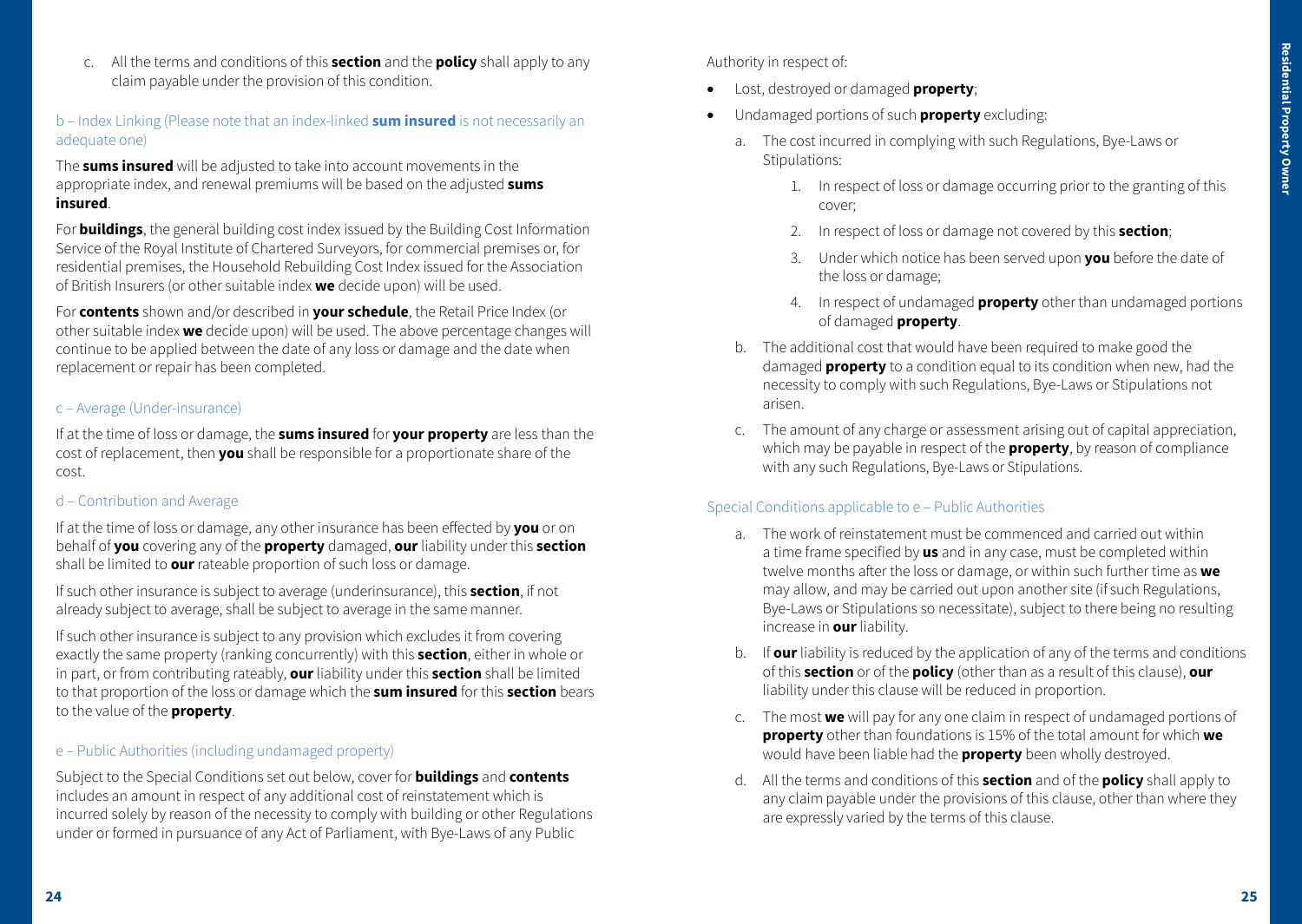# f – Sprinkler Installation Upgrading Costs

If following loss or damage, **we** require the upgrading of any automatic sprinkler installation in order that at the time of its reinstatement such installation will conform to Loss Prevention Council Rules current at the time of reinstatement, **we** will pay the costs incurred by **you** provided that at the time of the loss or damage the installation conformed to the Loss Prevention Rules authored by the Fire Protection Association (FPA) at the time of the original installation but did not conform to subsequent amendments to such rules.

# g – Fixed Glass

Following damage to fixed glass, **we** will pay the cost of:

- a. Any necessary temporary boarding up of broken glass pending full replacement;
- b. Removing and re-fixing window fittings and other obstacles to replacing broken glass and replacing alarm foil on glass;
- c. Loss or damage to framework and to **contents** caused by broken glass.

# **We** will not pay for loss or damage:

- a. Existing prior to the inception of this **policy**;
- b. To shop fronts in the **building** and the glass therein.

#### h – Interested Parties

The interest of the leaseholder(s), mortgagee(s) and **tenant(s)** of the risk address stated on **your schedule** and should be advised to **us** in the event of a claim.

In addition, **your** interest or the interest of the mortgagee(s) under this cover will not be prejudiced by any act or neglect of the occupiers or mortgagors of any **property**  where the risk of loss or damage is increased without **your** or the mortgagee(s) authority or knowledge. Provided that once **you** or the mortgagee(s) are aware of the increased risk, **you** must contact **your broker** as soon as possible and pay any additional premium that **we** may require.

# **Conditions**

In addition to General Policy Conditions the following apply:

#### 1 – Excesses

The **excesses** applying to each and every claim will be shown on **your schedule**.

# 2 – Sprinkler Condition

In any **building** where a sprinkler system is installed, **you** must:

- a. Maintain the system in efficient working order during the **period of insurance**;
- b. Ensure that routine tests are carried out and any defects revealed are promptly remedied;
- c. Obtain **our** written consent to any proposed changes, repairs or alterations to the system.

#### 3 – Subsidence Condition

When required by **us**, any cover under insured peril m) **Subsidence** - shall be subject to a satisfactorily completed **subsidence** questionnaire which will form part of the **policy**.

#### 4 - Flat Roof Condition

It is a condition precedent to liability in respect of loss or damage caused by **storm**, **flood**, or weight of snow that;

- a. Any flat roof area at the premises (or the insured portion of the premises) is inspected by a member of the Roofing Federation, Federation of Master Builders (FMB), National Federation of Roofing Contractors, Confederation of Roofing Contractors, and a report issued regarding the condition of the roof and outlining any remedial work required to maintain the roof in a good condition;
- b. Any work specified on such a report shall be undertaken within 60 days of the issue of the report;
- c. A copy of each report is retained by **you** and is available to **us** immediately upon request;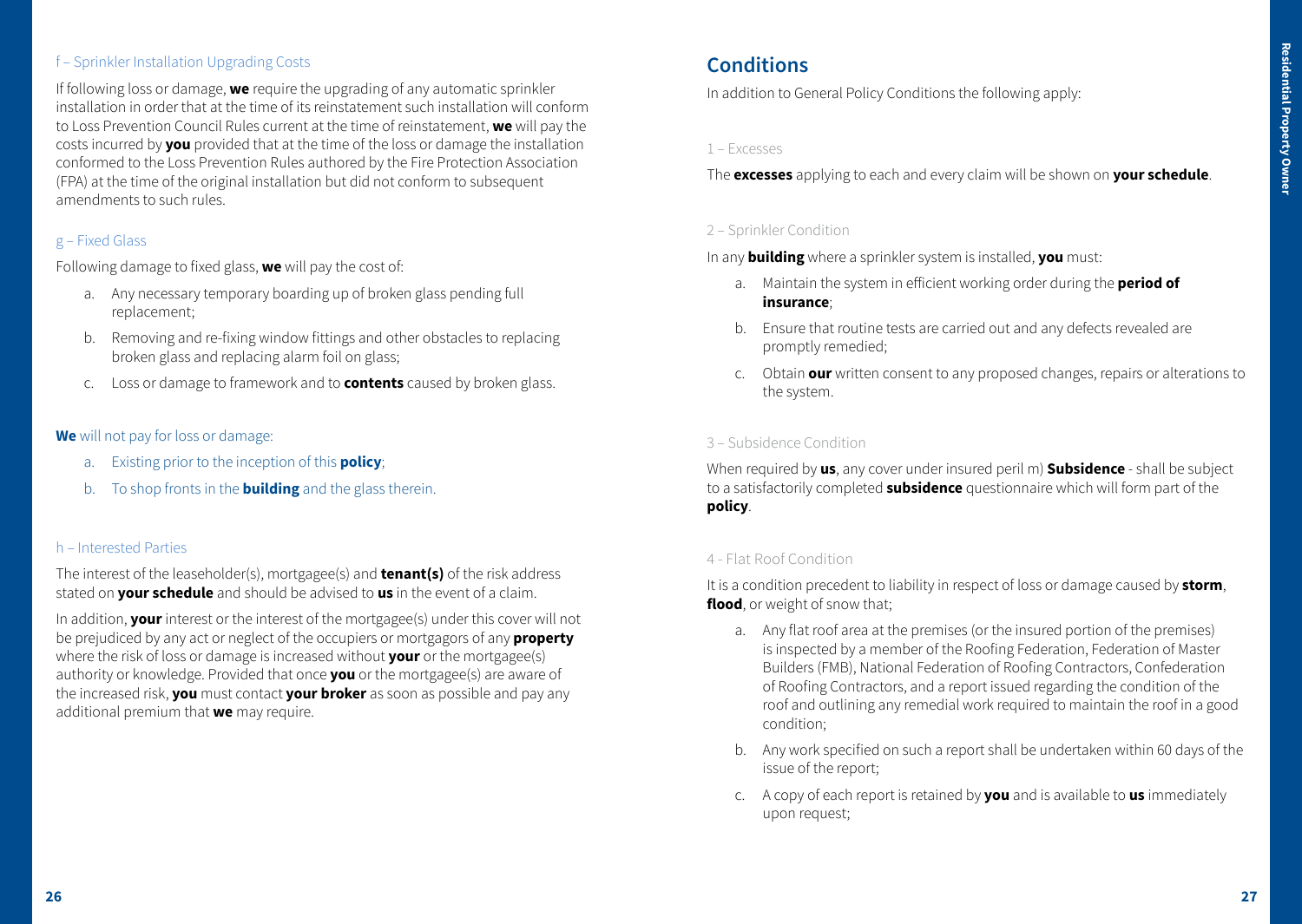- d. The roof shall be inspected;
	- i. Within 60 days of the addition of this clause to the **policy** unless an inspection has been carried out in the last five years and any remedial work identified has been undertaken;
	- ii. Immediately following any water ingress from the roof of the premises;
	- iii. Within the timescales recommended on the report but at least every five years and any defects found remedied within 60 days or as specified by **us**.

### 5 - Open Fires and Log Burner Condition

#### It is warranted that;

- a. The open fireplace be fitted with a safety spark screen;
- b. An area of at least one metre around the open fireplace or log burner must be cleared and maintained at all times;
- c. The fire shall be fully extinguished at least one hour prior to vacating the premises;
- d. The chimney and/or flue is inspected every twelve months by a professional and any defect identified by the inspection be repaired immediately at **your** expense;
- e. A maintained fire extinguisher shall be kept no more than five metres away from the fireplace;
- No treated or painted woods shall be burned;
- g. All firestarters, logs and other fuel is stored within metal lidded containers or externally at least ten metres from the **building**.

# **Section 2 – Loss of Rent or Alternative Accommodation**

In addition to the definitions in Section 1 – Property Damage, the following only apply to this **section**:

#### **Definitions**

#### **Rent**

The money paid or payable to **you** for the use of the **property** and its services.

#### **Loss of Rent**

The amount by which the **rent** during the **indemnity period** falls short of the **rent** which but for the loss or damage would have been received.

### **Increase in Cost of Working**

The additional expenditure necessarily and reasonably incurred for the sole purpose of avoiding or diminishing the **loss of rent** which but for that expenditure would have taken place during the **indemnity period**.

# **Indemnity Period**

The period beginning with the occurrence of loss or damage by an insured peril under Section 1 – Property Damage, and ending no later than 12 months thereafter during which the **buildings** shall be affected as a result of loss or damage.

# **Re-letting Costs**

The expenditure incurred as a result of loss or damage in re-letting **buildings**, including legal fees or other charges incurred solely as a result of such re-letting.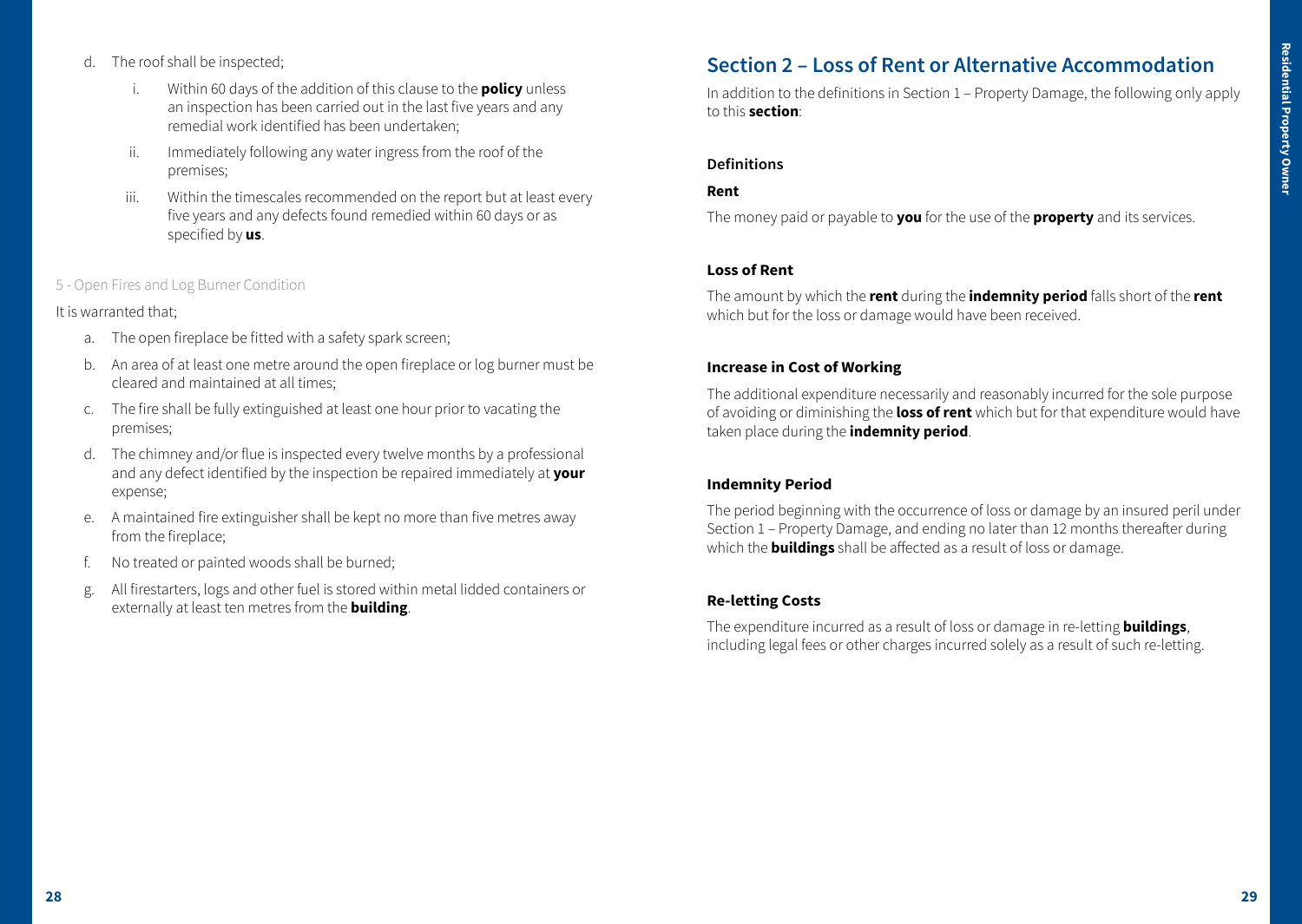# **Policy Cover**

**We** will pay for the **loss of rent** or alternative accommodation if the **buildings** become **unoccupied** or partly **unoccupied** and cannot be let out as a result of an insured peril under Section 1 – Property Damage.

The maximum **we** will pay under this **section** will be no more than the **tenant** would have paid to **you**, and no more than 20% of the **building sum insured** as shown on **your schedule**.

If **you** have selected Landlord's **contents** cover only, the maximum **we** will pay under this **section** will be no more than the **tenant** would have paid to **you** and no more than 20% of the **contents sum insured** as shown on **your schedule**.

#### EXCLUDING:

- a. Any **loss of rent** arising from the **tenants** leaving the **buildings** without giving **you** notice;
- b. Any **loss of rent** that is not a direct result of the loss;
- c. **Loss of rent** in respect of any **buildings** that were **unoccupied** immediately before the occurrence of the insured peril giving rise to a claim;
- d. Any letting or managing agents' share of the rent unless agreed by **us** and **you** are legally liable to pay their proportion under contract;
- e. **Loss of rent** or alternative accommodation after the **buildings** are in a fit state to be occupied;
- f. **Loss of rent** or alternative accommodation for any period in excess of 12 months;
- g. **Loss of rent** as a direct result of loss or damage caused by **your tenant(s)** or their guest, unless it cannot be recovered from any security deposit lodged by the **tenants**;
- h. Any amounts saved during the **indemnity period** in respect of any of the charges and expenses of the **business** payable out of **rent** that may cease or be reduced.

# **Policy Benefits**

In addition to the policy cover, **we** will pay **you** an indemnity as a result of loss or damage to the **buildings** caused by an insured peril under Section 1 – Property Damage for the following policy cover benefits:

- a. **Increase in cost of working**; and
- b. **Re-letting costs**.

# But **we** will not pay **you** for:

- a. **Increase in cost of working** exceeding the amount of **loss of rent** thereby avoided;
- b. Legal fees or other charges payable by any new **tenant** acquired in re-letting premises as a result of loss or damage.

# Denial of Access

Subject to the conditions of the **policy**, **we** will pay for loss resulting from interruption of or interference with the **business** as a result of loss or damage to **property**:

- a. In the vicinity of the **buildings**, destruction of or loss or damage to which shall prevent or hinder the use of the **buildings** or access thereto whether the **buildings** or **your property** therein shall be damaged or not (but excluding loss or damage to **property** of any supply undertaking from which **you** obtain electricity, gas or water or telecommunication services which prevent or hinder the supply of such services);
- b. At the premises of **your** managing agents shall be deemed to be loss resulting from loss or damage to **property** used by **you** at the **buildings**.

# **Basis of Settlement**

#### Automatic Reinstatement

In the absence of written notice by **us** to the contrary, in consideration of **sums insured** or limits of liability not being reduced by the amount of the claim, **you** will pay the appropriate additional premium on the amount of the claim from the date of the loss or damage to expiry of the **period of insurance**, but this shall not apply in respect of insured peril k) - Theft or attempted theft.

# Basis of Settlement Adjustments

In calculating the amounts **we** will pay **you**, adjustments shall be made in accordance with the following clauses:

#### a – Average

If the **sum insured** on **rent** is less than the **rent** that the **tenant** would have paid **you**, the amount payable by **us** will be proportionately reduced.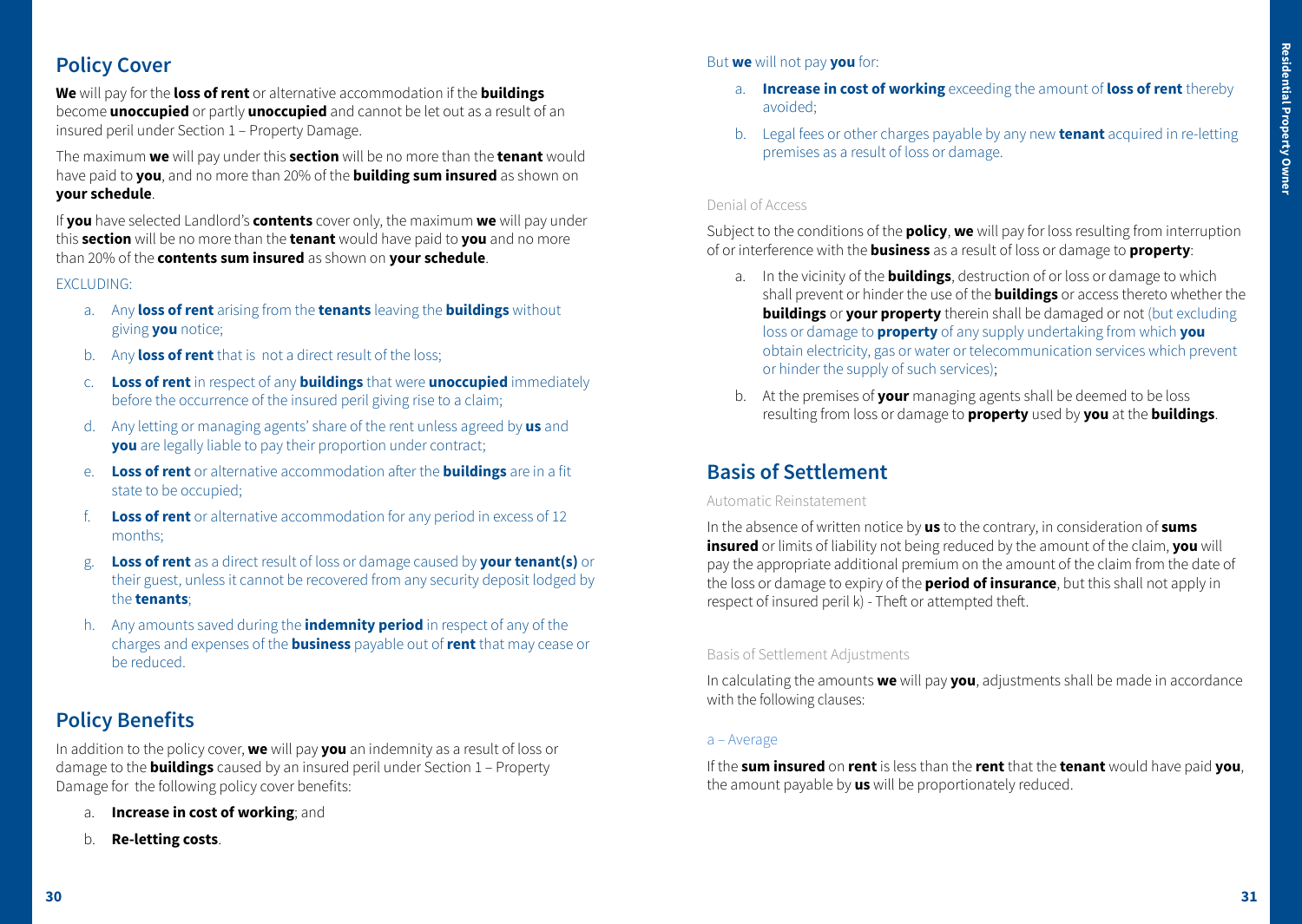#### b – Rent Review

Where **rent** is subject to a **rent** review during the **period of insurance**, the amount payable may be automatically increased, subject to a maximum **rent** review increase of 75%. This does not include any increases in **rent** resulting from alterations, additions, extensions or improvements to the **buildings** insured or in respect of newly erected buildings.

#### c – Alterations or Additions

Cover includes **rent** in respect of:

- a. Alterations, additions and improvements to the **buildings**;
- b. Newly acquired or newly erected **buildings**.

Within Great Britain, Northern Ireland, the Isle of Man or the Channel Islands, for no more than 20% of the total **sum insured** or £50,000 whichever is the less, for any one **building**, provided that **you** shall:

- 1. Give details to **us** within sixty (60) days of the commencement date of **your** interest in such **rent**;
- 2. Effect specific cover retrospective to such date, and;
- 3. Pay the appropriate additional premium.

#### d – Value Added Tax

All terms in this **section** shall be exclusive of value added tax to the extent that **you** are accountable to the tax authorities for such tax.

#### e – Payment on Account

**We** will make payments on account during the **indemnity period**, if **you** so request, subject to any adjustment at the end of the **indemnity period**.

# **Section 3 – Property Owners' Liability**

In addition to the definitions in Section 1 – Property Damage, the following only apply to this **section**:

#### **Definitions**

#### **Injury**

- a. Bodily **injury**, death, disease, illness, mental **injury** or nervous shock;
- b. Invasion of the right of privacy, false arrest, false imprisonment, false eviction or malicious prosecution of any person.

#### **Employee**

- a. Any person under a contract of service or apprenticeship with **you**;
- b. Any of the following persons whilst working for **you** in connection with the **business**:
	- 1. Any labour master or labour only subcontractor or person supplied by them;
	- 2. Any self-employed person providing labour only;
	- 3. Any trainee or person undergoing work experience;
	- 4. Any voluntary helper;
	- 5. Any person who is borrowed by or hired to **you**.

#### **Territorial Limits**

- a. Great Britain, Northern Ireland, the Isle of Man and the Channel Islands;
- b. Any member country of the European Union;
- c. Elsewhere in the world in respect of **injury** or loss or damage caused by or arising from non-manual activities by **you**.

### **Products**

Any goods or other property (including their containers, packaging, labelling and instructions for use) sold, supplied, delivered, installed, erected, repaired, altered, treated or tested by **you** in connection with a **business** and not in **your** charge or control.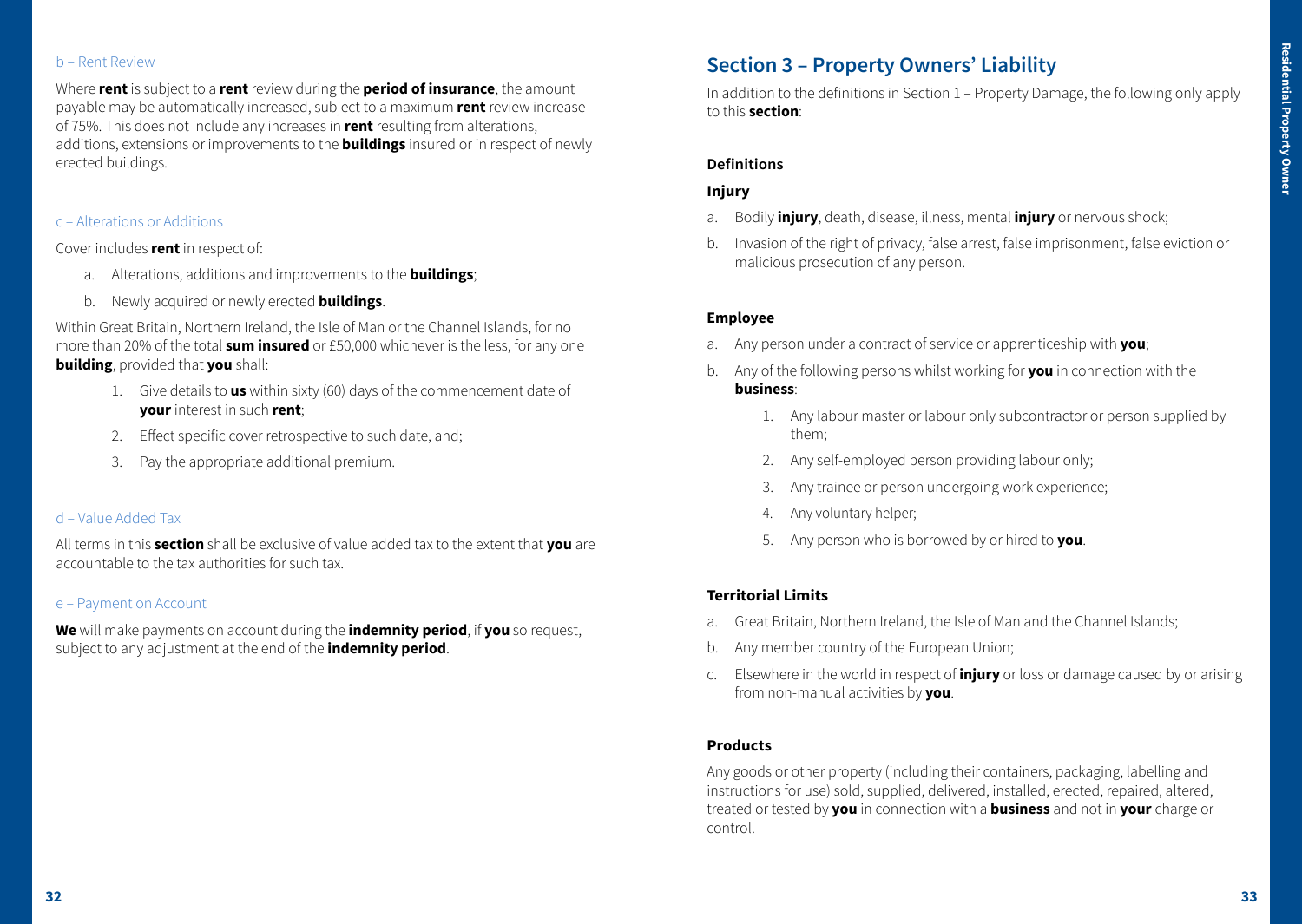### **Pollution or Contamination**

- a. All **pollution or contamination** of **buildings** or other structure or of water or land or the atmosphere;
- b. All **injury** or loss or damage directly or indirectly caused by such **pollution or contamination**;
- c. All **pollution or contamination**, which arises out of or in connection with one incident, shall be deemed to have occurred at the time such incident takes place.

#### **Offshore Installations**

- a. Any installation in the sea or tidal waters which is intended for underwater exploitation of mineral resources or exploration with a view to such exploitation;
- b. Any installation in the sea or tidal waters which is intended for the storage or recovery of gas;
- c. Any pipe or system of pipes in the sea or tidal waters;
- d. Any installation which is intended to provide accommodation for persons who work on or from locations specified in a., b., or c. above.

# **Policy Cover**

**We** will indemnify **you** against legal liability to pay compensation and claimants' costs and expenses in respect of:

- a. Accidental **injury** to a person;
- b. **Accidental damage** to material property;
- c. Nuisance, trespass, obstruction or interference with any right of way, light, air or water;

occurring within the **territorial limits** during the **period of insurance** in connection with the **business**.

#### Costs and Expenses

**We** will also pay costs and expenses incurred by **us**, or with **our** written consent:

- a. In connection with the defence of any claim;
- b. For representation of **you**:
	- 1. At any coroner's inquest or fatal accident inquiry in respect of death;

2. At proceedings in any court of summary jurisdiction or on indictment in any higher court in respect of any alleged breach of statutory duty resulting in **injury** or loss or damage

which may be the subject of indemnity under this **section**.

#### Limit of Indemnity

- a. **Our** liability for all compensation payable in respect of:
	- 1. Any one occurrence or all occurrences of a series consequent on or attributable to one source or original cause;
	- 2. All **injury** or loss or damage occurring during any one **period of insurance** and caused by and arising from **products**;
	- 3. All **pollution or contamination** which is deemed to have occurred during any one **period of insurance**;

shall not exceed the £2,000,000 Limit of Indemnity unless a higher limit is specified in **your schedule**.

- b. In respect of all claims against **you** made within the legal jurisdiction of the United States of America or Canada or any dependency or trust territory, the Limit of Indemnity shall be inclusive of the amount of all:
	- 1. Claimants' costs and expenses;
	- 2. Costs and expenses incurred by **us** or with **our** written consent in connection with the defence of such claims.
- c. **Our** liability shall not exceed the Limit of Indemnity shown in **your schedule** in respect of an act of **terrorism**;

if **we** allege that by reason of this limitation any loss or damage, cost or expense is not covered, the burden of proving the contrary shall be upon **you**.

# **Extensions**

1 – Indemnity to other parties

If **you** so request, **we** will indemnify the following parties:

- a. Any officer or committee member or other member of **your** canteen, social, sports or welfare organisations or ambulance, first aid, fire, medical or security services against liability incurred in such capacity;
- b. Any partner, director or **employee** of **you** against liability incurred in such capacity and in respect of which **you** would have been entitled to indemnity under this **section** if the claim had been made against **you**;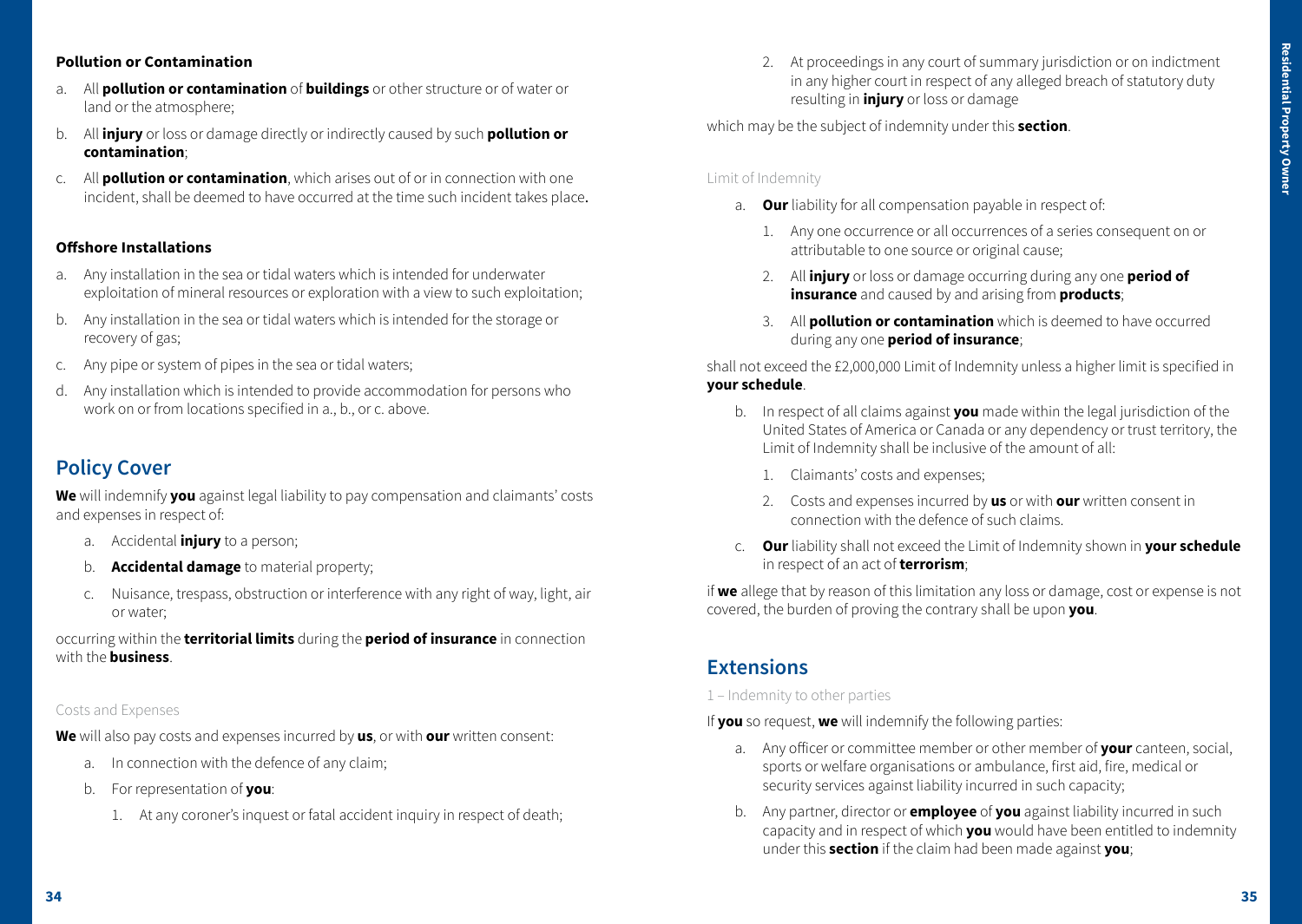c. Any principal for whom **you** have agreed to execute work under contract or agreement against liability arising out of the performance of such work by **you** and in respect of which **you** are legally liable and would have been entitled to indemnity under this **section** if the claim had been made against **you**.

Provided that:

- 1. Each such party shall observe, fulfil and be subject to the terms and conditions of this **section** in so far as they can apply;
- 2. **Our** liability to **you** and all parties indemnified shall not exceed the £2,000,000 Limit of Indemnity unless a higher limit is specified in **your schedule**.

# 2 – Joint Insured – Cross Liabilities

If more than one party is named as **you** in **your schedule**, this **section** shall apply as though each was insured separately provided that **our** liability to all parties indemnified shall not exceed in total the Limit of Indemnity shown in **your schedule**.

### 3 – Overseas Personal Liability

The **business** is extended to include personal activities (not connected with any gainful occupation or profession nor with the ownership or tenure of any land or building) of any partner, director or **employee** or family member of such partner, director or **employee** normally resident within the territories specified in this **section**. Definition of **territorial limits** is in the course of any journey or temporary visit to any other country made in connection with the **business**.

# 4 – Motor Contingent Liability

**We** will indemnify **you** in the terms of this **section** against liability arising out of the use in connection with the **business** of any vehicle not owned, provided or being driven by **you**, but this **section** does not cover liability:

- a. In respect of loss or damage to such vehicle;
- b. Arising out of any such use in any country outside the European Union;
- c. Incurred by any party other than **you**;
- d. Incurred by any party identified in Extension 1 Indemnity to other Parties.

For the purpose of this cover, Exclusion 1 – Injury to Employees does not apply.

# 5 – Defective Premises Act 1972

**We** will indemnify **you** in the terms of this **section** against liability incurred by **you** under Section 3 of the Defective Premises Act 1972 or Section 5 of the Defective Premises (Northern Ireland) Order 1975 in connection with premises or land disposed of by **you**.

Provided that this Extension does not cover:

- a. The costs of rectifying any loss or damage or defect in the premises or land disposed of;
- b. Liability for which **you** are entitled to indemnity under any other insurance.

6 – Consumer Protection and Food Safety Acts – Legal Defence Costs

**We** will indemnify **you** and if **you** so request any partner, director or **employee** of **you** in the terms of this **section** in respect of legal costs and expenses incurred with **our** written consent in connection with the defence of any criminal proceedings or an appeal against conviction arising from such proceedings brought in respect of any offence under:

- a. Part 2 of the Consumer Protection Act 1987; or
- b. Section(s) 7, 8, 14 and/or 15 of the Food Safety Act 1990

committed or alleged to have been committed during the **period of insurance** in connection with the **business**.

Provided that **we** shall have the conduct and control of all the said proceedings and appeals.

**We** will not pay for:

- a. Fines or penalties of any kind;
- b. Proceedings or appeals in respect of any deliberate act or omission;
- c. Costs or expenses insured by any other policy.

# 7 – Court Attendance Compensation

If during the **period of insurance** any partner, director or **employee** of **you** is required to attend Court as a witness at **our** request in connection with a claim which is the subject of indemnity under this **section**, **we** will pay compensation to **you** on the following scale for each day that attendance is required:

- a. Any director or partner £250;
- b. Any **employee** £150.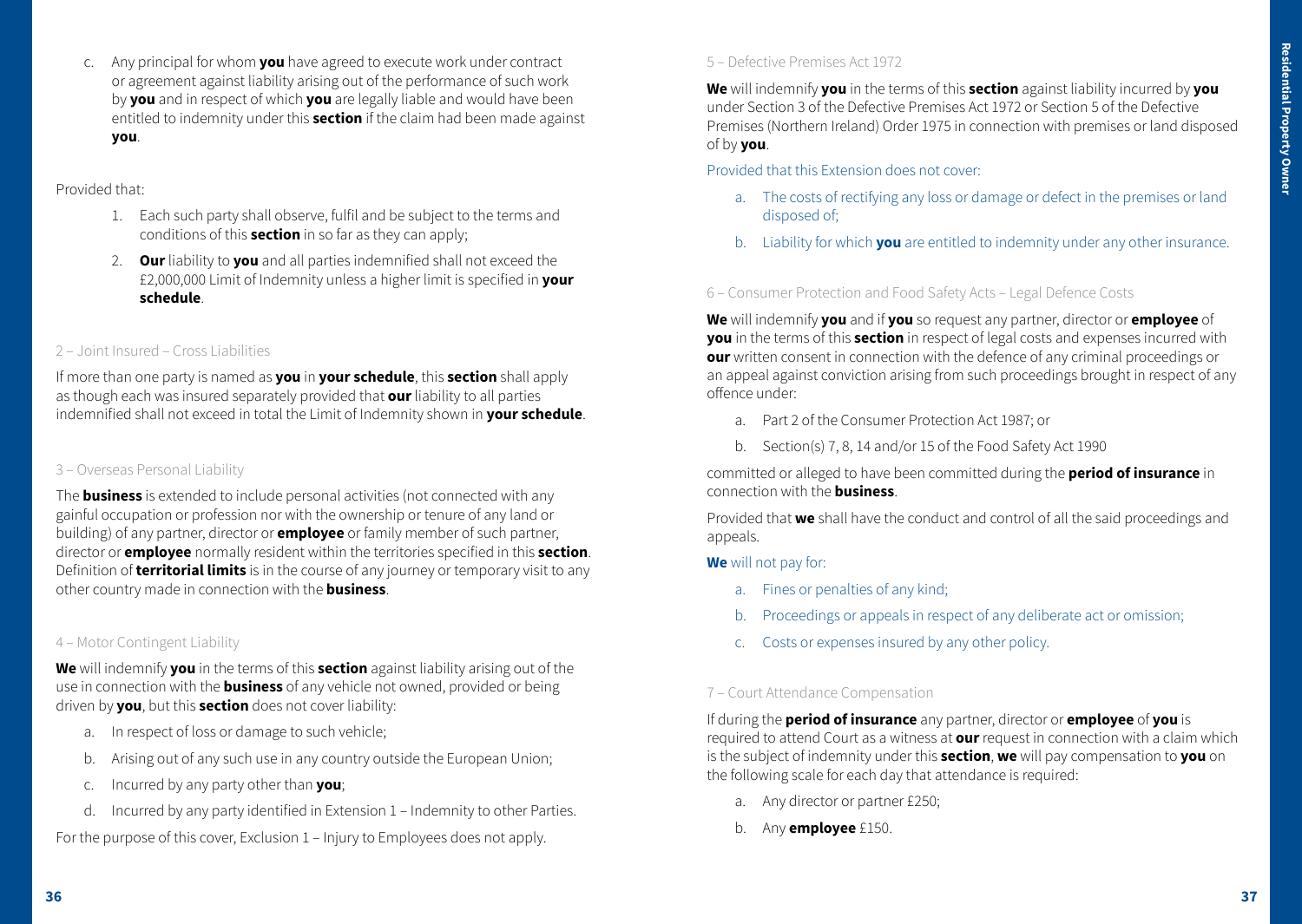# 8 – Contractual Liability

In respect of liability assumed by **you** by a contract or agreement entered into by **you** and which would not have attached in the absence of such contract or agreement, the indemnity provided by this **section** shall only apply if the sole conduct and control of any claim is vested in **us**.

Provided that **we** shall not in any event provide indemnity:

- a. Under Exclusion 9 Products a. of this **section** except as stated therein;
- b. In respect of liquidated damages or fines or damages imposed by or payable under any penalty clause.

### 9 – Legionellosis Liability

Exclusion 4 - Pollution or Contamination – b. of this **section** shall not apply to any discharge, release, or escape of Legionella or other air-borne pathogens from water tanks, water systems, air conditioning plants, cooling towers and the like.

Provided that:

- a. **We** will only indemnify **you**:
	- 1. In respect of claims arising from **pollution or contamination** which arise out of or as a consequence of any discharge, release or escape of Legionella or other air-borne pathogens from water tanks, water systems, air-conditioning plants, cooling towers and the like first made in writing to **you** during the **period of insurance**; or
	- 2. If the first notification of a circumstance which has caused or is alleged to have caused **injury** or loss or damage and can be expected to give rise to a claim arising from **pollution or contamination** which arises out of or as a consequence of any discharge, release or escape of Legionella or other air-borne pathogens from water tanks, water systems, airconditioning plants, cooling towers and the like is notified to **you** during the **period of insurance** or within thirty (30) days after expiry of the same **period of insurance**.
- b. **Our** liability under this Extension for all compensation (including interest thereon) and claimants' costs and expenses payable shall not exceed £500,000, and for all claims arising from **pollution or contamination** shall not exceed the Limit of Indemnity as stated in **your schedule**.
- c. This Extension shall not apply to any claim arising from **pollution or contamination** which arises out of or as a consequence of any discharge, release or escape of Legionella or other air-borne pathogens from water tanks, water systems, air-conditioning plants, cooling towers and the like if before the **period of insurance**, **you** had become aware of circumstances which have given or may give rise to such **pollution or contamination**.

# **Exclusions**

In addition to the General Policy Exclusions **we** will not pay for:

# 1 – Injury to Employees

Liability in respect of **injury** to any **employee** arising out of and in the course of the employment or engagement of such person by **you**.

# 2 – Work on Offshore Installations

Liability in respect of **injury** or loss or damage arising in connection with visiting or working on or travel to or from **offshore installations**.

3 – Fines, Penalties, Liquidated, Punitive, Exemplary or Aggravated Damages

Liability in respect of:

- a. Fines, penalties or liquidated damages;
- b. Punitive, exemplary or aggravated damages or any damages resulting from the multiplication of compensatory damages.

# 4 – Pollution or Contamination

# Liability in respect of:

- a. **Pollution or contamination** occurring in the United States of America or Canada or any dependency or trust territory;
- b. **Pollution or contamination** occurring elsewhere unless caused by a sudden identifiable, unintended and unexpected incident which takes place in its entirety at a specific time and place during the **period of insurance**.

# 5 – Mechanically Propelled Vehicles

Liability arising out of the ownership, possession or use by or on **your** behalf of any mechanically propelled vehicle (or trailer attached thereto) which is required by any road traffic legislation to be the subject of compulsory insurance or other security but this Exclusion shall not apply:

a. While such vehicle is being used as a tool of trade (other than in respect of liability which is compulsorily insurable under road traffic legislation);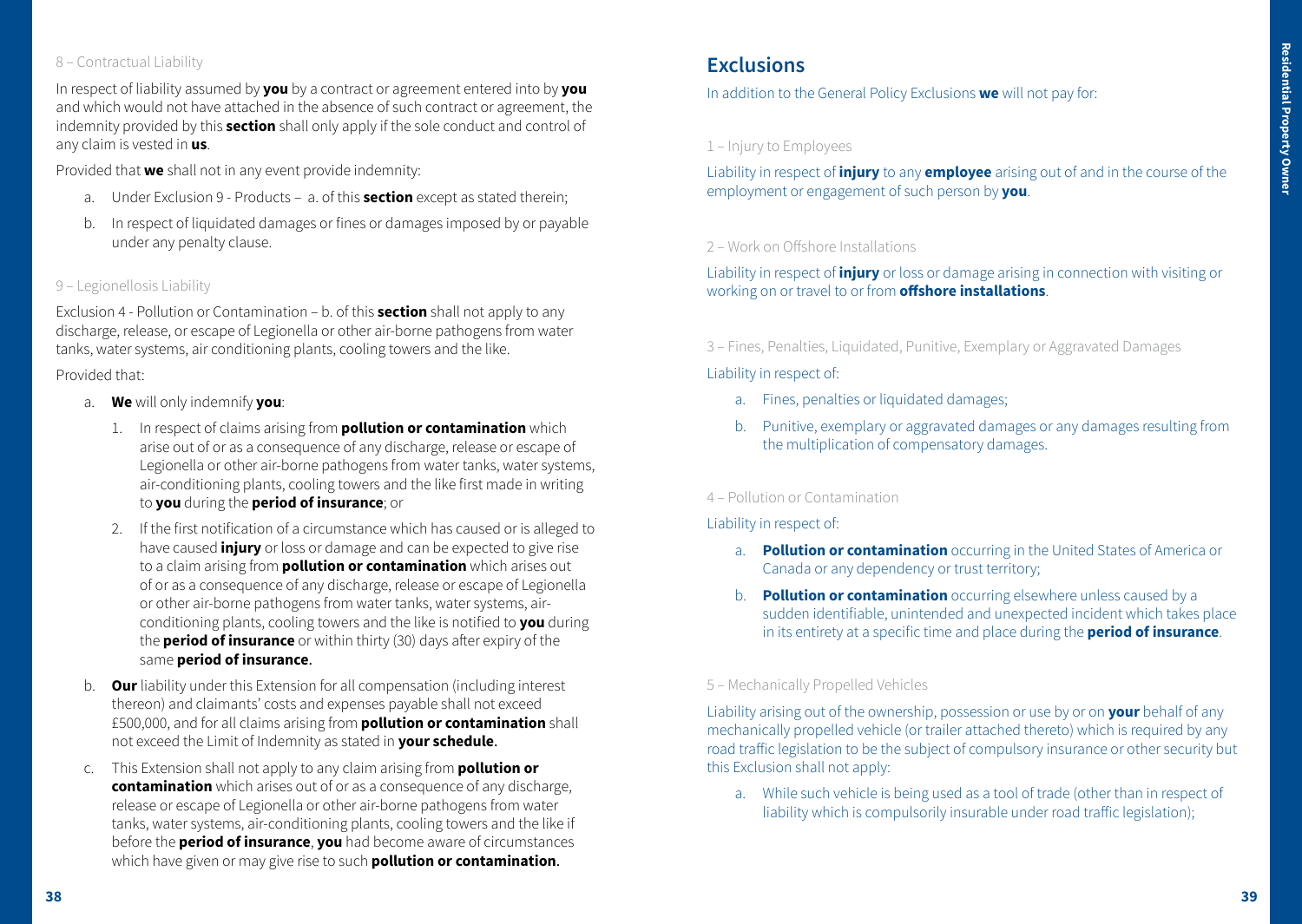b. In respect of the loading or unloading of such vehicle or the delivery or collection of goods to or from such vehicle, except where more specifically insured by any other policy.

#### 6 – Vessels or Craft

Liability arising out of the ownership, possession or use by **you** or on **your** behalf of any vessel or craft designed to travel in, on or through water, air or space (other than hand-propelled watercraft).

#### 7 – Property in your charge or control

Liability in respect of loss or damage to any **property** belonging to **you** or in **your** charge or control other than:

- a. Personal effects or vehicles of any partner, director or **employee** of or visitor to **you**;
- b. Premises (and their **contents**) not belonging, leased, rented or hired to **you** but temporarily in **your** charge for the purpose of carrying out work;
- c. Premises (including their fixtures and fittings) leased, rented or hired to **you**, but this **section** does not cover liability attaching to **you** solely under the terms of any tenancy or other agreement.

#### 8 – Damage to Goods Supplied

#### Liability in respect of:

- a. Loss or damage to any goods or other property sold, supplied, delivered, installed or erected by or on **your** behalf;
- b. All costs of or arising from the need for making good, removal, repair, rectification, replacement or recall of:
	- 1. Any such goods or **property**;
	- 2. Any defective work executed by **you** or on **your** behalf. Except that a. and b. -1 above shall not apply to liability in respect of loss or damage to the said goods or **property** if such loss or damage is caused by or arises from:
		- i. Any alteration, repair or servicing work executed;
		- ii. Any other goods or property sold, supplied, delivered, installed or erected by **you**;
	- iii. Under a separate contract.

#### 9 – Products

In respect of **injury** or loss or damage caused by or arising from **products**:

- a. Any liability which attaches to **you** solely under the terms of an agreement other than:
	- 1. Under any warranty of goods implied by law;
	- 2. Under any indemnity clause in any agreement between **you** and any independent carrier in respect of **injury** or loss or damage caused by **products** entrusted to such carrier for transit by road, rail or waterway;
- b. Any **products** installed or incorporated in any craft designed to travel in or through air or space and which to **your** knowledge was intended to be installed or incorporated in any such craft;
- c. Any claim made against **you** in any country outside the European Union in which **you** occupy premises or are represented by any resident **employee** or holder of **your** power of attorney.

### 10 – Advice and Design

Liability for **injury** or loss or damage arising out of or in connection with advice, design, formula, specification, inspection, certification or testing provided or performed for a fee by or on **your** behalf other than where provided or performed in connection with any **products**.

### 11 – Contract Works and JCT Clause 21.2.1.

Liability in respect of loss or damage to any **property**:

- a. Comprising or to be incorporated in the contract works in respect of any contract undertaken by **you**;
- b. Against which **you** are required to effect insurance under the terms of Clause 21.2.1 of the JCT (RIBA) Conditions of Contract or of any other contract condition requiring insurance of a like kind.

#### 12 – Manual Work

Liability arising from or as a result of any manual work carried out away from any premises belonging, leased, rented or hired to **you** other than delivery or collection.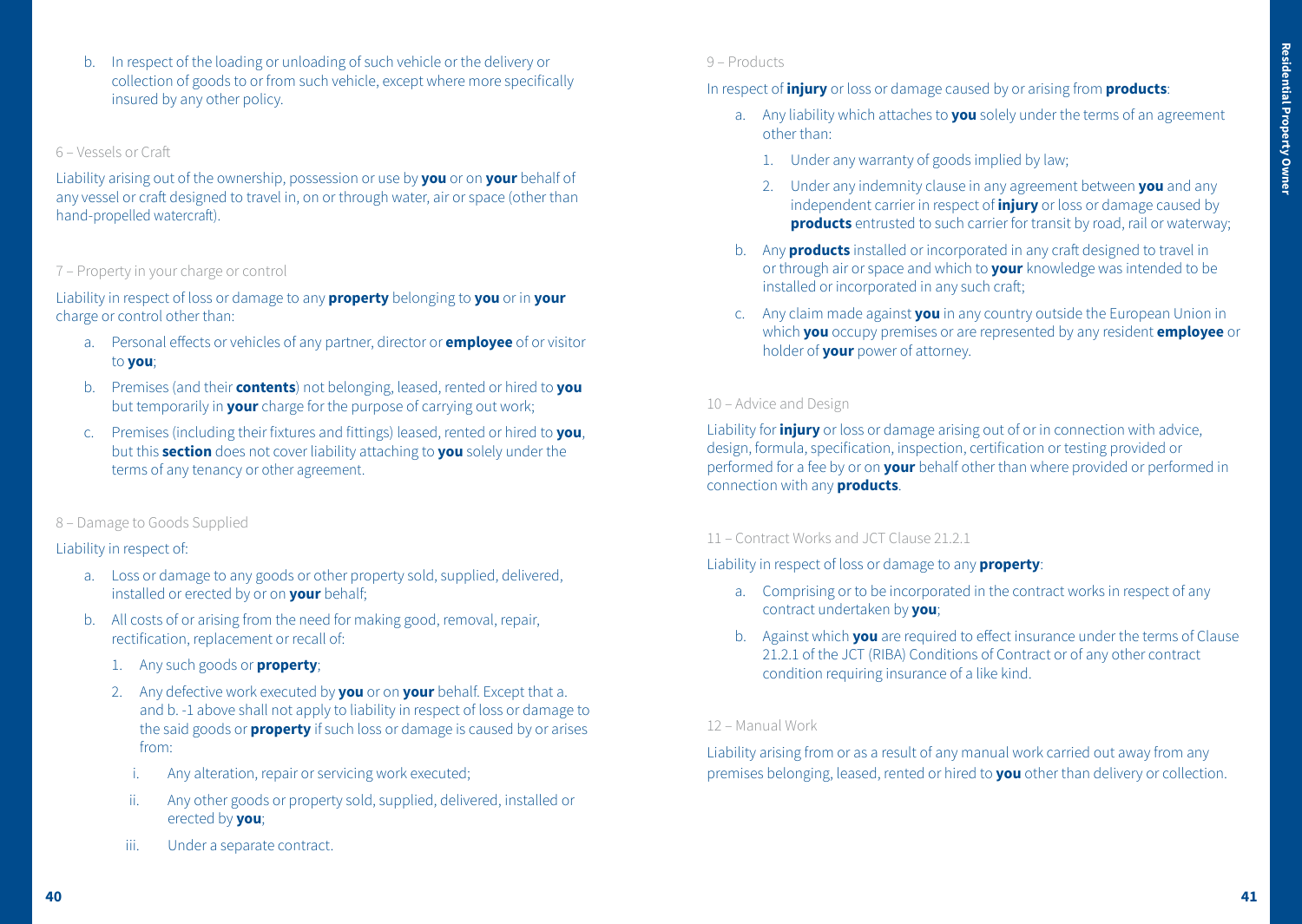# 13 – Slings and Cradles

Liability for **injury** or loss or damage arising out of the operation of a sling and/or cradle.

### 14 – Computer Date Recognition

Liability arising directly or indirectly from the failure of any computer or other equipment or system for processing, storing or retrieving data, whether **your property** or not, to achieve any or all of the purposes and consequential effects intended by the use of any number to denote a date including the failure:

- a. Correctly to recognise any date as its true calendar date;
- b. To recognise, capture, save, retain, restore and/or correctly to manipulate, interpret, calculate or process any data or information or command or instruction as a result of treating any date otherwise than its true calendar date;
- c. To recognise, capture, save, retain, restore and/or correctly to manipulate, interpret, calculate or process any data or information as a result of the operation of any command which has been programmed into any computer software or firmware, being a command which causes the loss of data or the inability to recognise, capture, save, retain, restore, correctly to manipulate, interpret, calculate or process any data on or after any date.

#### 15 - Asbestos

Any liability arising directly or indirectly out of exposure to, inhalation of, or fears of the consequences of exposure to, or inhalation of asbestos, asbestos fibres, or any derivatives of asbestos.

# **Conditions**

In addition to the General Policy Conditions the following apply:

# 1 – Discharge of Liability

For any claim or series of claims involving legal liability covered by this **policy**, **we** will pay:

- a. Up to the limit shown on **your schedule** for any one **period of insurance** (less any amounts already paid by **us**); or
- b. Any lower amount for which **we** can settle **your** claim.

Once **we** have made the payment, **we** will have no further liability in connection with **your** claim, apart from paying costs and expenses **you** incurred before the payment date, or reclaiming any costs and expenses incurred by **us**.

#### 2 – Other Insurances

**We** will not indemnify **you** in respect of liability, which is more specifically insured by any other policy except in respect of any excess beyond the amount payable under such policy.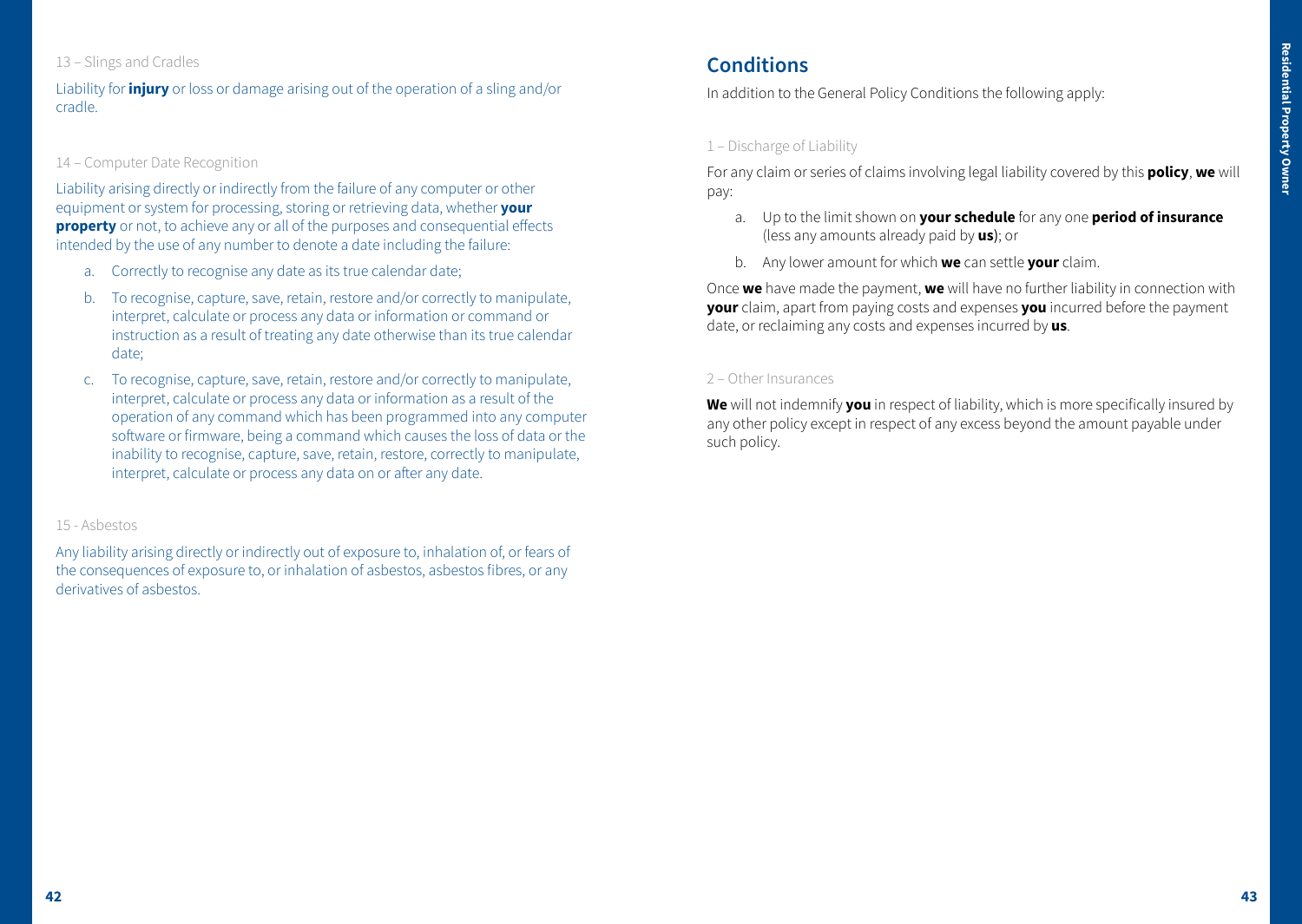# **Section 4 - Legal Protection**

In addition to the definitions in Section 1 – Property Damage & Section 2 – Loss of Rent or Alternative Accommodation, the following only apply to this **section**:

### Definitions

# **Appointed Legal Representative**

A solicitor or other suitably qualified person appointed by **us**, in accordance with the provisions of this insurance, to act for **you**.

# **Claim**

A request for payment of **legal expenses** resulting from one or more events or circumstances arising in the **territorial limits** at the same time or from the same cause notified to **us** within the **period of insurance**.

# **Claims Administrators**

Arc Legal Assistance Limited, PO Box 8921, Colchester, CO4 5YD. Telephone: 0344 770 9000 Email: claims@arclegal.co.uk

# **Counterclaim**

An opposing **claim** brought against **you** in response to the **legal proceedings**.

# **Housing Acts**

The Housing Act 1988, the Housing Act 1996, The Housing (Scotland) Act 1988, any amending, superseding or equivalent legislation applicable in the **territorial limits**.

# **Legal Expenses**

Legal fees, costs, disbursements and other professional charges in connection with **legal proceedings** which **we** have agreed to indemnify:

- a. Reasonably, proportionately and necessarily incurred by the **appointed legal representative**.
- b. Incurred by other parties in civil cases when **you** have been ordered to pay them or pay them with **our** prior agreement.

# **Legal Proceedings**

The pursuit or defence of legal disputes, proceedings and tribunals made by or brought against **you**, including appealing or defending an appeal against judgement, dealt with entirely by and within the jurisdiction of a court or other body in the **territorial limits**.

### **Maximum Amount Payable**

The total of all **claims** notified during the **period of insurance**.

# **Prospects of Success**

Reasonable prospects considered as a 51% or better chance of success.

# **Tenant(s)**

The person(s), company, partnership or association as defined in the **tenancy agreement(s)**renting the **building** from **you**.

### **Tenancy Agreement**

The written **tenancy agreement** or the written statement of the main details of an unwritten **tenancy agreement** for the **building** between **you** and the **tenant**.

# **Territorial Limits**

Great Britain, Northern Ireland, Isle of Man and the Channel Islands.

# **A – Standard Legal Expenses Cover**

**We** will indemnify **you** against **legal expenses** up to the **maximum amount payable** of £25,000 provided that the **claim** has been notified to **us** in the **period of insurance** and arises from **legal proceedings** relating to:

#### Rent recovery

The recovery of an undisputed debt for **rent** unpaid by **your tenant** provided that:

- a. The amount in dispute exceeds £400.
- b. All **rent** debt recovery cases are notified to **us** within 45 days from the date the **rent** was first due.
- c. All **your** normal credit control procedures have been exhausted.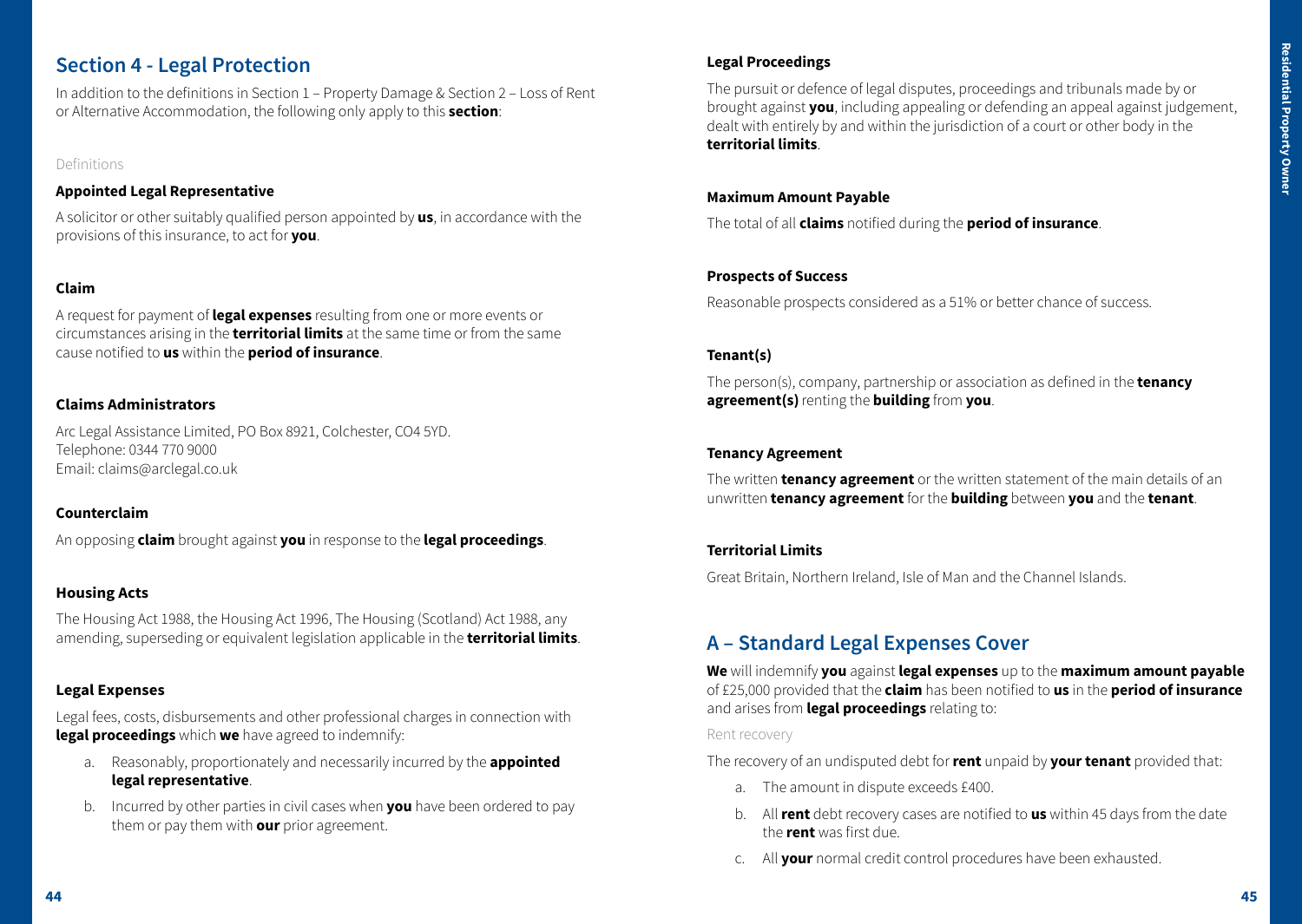- d. **We** select the most appropriate means of recovery.
- e. No more than two separate **rent** debt recoveries are pursued for any one **tenant** during the **period of insurance**.

#### Eviction

**Your** legal rights to evict anyone that does not have **your** permission to be in the **building**. **We** will pay **legal expenses** to assist **you** with gaining possession of the **building** when the **tenant** refuses **you** access to the **building** at the end of the **tenancy agreement** or if the **tenant** has failed to pay the **rent**. Provided that **you**;

- a. Have acted in accordance with all **your** legal requirements and **you** have not granted the **tenant** permission to remain in the **building**; and
- b. Have notified the **tenant** in accordance with the prescribed legal requirements that **you** want possession of the **building**.

#### Defence Costs

Defence of **your** rights if an event arising from **you** letting the **building** leads to **you** being prosecuted in a criminal court.

# **B – Enhanced Legal Expenses (including Property Disputes)**

This cover applies in addition to A – Standard Legal Expenses but is only operative if identified in **your schedule**.

**We** will indemnify **you** against **legal expenses** up to the **maximum amount payable** of £50,000, provided that the **claim** has been notified to **us** in the **period of insurance** and arises from **legal proceedings** relating to:

#### Property legal disputes

Cover is provided in the following circumstances where **you** become involved in a dispute in relation to the owning or letting of the **building** and the amount in dispute is more than £400:

- a. Tenancy disputes provided that:
	- 1. The letting is in compliance with the provisions of the **housing acts**; or
	- 2. If it is not a letting within the terms of the **housing acts**, it is in accordance with the relevant law, including where the **building** is let to a company and/or where the annual rental exceeds £100,000.
- b. Arising from a **tenant's** or other third parties' alleged or actual negligent act or omission, nuisance, trespass or criminal damage relating to the **building** which causes or could cause physical damage or pecuniary loss.
- c. The alleged or actual infringement of the legal rights of:
	- 1. **You** arising out of or relating to the rightful occupation or ownership of the **building**;
	- 2. A **tenant** or other third party by **you** arising out of or relating to the rightful occupation or ownership of the **building** by **you**.
- d. Arising from any contract entered into by **you** for the sale or purchase of the **building**;

excluding any dispute that **you** may personally have arising from or relating to the breakdown of a marriage or quasi-marital relationship.

#### Attendance Expenses

**We** will indemnify **you** up to £100 per person per day to a maximum of £1,000 any one **claim** for the actual loss of salary or wages for **you**, any of **your** directors, partners or employees, or **your** letting or managing agent for the time off work to attend any court for a tribunal hearing as:

- a. A witness for **you** at the request of the **appointed legal representative**;
- b. A defendant in **legal proceedings** for which **we** have accepted the **claim** provided that such salary or wages are not recoverable from the relevant court or tribunal.

# **Conditions Applicable to Section 4 – Legal Protection**

In addition to the General Policy Conditions the following conditions apply to this **section**.

- 1 Your responsibilities
	- a. **You** and **your** letting or managing agent must notify **us** about any change in the information given to **us** as soon as possible. Failure to do so may invalidate **your policy** or may result in cover not operating fully. **We** reserve the right to alter the terms, charge an additional premium, or cancel this **policy** should **we** become aware of any fact which may affect the cover **we** provide
	- b. **You** must:
		- 1. Observe all the terms and conditions of this insurance and any mortgage on the **building**;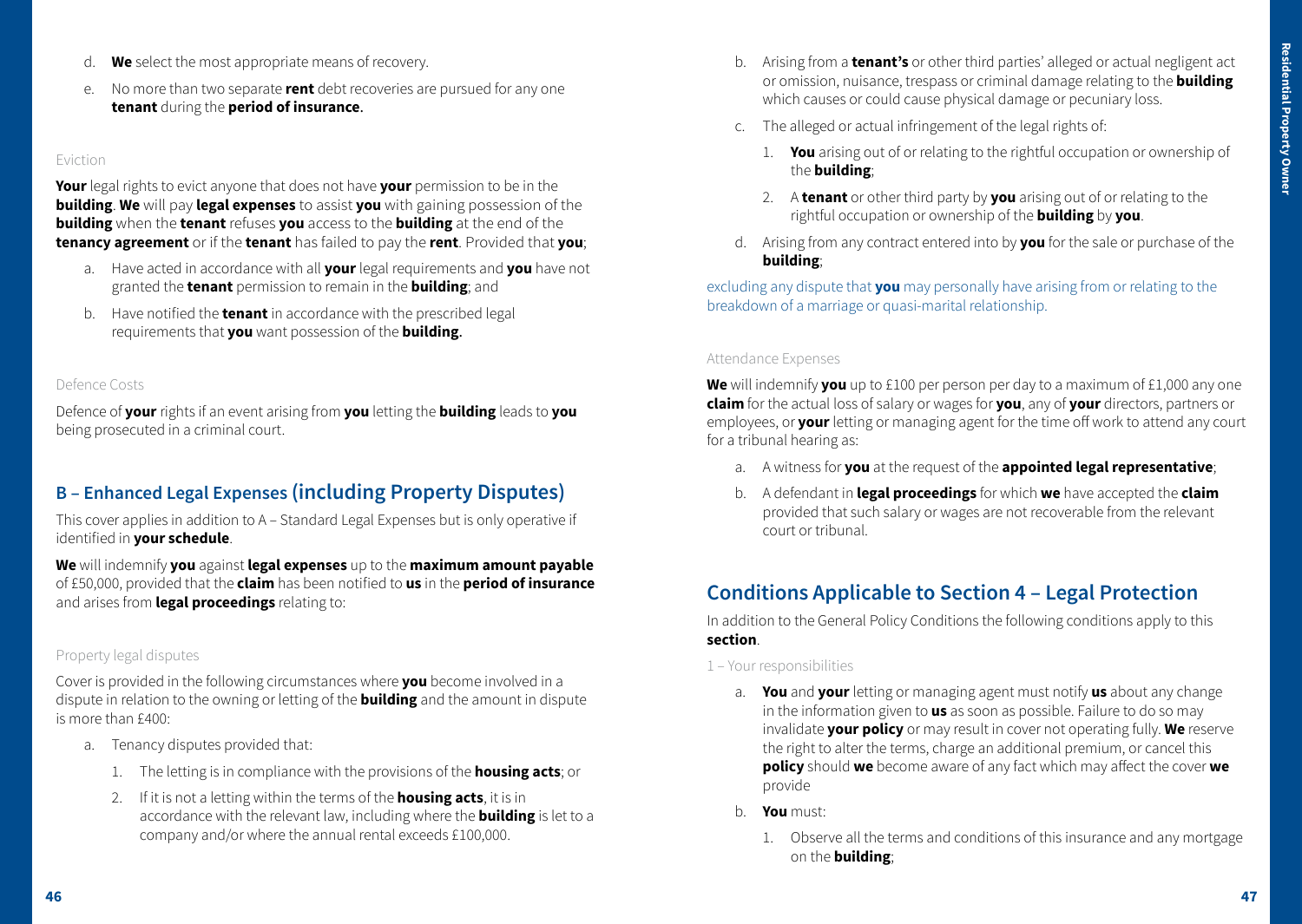- 2. Comply with all the conditions of the **tenancy agreement**;
- 3. Try to prevent any event or circumstances that may give rise to a **claim**;
- 4. Take all steps to minimise the amount payable by **us**.

# 2 – Reporting a Claim

**We** must be notified in writing of any event or circumstance which has given or may give rise to a **claim** or **legal proceedings** involving **you** as soon as it comes to **your** attention. If **you** fail to notify **us** of such event or circumstance during the **period of insurance** in which **you** first became aware of it, the **claim** will not be accepted.

Where **we** have received such notification, **we** agree to treat any subsequent **claim** or **legal proceedings** arising out of any event or circumstance already notified as having been made or brought within the **period of insurance**.

**You** must then, as soon as possible, provide full written or other evidence, including the names of any possible witnesses and details (produced at **your** own expense) of any costs incurred prior to **our** accepting the **claim**, including any action already taken.

# 3 – Acceptance of a claim and our right to refuse indemnity

A **claim** cannot be regarded as having been accepted by **us** until **we** have given written confirmation to **you**. If **we** refuse to accept a **claim** or to continue to indemnify **you**, **we** will give **our** reason(s) in writing.

**We** are entitled to refuse to accept a **claim** or continue to indemnify **you** where:

- a. In **our** opinion, **you** have:
	- 1. Not disclosed any material information to **us**;
	- 2. Failed to provide **us** or the **appointed legal representative** with any relevant information and or supporting evidence;
- b. In the opinion of the **appointed legal representative**, **prospects of success** for pursuing the **legal proceedings** do not or no longer exist;
- c. In **our** opinion, after having taken advice from **our** own advisors (who are not the **appointed legal representative**) or counsel, **prospects of success** for pursuing the **legal proceedings** do not or no longer exist;

**we** may, at any time, require **you** to obtain at **your** own expense an opinion from counsel as to the merits of **legal proceedings**. **We** will pay, within the limit applicable to the **claim**, the cost of obtaining the opinion if it indicates that there are **prospects of success** for pursuit or defence of the **legal proceedings**.

- 4 Legal Representation
	- a. **We** have the right to make investigations into the case.
	- b. **We** also have the right to negotiate and settle the losses arising from the insured event, in the insured person's name, before an **appointed legal representative** is instructed.
	- c. Where appropriate, **we** will pass the **claim** to an **appointed legal representative** to be dealt with. They will be instructed in the name of the insured and may negotiate and settle the **claim** for **legal proceedings** on **your** behalf.
	- d. Where Court proceedings are necessary or where it is otherwise required, the legal representative will be a solicitor chosen by **us**. If **you** wish to appoint **your** own solicitor, **you** must notify **us** in writing and provide details of the firm and the individual solicitor at that firm that **you** intend to instruct. **We** will make contact with the individual solicitor to obtain written confirmation of their qualifications and expertise. The solicitor must sign **our** Non-Panel Solicitor Terms and Conditions, and they will be under a duty to minimise the costs of the **legal expenses**.
	- e. Once **your** chosen solicitor has signed **our** Non-Panel Solicitor Terms and Conditions, they will become the **appointed legal representative** subject to the terms and conditions of this **policy** and **our** Non-Panel Solicitor Terms and Conditions. **You** must not change the **appointed legal representative**  without **our** prior written consent; such consent not to be unreasonably withheld. This condition is subject to any rights of the insured person under Regulation 6 of the Insurance Companies (Legal Expenses Insurance) Regulations 1990, where applicable.

# 5 – Control of the claim

- a. When requested, **you** must, at **your** own expense, provide all information, evidence and documents relating to the **legal proceedings** to the **appointed legal representative**. **You** must also meet with the **appointed legal representative** when requested.
- b. **You** must keep **us** and the **appointed legal representative** regularly informed of all developments, co-operate fully in all respects and not enter into any negotiations with the **tenant**.
- c. **We** must have direct access to the **appointed legal representative** at all times.
- d. **You** must give the **appointed legal representative** any instructions asked for by **us**, including for the supply of any documents or other information **we** require.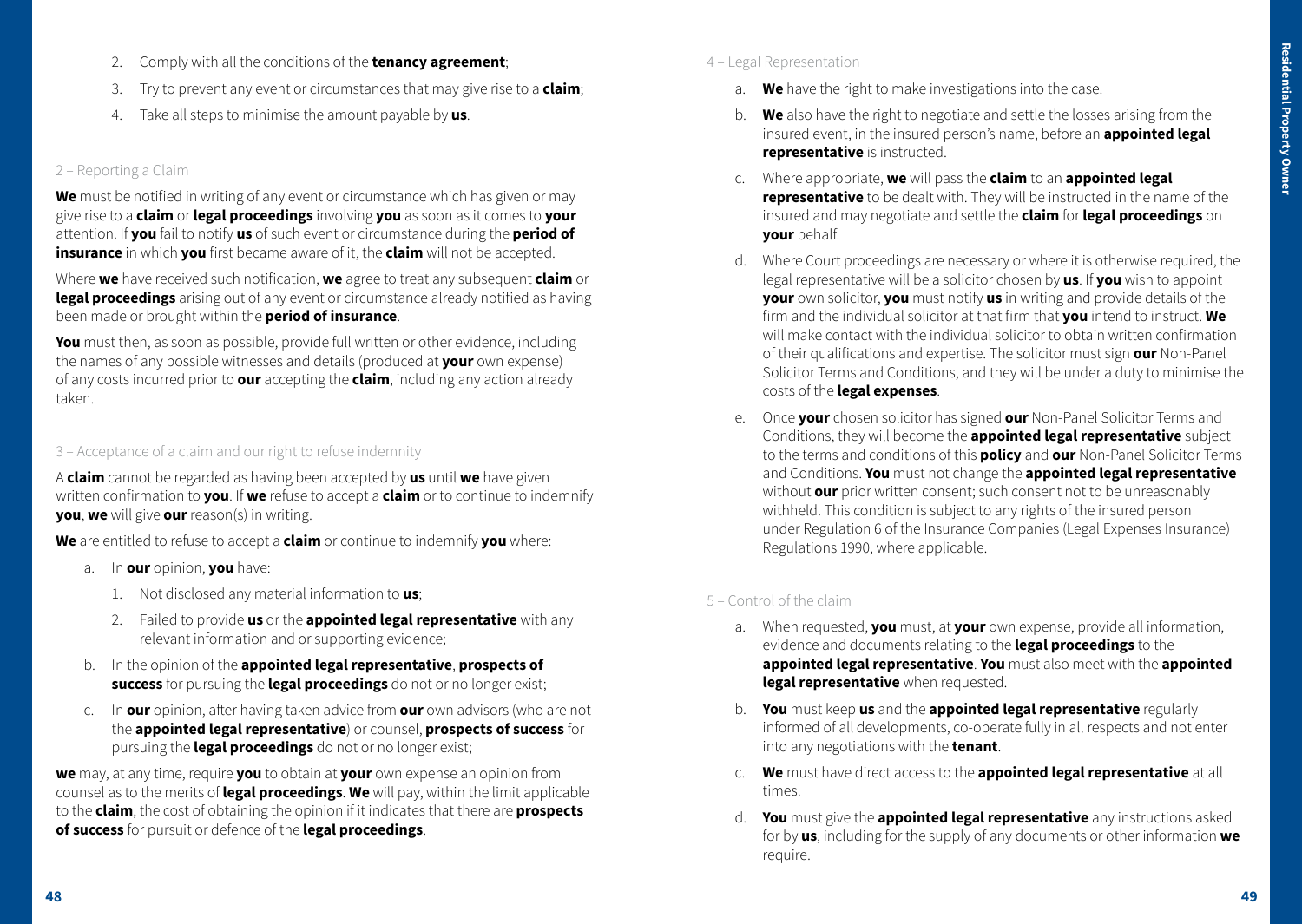- e. **We** are entitled to require **you** to immediately produce to **us** all information, evidence, legal advice and documents relating to the **legal proceedings** in **your** possession or custody or in that of the **appointed legal representative**.
- f. **You**, directly or via the **appointed legal representative**, must inform **us** immediately in writing if anyone offers to settle the **claim** or makes an offer to settle the **legal proceedings**.
- g. **You** must obtain **our** written agreement if **you** wish to appeal against the decision of a court or tribunal. **Your** application, with reasons, must be sent to **us** by recorded delivery at least ten working days before the final date for lodging the appeal. If **we** do not agree, **our** decision will be given in writing.

### 6 – Payment under this insurance

- a. If **you** do not accept any offer to settle the **legal proceedings** which equals or exceeds the total damages (including any interest) eventually recovered by **you**, **we** will not pay for any **legal expenses** incurred after such refusal unless **we** have given **our** written agreement to the continuation of the **legal proceedings**.
- b. When requested by **us**, **you** must instruct the **appointed legal representative** to have the **legal expenses** assessed or audited by the relevant court or tribunal.
- c. All accounts, orders or awards of a court or tribunal for **legal expenses** to be paid under this insurance must be submitted to **us** promptly.
- d. Following receipt of the relevant accounts, orders or awards of a court or tribunal for **legal expenses** to be paid under the insurance, payment will be made direct to the **appointed legal representative**, to the other party's Legal Representative, or to such other party as is appropriate according to the terms of any order or award of the court or tribunal.
- e. If **you** withdraw from the **legal proceedings** without **our** agreement, cover will cease immediately, and **we** will be entitled to be reimbursed for any **legal expenses** previously agreed or paid on **your** behalf.

#### 7 – Recoveries

**We** reserve the right to take proceedings in **your** name, at **our** own expense and for **our** own benefit, to recover any payment **we** have made under this insurance to anyone else. If **you** recover any **legal expenses** previously paid by **us** from any other party, such **legal expenses** must immediately be repaid to **us**.

#### 8 – Arbitration

Any dispute or difference of any kind between **us** and **you** will be referred to arbitration by a single arbitrator who will be either a barrister or solicitor. If the parties are unable to agree on the appointment of an arbitrator, all parties agree to accept an arbitrator nominated by The Law Society. The arbitrator's decision will be final and binding on all parties.

#### 9 – Assignment

Cover under this **policy** is between and binding upon **us** and **you** and any respective successors in title; the **policy** may not otherwise be assigned by **you** without **our** prior written consent.

#### 10 – Waiver

If **we** or **you** fail to exercise or enforce any rights conferred on them by this insurance, the failure to do so will not be deemed to be a waiver, nor will it bar the exercise or enforcement of such rights at any subsequent time.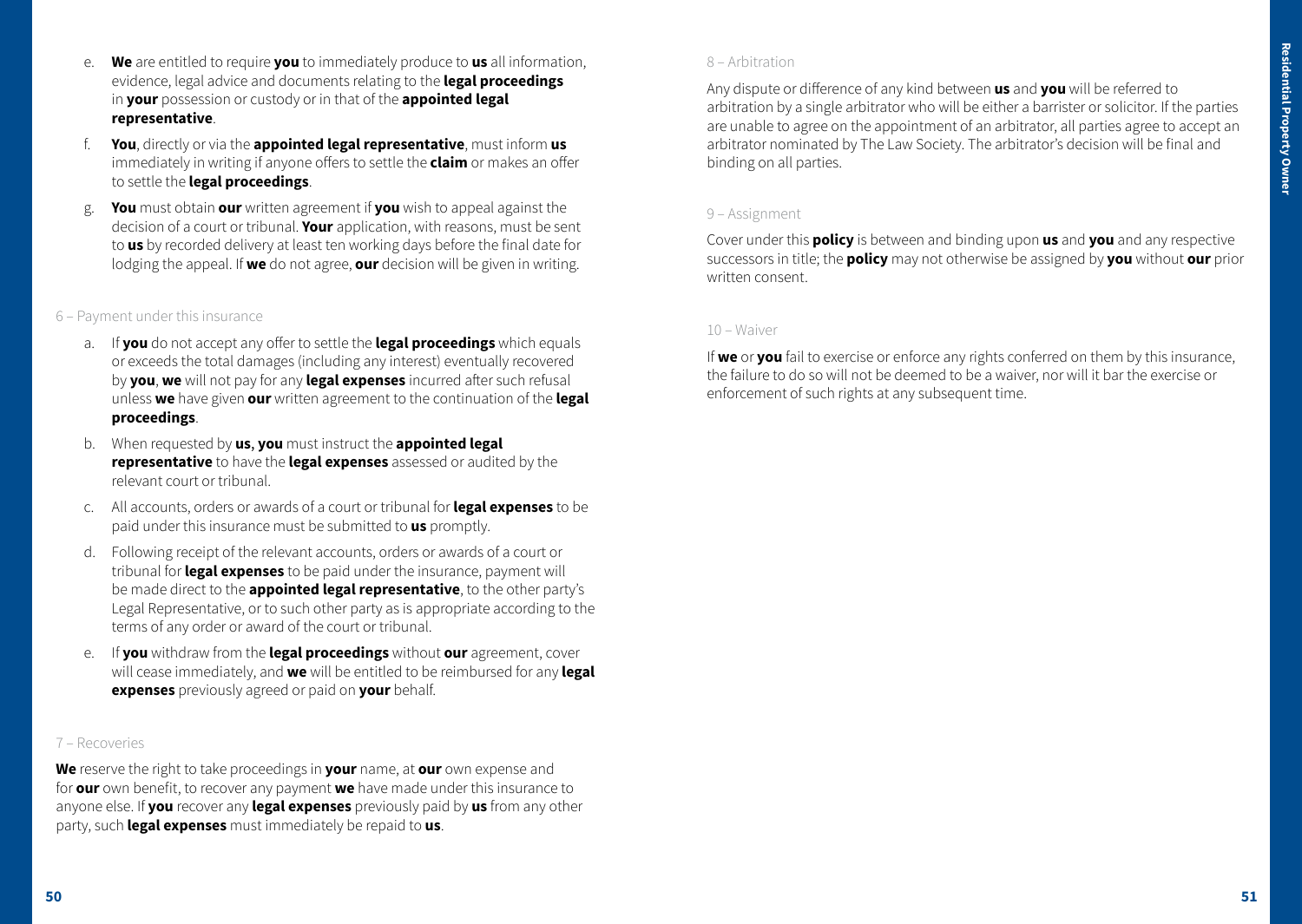# **Exclusions applicable to Section 4 – Legal Protection**

In addition to the General Policy Exclusions, the following exclusions apply to this **section**; this insurance does not cover:

#### 1 – Pre-existing event or circumstance

**Claim** or **legal proceedings** relating to any event or circumstance occurring prior to or existing at the inception of the first **period of insurance** and which **you** knew or ought to have known was likely to give rise to a **claim** or to **legal proceedings**.

#### 2 - Data Change

**Legal expenses** arising directly or indirectly from the failure of computer, data processing and any other electronic equipment or component, including microchips, integrated circuits and similar devices and/or any software to recognise, interpret or process any date as its true calendar date.

### 3 – Libel or Slander

Disputes relating to written or verbal remarks.

4 – Deliberate Acts

Any cause of action intentionally brought about by **you**.

# 5 – Dishonesty, violent or criminal acts

#### **Claim** for **legal expenses** relating to **your**:

- a. Actual or alleged dishonesty; or
- b. Actual or alleged violent behaviour.

#### 6 – Legal expenses not agreed

#### **Legal expenses** incurred;

- a. Before **we** agree to pay them on **your** behalf;
- b. Where **you**:
	- 1. Pursue or defend a case without the agreement of **us** or in a different manner to or against the advice of the **appointed legal representative**;
- 2. Fail to give clear instructions in due time to **us**, to the **appointed legal representative** or to counsel or other persons instructed by the **appointed legal representative**;
- c. Where the **appointed legal representative** refuses to act on behalf of **you** for any reason other than a conflict of interest when Condition 3 – Acceptance of a **claim** and **our**right to refuse indemnity will apply;
- d. Where **you** are called as a witness without **our** prior written approval;
- e. Prior to issue of formal **legal proceedings**, this does not include correspondence by way of pre-action protocol or any mediation or other alternative dispute resolution procedure.
- f. In defending a **counterclaim** made against **you** by any party to the **legal proceedings**.
- g. Relating to any contract between **you** and the **tenant** or third party other than a **tenancy agreement** or a contract for the repair,**renovation** or reinstatement of the **building**.

### 7 – Delay and prejudicial acts

A **claim** where **you**, in **our** opinion, act in a manner which is prejudicial to the case, including being responsible for any delay, withdrawing instructions from the **appointed legal representative** or withdrawing from the case.

#### 8 – Other Insurances

**Legal expenses** which can be recovered by **you** under any other insurance or which would have been covered if this **policy** did not exist except for any amount in excess of that which would have been payable under such other insurance.

#### 9 – Fines and penalties

Fines, damages or other penalties which **you** are ordered to pay by a court or other authority.

#### 10 – Judicial review

**Legal expenses** relating to any judicial review, whether within the **territorial limits** or not.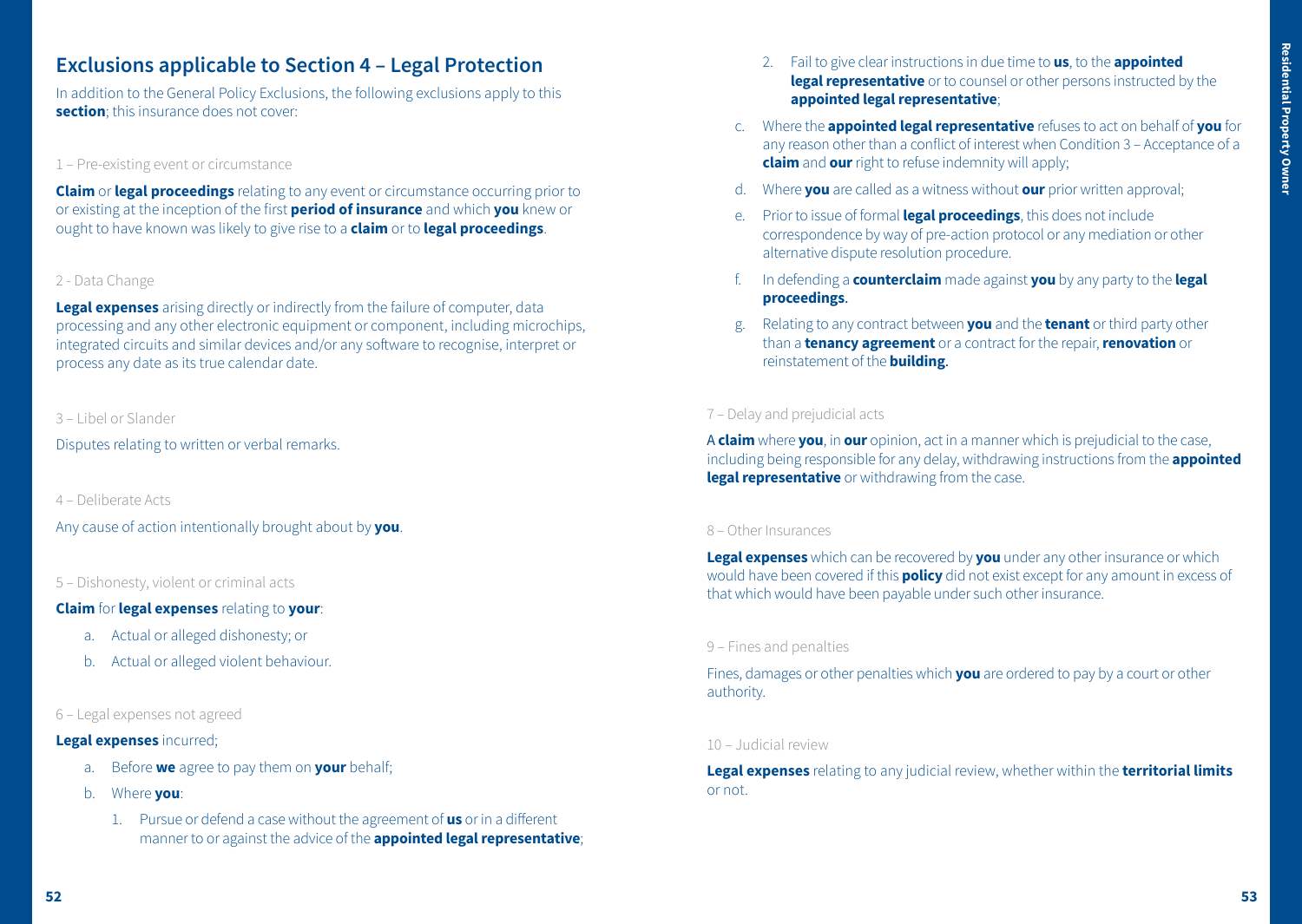#### 11 – Bankruptcy, Liquidation or Receivership

**Claim** for **legal expenses** when **you** are bankrupt, in liquidation, have made an arrangement with **your** creditors, have entered into a deed of arrangement, or all of **your** affairs or **buildings** are in care or control of a receiver or an administrator.

#### 12 – Disagreement

Disputes with **us** or the **appointed legal representative**.

#### 13 – First three months

A dispute which arises within the first three months of the **period of insurance** for which a **schedule** has been issued by **us** except where:

- 1. The current **schedule** is a continuation of a previous policy covering the same interest;
- 2. For a new **tenant**, the **tenancy agreement** becomes operative on or after the commencement of the **period of insurance** under this **policy**.

#### 14 – References for tenants and deposit rents

Disputes and/or **legal proceedings** between **you** and a **tenant** where **you** or **your**  letting or managing agent are unable to:

- a. Produce one satisfactory financial or credit reference for each **tenant** or guarantor;
- b. Prove that a minimum of one month's **rent** as deposit was obtained before letting the **building** to the **tenant**;
- c. Prove, by evidence of a certificate, that the **rent** deposit was collected and, where relevant, placed in a Tenancy Deposit Scheme in accordance with the Housing Act 2004, Tenancy Deposit Scheme (Scotland) Regulations 2011 or Residential Tenancies (Amendment) Act 2015 as applicable, each as from time to time amended, extended or re-enacted.

#### 15 – Disputes

**Claim** relating to a dispute with:

- a. **Your** letting or managing agent
- b. **Us** except over the choice of **appointed legal representative** or arising from the handling of a **claim** as provided under Condition 4 – Legal Representation point c.

### 16 – Fraudulent claims or statement

Any **claim** which is in any respect overstated, false, reckless or fraudulent; if this happens, **we** will have the right to refuse to pay a **claim** or to void this **policy** in its entirety.

17 – Bodily injury, damage to property and breach of professional duty

**Claim** relating to **your** defence of any civil **claim** made or **legal proceedings** brought against **you** arising from:

- a. Bodily injury to or death, disease or illness of any person;
- b. Loss, destruction of or damage to any **property**;
- c. The alleged or actual breach of any professional duty.

### 18 – Trade, business profession

**Claim** arising from the ownership, use or occupation of the **building** for the conduct of any profession, **business** or trading activity other than the letting of that **building**.

#### 19 – Multiple tenants

**Claim** relating to any dispute with multiple **tenants** in a single **building** where their liability is not joint and several.

#### 20 – Rent, rates and land tribunals

**Claim** relating to **rent** registration, **rent** reviews, extending a lease, or any land tribunals which, in the first instance, is within the jurisdiction of **rent**, rates or land tribunals unless **you** are defending **legal proceedings** brought by **your tenant**.

#### 21 – Mining, subsidence and heave

**Claim** arising from any dispute which relates to mining, other subsidence and **heave**.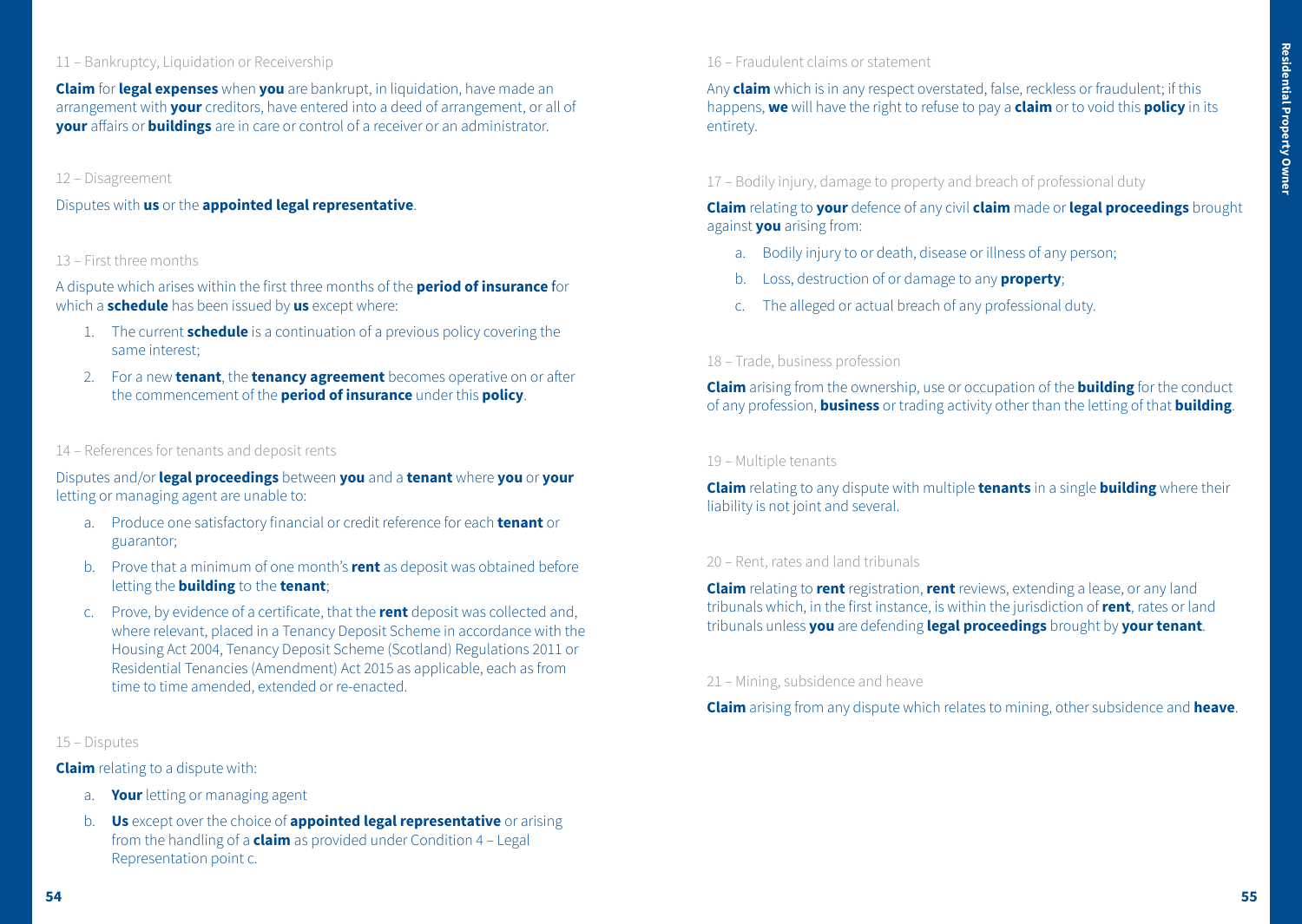# 22 – Government Public or Local Authority

**Claim** arising from any dispute with any government, public or local authority concerning:

- a. The compulsory purchase, confiscation, nationalisation, requisition or destruction of or restrictions or controls placed on or loss or damage to any **building**;
- b. The actual, planned or proposed construction, demolition, closure, adoption or repair of roads, **buildings**, housing or other works except and only to the extent that the **claim** relates to **accidental damage** arising from such activities;
- c. The imposition of statutory charges;
- d. Any other cause of action unless **you** have suffered or could suffer pecuniary loss if **legal proceedings** are not pursued or defended.
- 23 Intellectual Property

**Claim** relating to **legal proceedings** involving copyright(s), trademark(s), merchandise mark(s), unregistered design(s) or other intellectual property rights or secrecy and confidentiality agreement.

# **How to make a claim under Section 4 – Legal Protection**

**Claims** should be reported to the legal helpline as soon as possible by telephoning **0333 234 3324** for assistance.

Arc Legal Assistance Limited, PO Box 8921, Colchester, CO4 5YD. Telephone: 0344 770 9000 Email: claims@arclegal.co.uk

Please note that only **claim(s)** notified to the **claims administrator** during the **period of insurance** are covered by this insurance.

A claim form will be sent out to **you** by email, fax or post within 24-hours. The claim form is required to be completed and returned along with supporting documentation within five days of it being received. To maintain an accurate record, **your** telephone calls may be recorded.

Claim forms can also be obtained from https://claims.arclegal.co.uk.

Once details of the **claim** have been sent to the **claims administrator** and it has been accepted in writing, they will either supply the name(s) of one or more solicitors or other suitably qualified and experienced person from their panel to act on **your** behalf or, in some cases, they may decide to carry out their own investigation of the **claim**.

# **Landlord Assistance Services**

#### Legal advice

**Our** legal consultants are able to deal with any area of UK law. They will give **you** clear and practical advice to assist **you** in clarifying **your** legal position and what future steps to take.

The consultants will advise **you** on any personal legal matter, so whether **you** need advice on dealing with a noisy neighbour, a lease or **property**, a motoring matter or a consumer problem, the service is there to help **you**.

The service is completely confidential, and there is no limit on the number of times it can be used. Indeed, complex problems may best be dealt with over a series of calls. In addition, a correspondence service is available at the legal consultant's discretion to help assist with more complex issues. To use this service, please call **0333 234 3324**. **Your** immediate dependents can also use the service.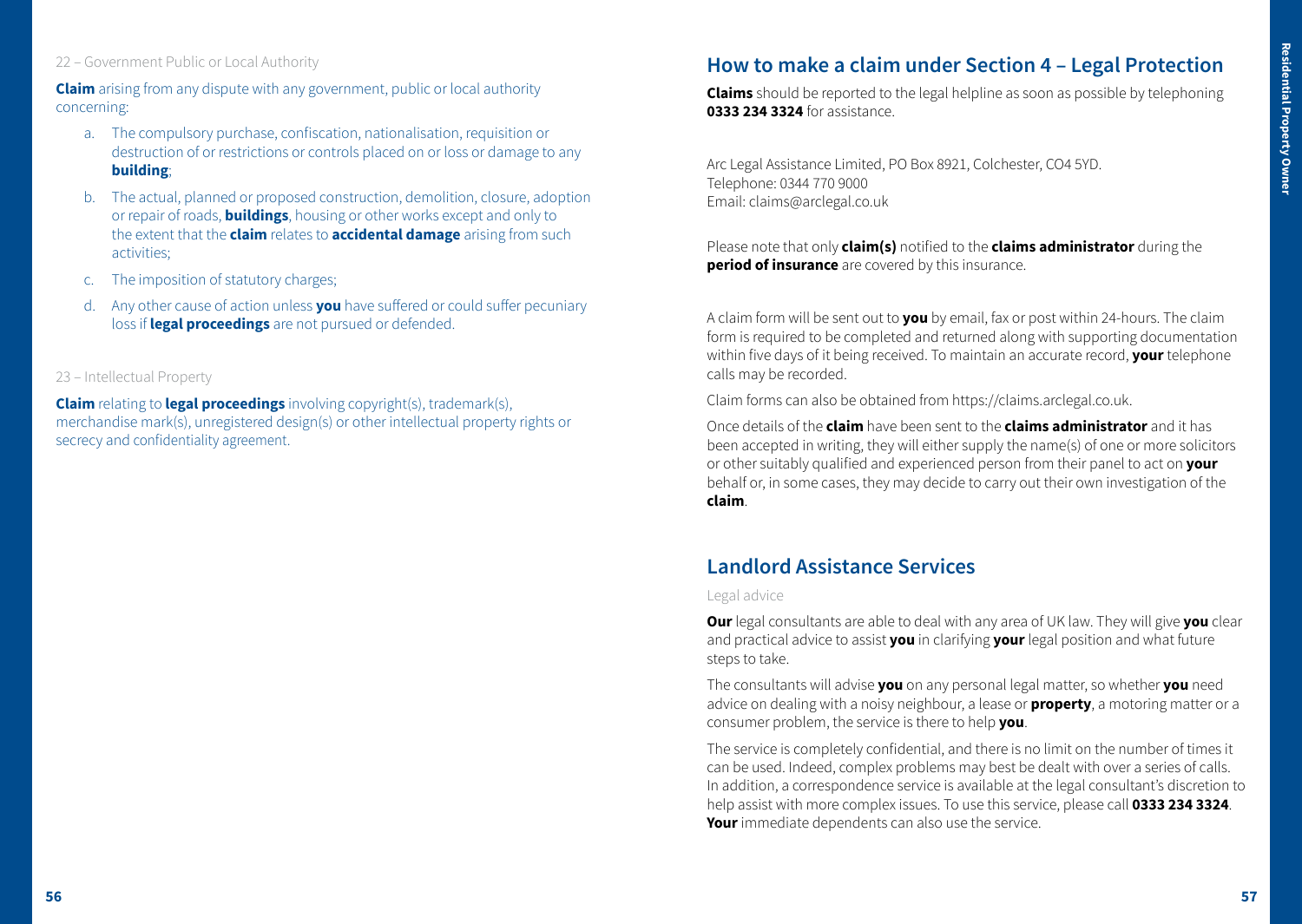# **General Policy Conditions (applicable to all policy sections)**

**You** must keep to the terms and conditions of this **policy**. Failure to do so may invalidate **your** claim.

### 1 – Cancellation

a. **Your** Cancellation Rights

**You** have the right to cancel the cover within a period which begins fourteen (14) days from the start of the **period of insurance** or on receiving **your policy**, whichever is the latter (this period is referred to as the "cooling off period"). **You** should exercise this right by contacting **your broker**.

If **you** exercise **your** right to cancel during the "cooling off period," **you** will be entitled to a return of the premium, provided no claim has been made or incident has arisen which is likely to give rise to a claim during the current **period of insurance**. If you do not exercise your right to cancel during the "cooling off period," the **policy** premium becomes due.

If the "cooling off period" has expired, **you** may cancel the **policy** during the **period of insurance** by contacting **your broker**. Provided no claim has been made or incident has arisen which is likely to give rise to a claim during the current **period of insurance**, **you** will be entitled to a proportionate return of the premium paid, less any cancellation fee **your broker** may charge. Please refer to **your schedule** for further information on what these charges are. The amount of any premium to be refunded under this condition will be reduced by all unpaid premiums or unpaid premiums due.

# b. **Our** Cancellation Rights

**We** may cancel this **policy** by giving **you** fourteen (14) days' notice in writing sent to **your** last known address on **your schedule**. **You** will be entitled to a proportionate return of the premium in respect of the unexpired **period of insurance**. The amount of premium to be refunded under this condition will be reduced by all unpaid premiums or unpaid premium instalments due.

The reasons **we** may cancel **your** insurance include:

- a change in circumstances, where cover can no longer be provided;
- lack of cooperation or failure to supply information/ documentation;
- threatening or abusive behaviour.

# 2 – Changes in circumstances

**You** must immediately tell **us** about any change in **your** circumstances. **Your broker** may charge an amendment fee. In particular, **you** must notify **us** if there is a change to:

- a. The address of the **property** insured;
- b. The use of the **building** (including if the **property** becomes **unoccupied**). If **your property** is not going to be lived in by a **tenant** for more than 90 consecutive days, **you** must advise **your broker** immediately in order to provide **us** with the opportunity to review the risk; or
- c. The structure of the **building**.

**You** must tell **us** if, at any time, the:

- d. Total cost of rebuilding the **building** or the total cost of replacing the **contents** is greater than the **sum insured**;
- e. **Your tenants** are in rent arrears or are subject to eviction proceedings under the 1988 Housing Act or any amending, superseding or equivalent legislation.

# 3 – Unoccupied Properties

If the **buildings** become **unoccupied** during the **period of insurance** or are **unoccupied** at the start of this insurance, the following will apply:

**We** will cover **you** for loss or damage to the **buildings** only, whilst **you** are waiting for a **tenant** to move in or whilst the **building** is undergoing **renovation**, for a maximum of 90 consecutive days starting from the day the last **tenant** moved out, provided that:

- a. **You** or **your** agents inspect the **buildings** internally and externally at least every seven days;
- b. The water, gas and electricity supplies are turned off at the mains, and the water system drained except where required to be maintained for central heating and the thermostat set to a minimum temperature of 15 degrees centigrade from October to March;
- c. The **buildings** are kept secured by:
	- 1. The use of mortice deadlocks conforming to BS3621 or close-shackle padlocks with matching locking bar on all external doors or shutters;
	- 2. The use of window locks where locks are not fitted, windows must be screwed shut;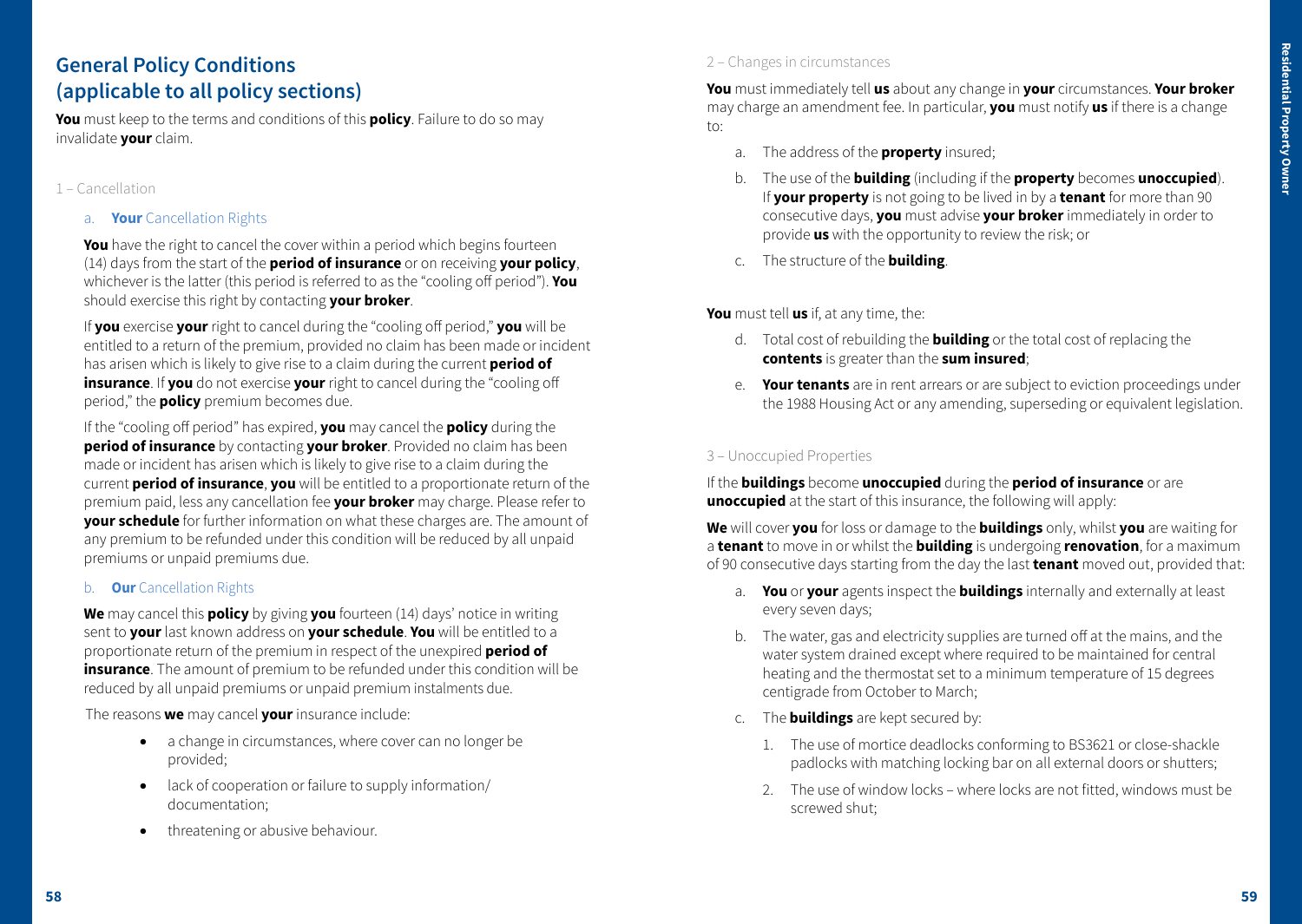- 3. Repairing any broken or defective windows or boarding them externally using 19mm thickness shuttering grade plywood adequately braced and secured against forced entry;
- 4. Sealing all letterboxes or fitting a stout steel cage internally.
- d. The **buildings** and all yards and areas surrounding the **buildings** are kept free from fuel and all combustible materials.
- e. **You** must keep a record of all inspections; **we** must be able to inspect **your**  records at any time.
- f. If the **buildings** are broken into or vandalised, **you** must immediately:
	- 1. Follow the claims procedure set out in this **policy**; and
	- 2. Keep a record of any necessary work and inspections; **we** must be able to inspect **your** records at any time.

### Whilst the **buildings** are **unoccupied**, **we** will not cover loss or damage:

- a. Arising from insured perils h, i, j, k and n;
- b. Arising from Section 1 Property Damage and Policy Benefit 1 Accidental Damage;
- c. To **contents**.

If at the end of 90 consecutive days, the **buildings** are still **unoccupied**, then all cover under this **policy** will cease except as otherwise agreed by **us**.

- 4 Maintenance and safety requirements
	- a. All gas and electrical appliances and installations must be inspected as required by the appropriate Legislation. Records of all inspections/work including repairs, replacement, maintenance and servicing undertaken and the appropriate documentation/certificate issued must be kept by **you** or a responsible person acting on **your** behalf. **We** must be able to inspect these records upon request;
	- b. All upholstered furniture must satisfy all requirements of The Furniture and Furnishings (Fire Safety) Regulations and any amendments thereto;
	- c. **You** must give **your tenants** all relevant instruction manuals;
	- d. Smoke alarms and carbon monoxide alarms must be fitted, tested and in good working order.

# 5 - We ask of you

# **You** shall take care:

- a. To prevent accident and any injury or loss or damage;
- b. If the **buildings** are tenanted, **you** or **your** agents must inspect the **building** both internally and externally at least every six months, and a written record of these inspections must be kept and made available to **us** on **our** request;
- c. To observe and comply with statutory or local authority laws, obligations and requirements;
- d. In the selection and supervision of employees;
- e. To maintain the **property** insured, used in connection with the **business** in an efficient and safe working order;
- f. To minimise the damage and to avoid interruption or interference with the **business** and to prevent further injury or damage.

# 6 – Personal representatives

If **you** die, **your** personal representatives will have the benefit of this **policy** for the rest of the current **period of insurance** as long as:

- a. They tell **us** about **your** death; and
- b. They keep to all terms and conditions of this **policy**.

# 7 – Fraud

If **you** make a fraudulent claim under this insurance contract:

- a. **We** are not liable to pay the claim; and
- b. **We** may recover from **you**, any sums paid by **us** to **you** in respect of the claim; and
- c. By notice to **you**, **we** may treat the contract as having been terminated with effect from the time of the fraudulent act.

If **we** exercise **our** right under clause (7)(c) above:

- a. **We** shall not be liable to **you** in respect of a relevant event occurring after the time of the fraudulent act. A relevant event is whatever gives rise to **our** liability under the insurance contract (such as the occurrence of a loss, the making of a claim, or the notification of a potential claim); and,
- b. **We** need not return any of the premiums paid.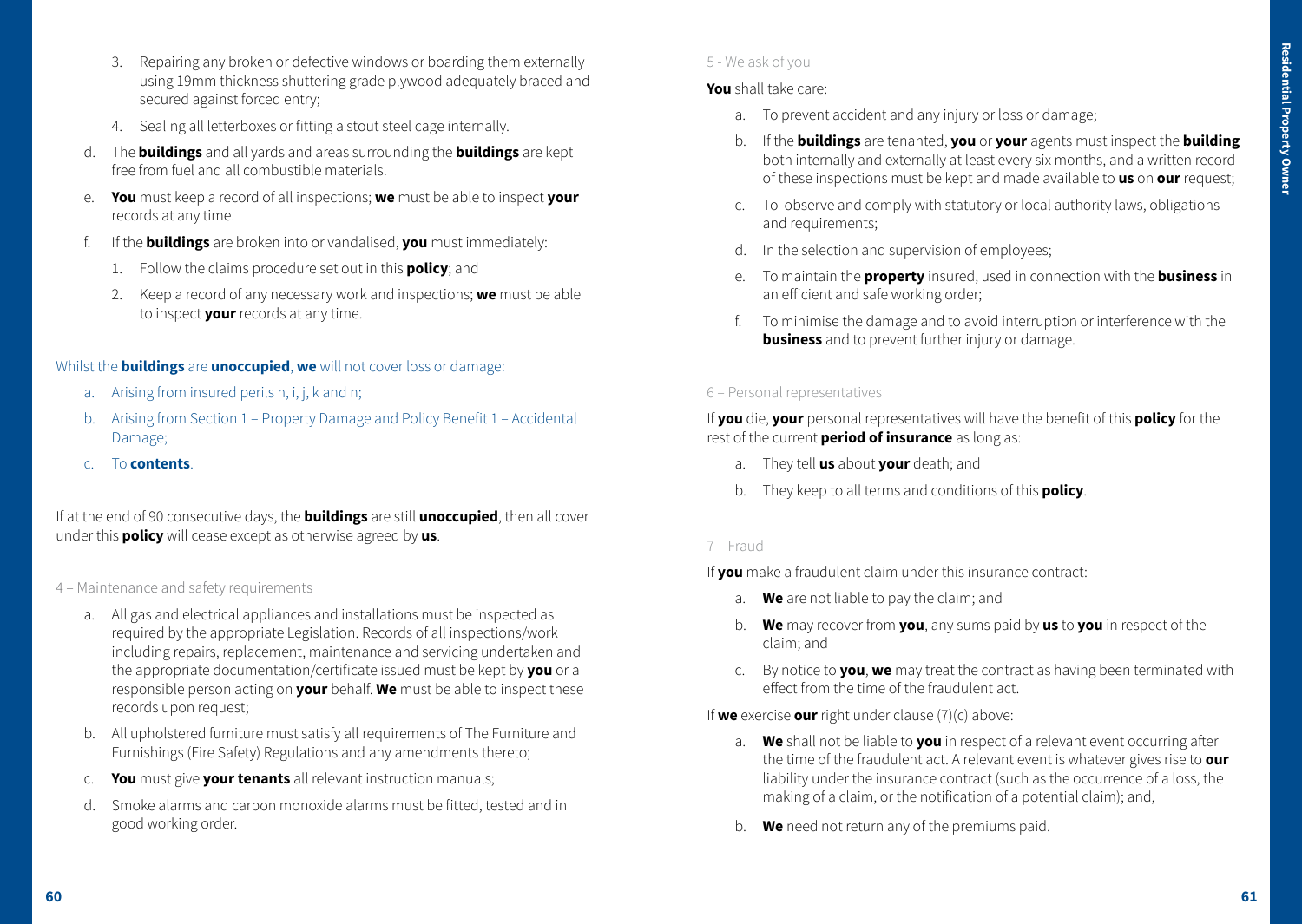# 8 – Governing law

Under UK law, **you** and **we** can choose the law that will apply to this contract. Unless **you** and **we** have agreed otherwise, this contract will be governed by English law.

# 9 – Subrogation (our rights of recovery)

Any claimant under this **policy** shall, at **our** request and expense, take or permit to be taken all steps for enforcing rights against any other party in **your** name, before or after **we** make payment.

**We** agree to waive any such rights to which **we** might become entitled by subrogation against:

- a. Any company standing in relation of parent to subsidiary (or subsidiary to parent) to **you**;
- b. Any company which is a subsidiary of a parent company of which **you** are a subsidiary;

in each case as defined by the current law at the time of the loss or damage.

# 10 – Rights of Third Parties

A person or company who was not a party to this **policy** has no right under the Contracts (Rights of Third Parties) Act 1999 or any subsequent legislation to enforce any term of this **policy**, but this does not affect any right or remedy to a third party which exists or is available apart from such Act.

#### 11 – Discharge of Liability

For any claim or series of claims involving legal liability covered by this **policy**, **we** will pay:

- a. Up to the limit shown on **your schedule** for any one **period of insurance** (less any amounts already paid by **us**); or
- b. Any lower amount for which **we** can settle **your** claim.

Once **we** have made the payment, **we** will have no further liability in connection with **your** claim, apart from paying costs and expenses **you** incurred before the payment date, or reclaiming any costs and expenses incurred by **us**.

#### 12 – Other Insurances

If at the time of any loss or damage, there is any other insurance covering such loss or damage, **we** will only pay **our** rateable proportion of such loss.

**Your broker** may charge an administration/cancellation fee for every alteration to the **policy** made by **you** except for circumstances connected with the death of the policyholder, or failure to renew or notification of changed bank details. Please refer to **your schedule** for further information on what these charges are.

# **General Policy Exclusions**

The following exclusions are applicable unless stated to the contrary in any **section**. **We** will not cover:

1 – Terrorism

- a. Loss or damage or loss of rent or alternative accommodation in England and Wales and Scotland but not the territorial seas adjacent thereto (as defined by the Territorial Seas Act 1987) nor the Channel Islands nor the Isle of Man, occasioned by or happening through or in consequence directly or indirectly of **terrorism**.
- b. Loss or damage or loss of rent or alternative accommodation in Northern Ireland occasioned by or happening through or in consequence directly or indirectly of:
	- 1. Riot, civil commotion, (except in respect of loss or damage or loss of rent or alternative accommodation by fire or explosion) strikers, lockedout workers or persons taking part in labour disturbances or malicious persons.
	- 2. This insurance also excludes loss or damage, cost or expense of whatsoever nature directly or indirectly caused by, resulting from or in connection with any action taken in controlling, preventing, suppressing or in any way relating to any act of **terrorism**.

# 2 – Territorial Limits

Loss or damage, injury or liability arising out of any occurrence outside Great Britain, Northern Ireland, the Channel Islands or the Isle of Man, except where stated to the contrary.

- 3 Existing Damage and Deliberate Damage
	- a. Any loss or damage occurring before the start of this **policy**;
	- b. Any loss or damage deliberately caused by **you** or anyone working on **your** behalf.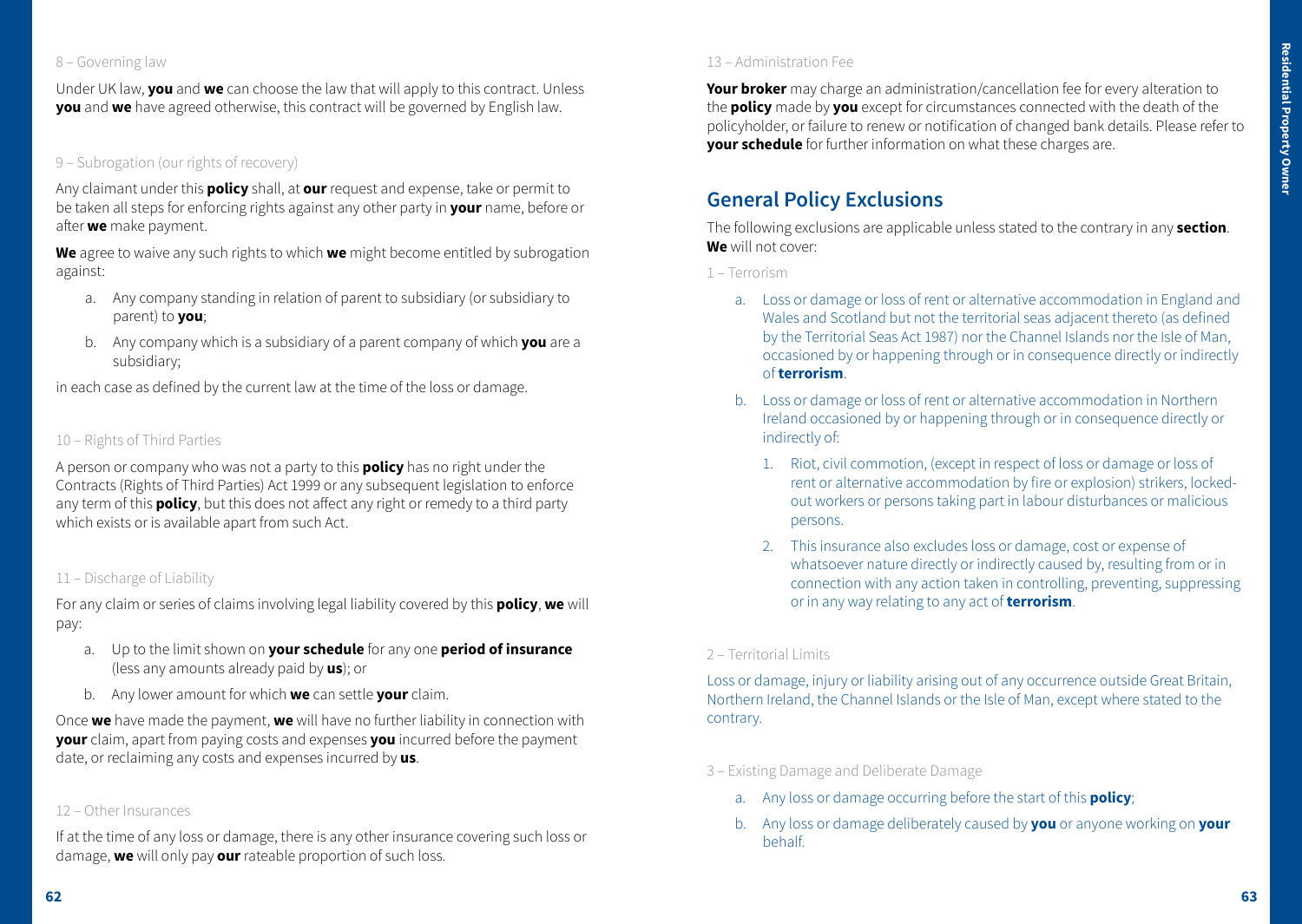# 4 – Use of the Buildings

- a. Any loss or damage caused by cooking in rooms other than rooms that are fitted and designed as kitchens;
- b. Any loss or damage caused by any heating appliance other than ducted warm air or water-filled radiators, directly fired fixed heating systems, electric wall mounted or fixed storage heaters;
- c. Costs for keeping to any requirements or regulations **you** knew of before the loss or damage occurred.

#### 5 – Loss of value and indirect loss

- a. Loss of value of the **buildings**, **contents** or any other **property** insured;
- b. Any indirect losses associated with the incident that caused **you** to claim, unless otherwise insured under Section 2 – Loss of Rent or Alternative **Accommodation**

#### 6 – Wear and Tear

Any loss or damage caused by wear and tear or any gradually operating cause.

#### 7 –Animals, insects or vermin

Any loss or damage caused by animals or by insects or vermin.

#### 8 – Pairs and sets

The cost of replacing or altering any undamaged part or item forming part of a set.

#### 9 – Property not covered

#### Loss or damage or injury to:

- a. Living creatures;
- b. Motorised vehicles, trailers, caravans, or their spare parts and accessories;
- c. **Property** more specifically insured by any other policy;
- d. Shop fronts in the **buildings** and the glass therein;
- e. Any claim for landlord **contents** in the non-domestic part of the **buildings**;
- f. Plants, trees and shrubs in the garden unless otherwise specifically stated in the **policy**.

#### 10 – Radioactive contamination

Loss or damage or legal liability directly or indirectly caused by:

- a. Ionising radiation or radioactive contamination from any nuclear fuel or nuclear waste arising from the burning of nuclear fuel;
- b. The radioactive, poisonous, explosive or other dangerous properties of any nuclear equipment or nuclear part of that equipment.

# 11 – Confiscated Property

**Property** being confiscated or detained by any government or public or local authority.

#### 12 – Sonic bangs

Loss or damage from pressure waves caused by aircraft or other flying devices travelling at or above the speed of sound.

#### 13 – War risks

Any consequence whether direct or indirect of war, invasion, act of foreign enemy hostilities (whether war be declared or not), civil war, rebellion, revolution, insurrection or military or usurped power.

#### 14 – Northern Ireland

Loss or damage to any **property** in Northern Ireland caused:

- a. Unlawfully, maliciously or wantonly by three or more persons unlawfully, riotously or tumultuously assembled together; or
- b. As a result of an act committed maliciously by a person acting on behalf of, or in connection with, an Unlawful Association act of **terrorism**.

For the purposes of this exclusion, Unlawful Association means any organisation which is engaged in **terrorism** and includes an organisation which at any relevant time is a proscribed organisation within the meaning of the Criminal Damage (Compensation) (Northern Ireland) Order 1977.

In any action, suit or other proceedings where **we** allege that by reason of the provisions of this exclusion, any loss or damage is not covered by this **policy**, the burden of proving that such loss or damage is covered shall be upon **you**.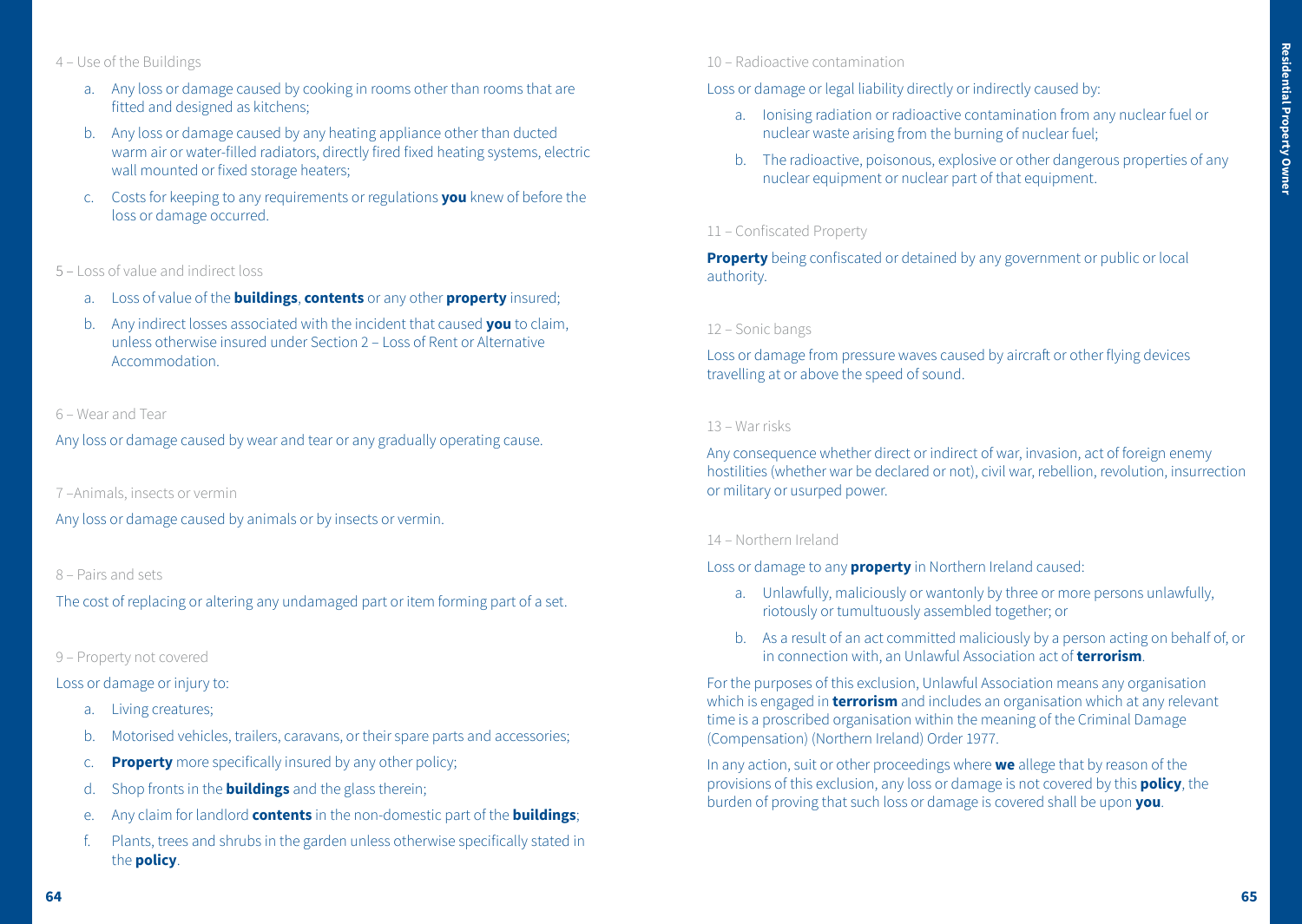### 15 – Change in Water Table

Loss or damage attributable solely to changes in the water table level.

### 16 – E-Risks

- a. Loss or damage to any **computer equipment** consisting of or caused directly or indirectly by:
	- 1. Programming or operator error whether by **you** or any other person;
	- 2. **Virus or similar mechanism**;
	- 3. Hacking;
	- 4. Malicious persons;
	- 5. Failure of external networks unless in respect of points 1, 2, 3 above, such loss or damage results from a concurrent or subsequent cause not excluded by this or any other **policy** exclusion.
- b. Any financial loss or expense of whatsoever nature, including but not limited to business interruption, resulting directly or indirectly from the type of loss or damage described in point a. of this exclusion unless, in respect of point a, 1-3 above, the financial loss or expense results from a concurrent or subsequent cause not excluded by this or any other **policy** exclusion;
- c. Loss or damage to any **property** other than **computer equipment** where it arises directly or indirectly out of loss or damage to any **computer equipment** of the type described in point a above, in respect of loss or damage to other **property** arising from point a, 1-3 above, resulting from a concurrent or subsequent cause not excluded by this or any other **policy** exclusion;
- d. Loss or damage either to **computer equipment** or any other **property** where it consists of or arises directly or indirectly out of:
	- 1. The erasure, loss, distortion, corruption or unauthorised access to or modification of information on computer systems or other records, programs or software by rioters, strikers, locked-out workers, persons taking part in labour disturbances or civil commotions, or malicious persons;
	- 2. The erasure, loss, distortion, corruption or unauthorised access to or modification of information on computer systems or other records, programs or software due to any cause not included in point d - 1 above;
- 3. Any **misrepresentation**, use or misuse of information on computer systems or other records, programs or software.
- 4. Unless, in respect of point d, 2 3 above, such loss or damage results from a concurrent or subsequent cause not excluded by this or any other **policy** exclusion.
- 5. Any financial loss or expense of whatsoever nature, including but not limited to business interruption, where it arises directly or indirectly from the type of loss or destruction or loss or damage described in point c and d of this exclusion unless, in respect of point c, d, 2 -3 above the financial loss or expense results from a concurrent or subsequent cause not excluded by this or any other **policy** exclusion.

#### For the purpose of this Exclusion 16 - E-Risks:

#### **Computer Equipment**

Means computer equipment, component, system or item which processes, stores, transmits or retrieves data, or any part thereof, whether it is **your** property or not, whether tangible or intangible and including without limitation any information, programs or software.

# **Virus or Similar Mechanism**

Means any programme code, programming instruction or other set of instructions intentionally constructed with the ability to damage, interfere with or otherwise adversely affect computer programs, data files or operations (whether involving selfreplication or not), including but not limited to "Trojan Horses," "Worms" or "Logic Bombs."

# **Hacking**

Means unauthorised access to any **computer equipment**, whether it is **your** property or not, which processes, stores, transmits or retrieves data.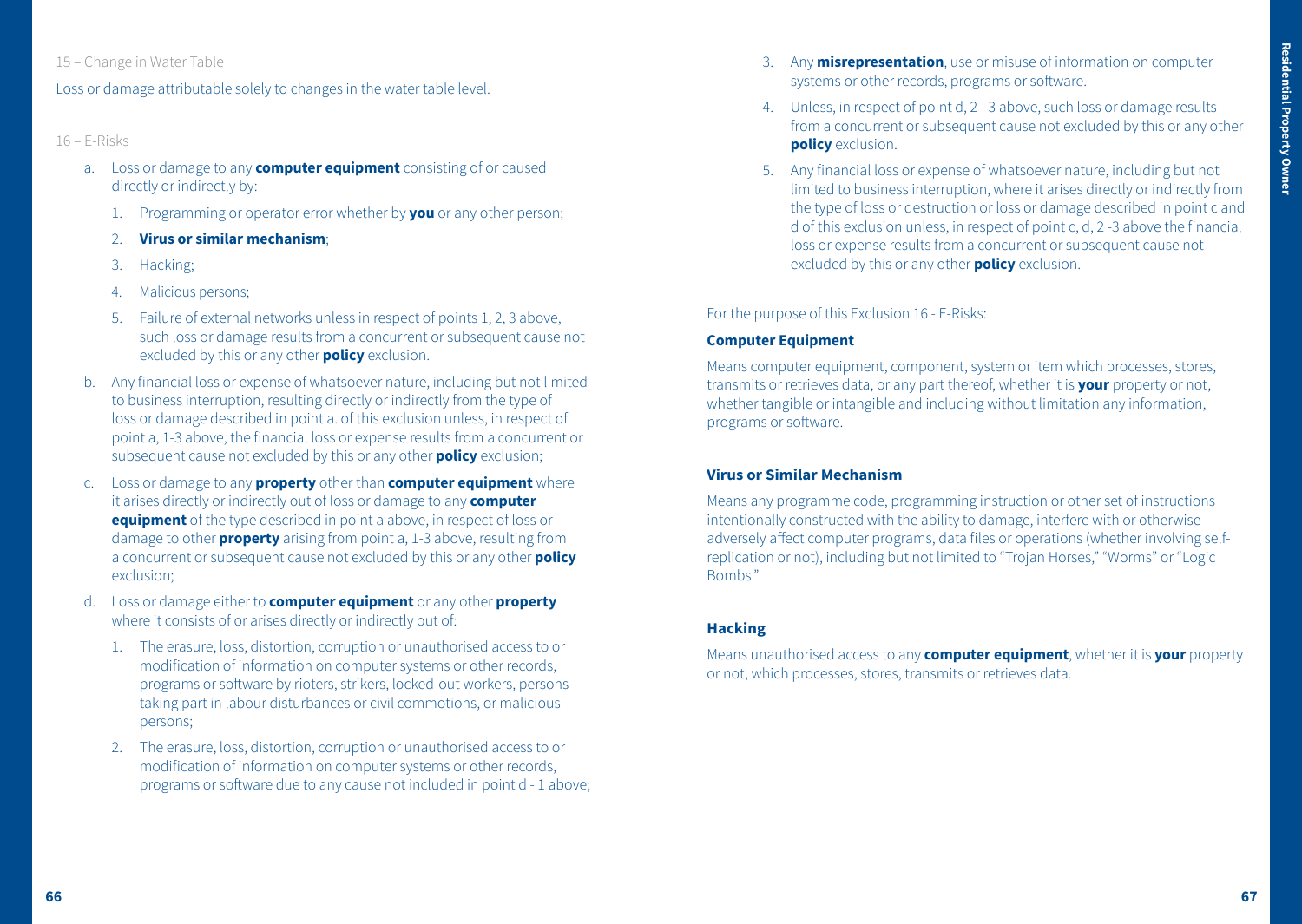# **Claims Procedures and Conditions**

To make a claim under the Legal Protection, please refer to Section 4

# 1 – Claims – Action required by you (excluding Legal Protection)

**You** shall in the event of any injury, loss or damage or loss of rent as a result of which a claim is or may be made under this **policy** and again upon receipt by **you** in writing of any notice of any claims or legal proceeding:

- a. Notify **us** within 30 days (or seven days in the case of injury, loss or damage or loss of rent, by riot, civil commotion, strikers, locked-out workers, persons taking part in labour disturbances, malicious persons or theft);
- b. Notify **us** immediately upon being advised of any prosecution, inquest or enquiry connected with any injury, loss or damage or loss of rent which may form the subject of a claim under this **policy**;
- c. Notify the police and obtain a crime reference number as soon as it becomes evident that any loss or damage has been caused by theft or malicious persons;
- d. Pass immediately, and unacknowledged, any letter of claim to **us**;
- e. Carry out and permit to be taken any action which may be practicable to prevent further injury, loss or damage or loss of rent;
- f. Retain unaltered and un-repaired anything in any way connected with the injury, loss or damage or loss of rent for as long as **we** may require;
- g. Provide **us**, at **your** own cost, with any information or documents that **we** ask for, including;
	- 1. If required, a statutory declaration of the truth of the claim;
	- 2. Details of any other insurance covering the subject matter of the claim under this **policy** and any matters connected with it;
- h. Make available at **your** expense any documents required by **us** with regard to any letter of claim;
- Not pay or offer or agree to pay any money or make any admission of liability without **our** prior consent;
- j. Allow **us** in **your** name and on **your** behalf to take over and, during such periods as **we** think appropriate, to have control of all negotiations and proceedings which may arise in respect of any claims and the settlement thereof and co-operate fully with **us** for that purpose.

No claim under this **policy** shall be payable and any payment on account of a claim already made shall be repaid to **us**, if the terms of this Policy Condition are not complied with.

# 2 – Claims – Our rights

In respect of injury, loss or damage or loss of rent for which a claim is made, **we** and any person authorised by **us** may, without incurring any liability or diminishing any of **your** rights in respect of the cover under this **policy**, enter premises where such injury, loss or damage or loss of rent has occurred, and take possession of or require to be delivered to **us** any **property** insured, and to deal with such **property** for all reasonable purpose and in any reasonable manner.

No **property** may be abandoned to **us**, whether taken possession of by **us** or not.

**We** will not pay for any claim unless the terms of these Conditions have been complied with.

# **Notifying your claim**

If **you** wish to make a claim, **please** contact **us**.

AmTrust Europe Claims Team 0115 934 9818 (lines are open 9am - 5pm Mon-Fri, calls are charged at standard rate)

When submitting a claim, **you** must give **your policy** number.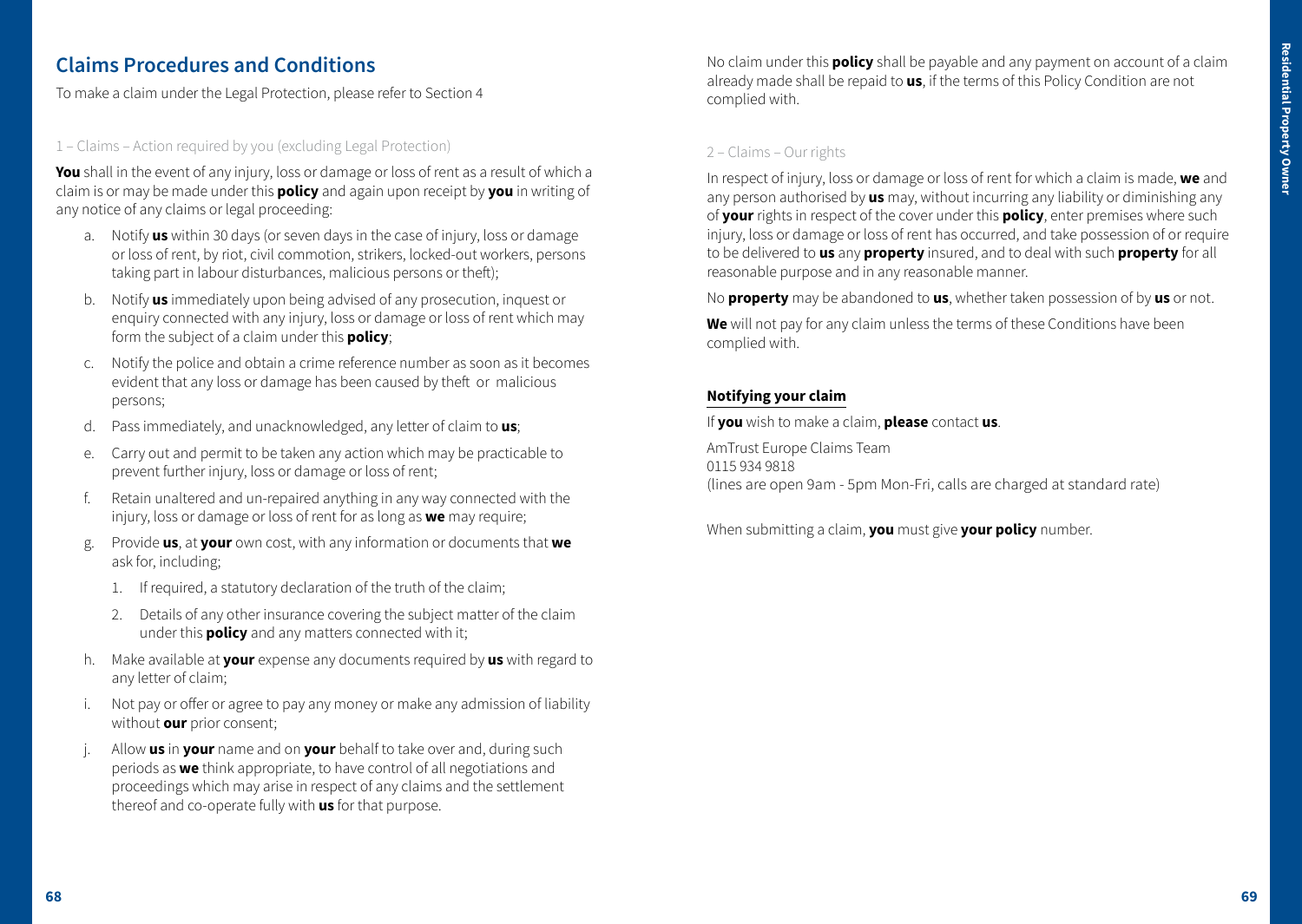# **Complaints Procedure**

If your complaint is about your policy or how it was sold to you

If **you** have a query or complaint regarding the way the **policy** was sold, or the administration of **your policy**, **you** should refer to **your broker** who sold the **policy** to **you**.

# If your complaint is about your claim

At AmTrust Europe Limited, **we** are committed to providing a high level of service at all times but, if **you** believe that **we** have not delivered the service **you** expected, **we** want to hear from **you** so **we** can try to put things right. If **you** wish to make a complaint about a claim under **your policy** please contact:

AmTrust Europe Complaints AmTrust Europe Limited Market Square House St James's Street Nottingham NG1 6FG Telephone: 0115 934 9852 (lines are open 9am - 5pm Mon-Fri, calls are charged at standard rate) Email: complaints@amtrusteu.co.uk

**We** will contact **you** within three days of receiving **your** complaint to inform **you** of what action **we** are taking. **We** will try to resolve the problem and provide **our**  response within four weeks. If it will take **us** longer than four weeks, **we** will explain the current position and let **you** know when **you** can expect **our** response.

# **Referring your Complaint to the Financial Ombudsman Service**

In the event that **you** are unhappy with **our** response to **your** complaint, or **you** have not received **our** response within 8 weeks of the date **we** received **your** complaint, **you** may be eligible to refer **your** case to the Financial Ombudsman Service, who can review complaints from 'eligible complainants', but **you** must do so within 6 months of receiving **our** final response. Further information can be found at:

# www.financial-ombudsman.org.uk

The Financial Ombudsman Service exists to help resolve complaints when **we** have not been able to resolve matters to **your** satisfaction and the service they provide is free and impartial.

Their contact details are as follows:

Financial Ombudsman Service Exchange Tower Harbour Exchange Square London E14 9SR Telephone: **0800 023 4567** (calls to this number are free on mobile phones and

landline) or **0300 123 9123** (Calls to this number cost no more than calls to 01 and 02 numbers).

Email: complaint.info@financial-ombudsman.org.uk

This complaints procedure does not affect any legal rights.

# Financial Services Compensation Scheme (FSCS)

**We** are covered by the Financial Services Compensation Scheme (FSCS). **You** may be entitled to compensation from the scheme if **we** cannot meet **our** obligations. This depends upon the type of business and circumstances of the claim. Most insurance contracts are covered for 90% of the claim. Further information is available from the Financial Conduct Authority or the FSCS. The FSCS can be visited on the internet at: **www.fscs.org.uk** or be contacted on **0207 741 4100**.

# **Privacy & Data Protection Notice**

# 1. Data Protection

**We** are committed to protecting and respecting **your** privacy in accordance with the current Data Protection Legislation ("Legislation"). For the purposes of the Legislation, the Data Controller is AmTrust Europe Limited. Below is a summary of the main ways **we** process **your** personal data. For more information, please visit **our** website at www.amtrusteurope.com.

# 2. How we use your personal data and who we share it with

**We** may use the personal data **we** hold about **you** for the purposes of providing insurance, handling claims and any other related purposes (this may include underwriting decisions made via automated means), for offering renewal, research or statistical purposes, and to provide **you** with information, products or services that **you** request from **us** or which **we** feel may interest **you**. **We** will also use **your** data to safeguard against fraud and money laundering and to meet **our** general legal or regulatory obligations.